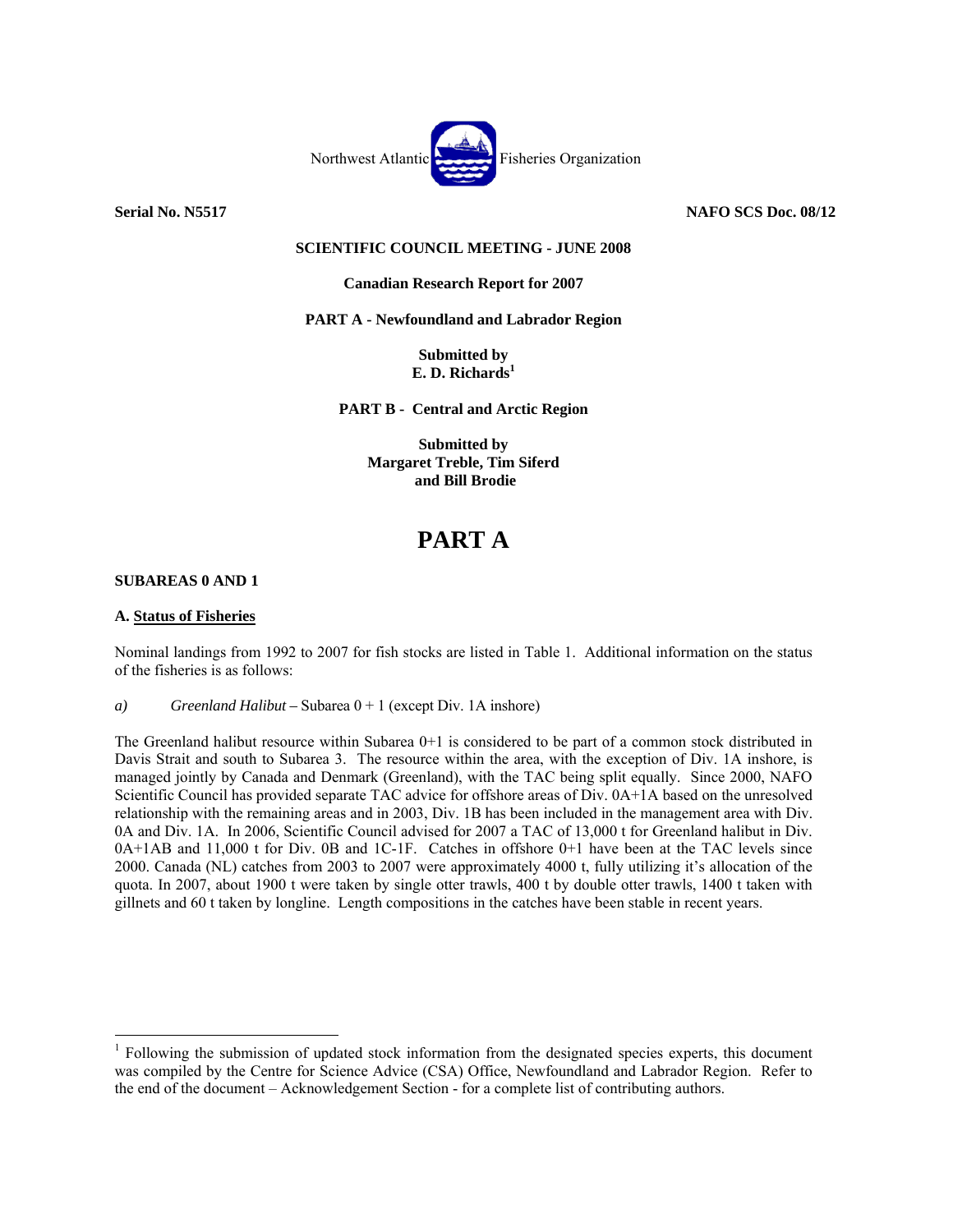### **SUBAREA 2**

### **A. Status of Fisheries**

Nominal landings from 1992 to 2007 for fish stocks are listed in Table 1. Additional information on the status of the fisheries is as follows:

*a) Atlantic salmon* – Subarea 2

The commercial fishery remains closed since 1998. Approximately 5857 salmon were retained or hooked and released in the recreational fishery. Preliminary information on subsistence fishery catches indicated that about 26.5 t of salmon were harvested in 2007.

 *b) Arctic charr* – Subarea 2

Commercial landings of Arctic charr from north Labrador in 2007 were approximately 28 t, a decrease of 28% over 2006, but somewhat comparable to the average landings over the past decade. The decline in 2007 was largely due to reduced effort. Over the past  $34$  years (1974 – 2007), more than 2800 t of charr have been harvested from a limited section of the north Labrador coast, and attests to the capacity of this area to produce fish. Preliminary information on the amount of charr harvested for subsistence (food) purposes in 2004, 2005, and 2006 are: 8.6 t, 11.9 t, and 7.0 t, respectively and are believed to be underestimates of the full extent of subsistence harvesting. Data for 2007 are presently unavailable.

*c) Cod –* Div. 2GH, Div. 2J3KL

The cod stock in Div. 2GH has been under a moratorium with respect to directed fishing since 1996. Landings (directed or by-catch) by Canada (NL) have been extremely low  $(1 t)$  since 1992.

The northern (Div. 2J+3KL) cod stock was closed to directed commercial fishing in 1992. A small directed commercial fishery was reopened in the inshore only during 1998-2002. Over this time catches ranged from 4200 to 8500 t. In April 2003 the whole stock area was closed indefinitely to directed commercial and recreational fishing. Monitoring by means of limited fishing by a small number of fish harvesters at specific sites (sentinel surveys) continues. Most of the catch from 2003-2005, which ranged from about 600 t to 1300 t, was by-catch from the gillnet fishery for winter flounder in shallow inshore waters (<25 fathoms).

During 2006, a pilot-scale inshore fishery using vessels <35 ft was reopened and fishers were each permitted to harvest 3000 lb of cod. The landings in 2006 totaled 2679 t, including 380 t in the recreational fishery, 159 t in the sentinel surveys, and 45 t of by-catch. The fishery continued in 2007, but fishers were permitted to harvest 2500 lb of cod. Reported total landings from the 2007 stewardship fishery were 2364 t. This included 2192 t taken as directed catch and 172 t as by-catch. In addition, 182 t were landed in the sentinel surveys. Two estimates of landings from recreational fisheries in 2007 were available. One suggested a recreational catch that was comparable to the stewardship fishery catch; the other suggested the recreational catch was much lower (371 t). Until recreational catch is determined, total catch is uncertain. The offshore portion of the stock area remained closed to directed fishing in 2006 and 2007.

The 2J3KL cod stock was assessed in March-April 2008. Since 2005, the inshore and offshore areas have been assessed separately. Total mortality in the offshore was extremely high during 1996-2003 and has been a major impediment to stock recovery. However, total mortality has declined substantially since 2003 and the prospects for stock recovery have improved. Based on autumn and spring surveys, the average biomass of cod in the offshore over the last 3 years is 4-5% of the average during the 1980's. Survey biomass has been increasing since 2003. The recent increase in offshore biomass is mostly due to improved survival and the continued growth of the 2002 year-class, and the appearance offshore after 2005 of the 2000-2001 year-classes.

Recruitment in the offshore has been weak since the 1989 year-class and has subsequently varied without trend.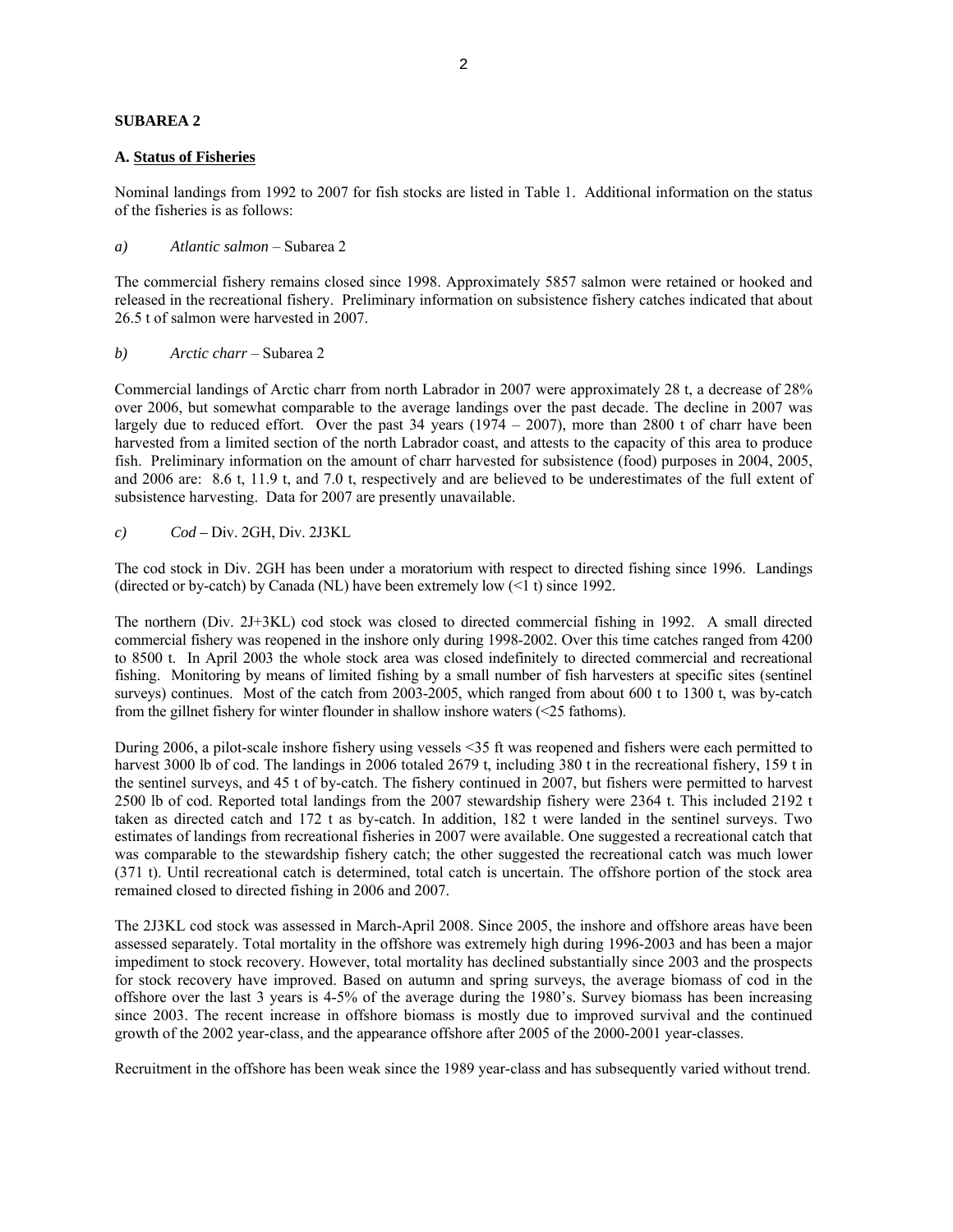In the inshore northern area (2J and northern 3K), sentinel catch rates were low in 1995-2004, increased in 2005, and are currently above the average of the time series. Stewardship fishery catch rates in 2006-07 were slightly higher than in earlier fisheries during 1998-2002. In the inshore central area (southern 3K and northern 3L), sentinel catch rates have generally increased since 2002 and are currently above the average of the time series. Stewardship fishery catch rates in 2006-07 were higher than in earlier fisheries during 1998-2002. In the inshore southern area (southern 3L), sentinel catch rates have remained stable since 2003, but are below the average of the time series. Stewardship fishery catch rates in 2006-07 were similar to those in earlier fisheries during 1998-2002. Catch rates in the inshore northern area and inshore southern area have been lower than those in the inshore central area since 2002, suggesting lower cod densities in these areas.

The inshore northern area is primarily dependent on seasonal immigration of fish*,* possibly from the offshore. Therefore it is recommended to minimize removals from this area. In the inshore central area the exploitable biomass has increased recently, as inferred from trends in catch rates. However, due to the weaker 2003-2006 year-classes, this increasing trend may not continue. The impacts on stock growth of fishing at specific catch levels could not be quantified. The inshore southern area is primarily dependent on seasonal immigration of fish, the magnitude of which cannot be predicted. Therefore, the effect of removals of various levels cannot be estimated. There is a risk that fishing inshore will impede stock growth offshore. The level of risk is difficult to quantify, but exploitation rates inshore are currently low and offshore biomass is increasing

# *d) American plaice* – Subarea 2 + Div. 3K

This stock has been under moratorium since 1994. This stock has not been assessed since 2003 but research vessel surveys indicate that the stock of American plaice in Subarea 2 + Div. 3K remains at a very low level. Bycatch has increased from an average of 13 t during 1994-1999 to an average of 100 t per year from 2000 to 2002, due mainly to bycatch in the Greenland halibut fishery. Bycatch of plaice, mainly from the Greenland halibut fishery in Div. 3K decreased from 60 t in 2006 to 23 t in 2007. There is also some bycatch of plaice in the shrimp fishery in this area (average 2006-2007 is 22 t). Up until 2003, the composition of the American plaice by-catch in the Greenland halibut fishery was composed mainly of sexually mature females but the size composition of the bycatch has not been updated since then.

### *e) Redfish* – Subarea 2 + Div. 3K

This stock has been under moratorium to directed fishing in the Canadian EEZ since 1997. Prior to this, there had not been a persistent directed effort on this stock since 1990, when 2400 t was landed. Landings declined to less than 19 t in each year from 1992-1997 and were between 120-190 t for the period 1998-2000. Catch increased rapidly from 1800 t in 2001, to 5400 t in 2003 then declined to about 5000 t in 2004 and 2005. A provisional estimate for 2006 suggests catch declined to 1800 t. The increases beginning in 2001 were from non-Canadian directed fisheries occurring in the NAFO Regulatory area (NRA) utilizing large midwater trawls. It is assumed these catches were from the pelagic stock of redfish that resides primarily in the Irminger Sea between Greenland and Iceland. Canadian (NL) landings since the moratorium are primarily by-catch from Greenland halibut fisheries and had been less than 40 t annually from 1997 to 2003. Landings increased to 169 t in 2004, were between 135 t to 220 t to 2006 and declined to 29 t in 2007. Based on observer data, estimates of redfish by-catch discarded from shrimp fisheries in the Div. 2G to Div. 3K area since 1980 have ranged from 14 t in 1983 to 665 t in 1990. In recent years, discard estimates have steadily increased from 240 t in 2004 to 420 t in 2006.

# *f) Witch flounder -* Div 2J3KL

There has been no directed fishing on this stock since 1994. In 2007, by-catch in other fisheries from the Newfoundland region amounted to 22 t. Canadian fall surveys since the late 1970s indicated that witch flounder were widely distributed throughout the shelf area in deeper channels around the fishing banks primarily in Div. 3K. By the mid 1980s, they were rapidly disappearing and by the early 1990s had virtually disappeared from the area entirely except for some very small catches along the slope in Division 3L. The fall 1998-2007 surveys indicate no change in this distribution pattern. For the three divisions combined, the biomass index declined from about 65,000 t in 1984 to 1100 t in 1995, the lowest in the time series. Mean weight per tow decreased from a maximum of near 6 kg/tow in 1984 to a low of 0.23 kg/tow in 1995. The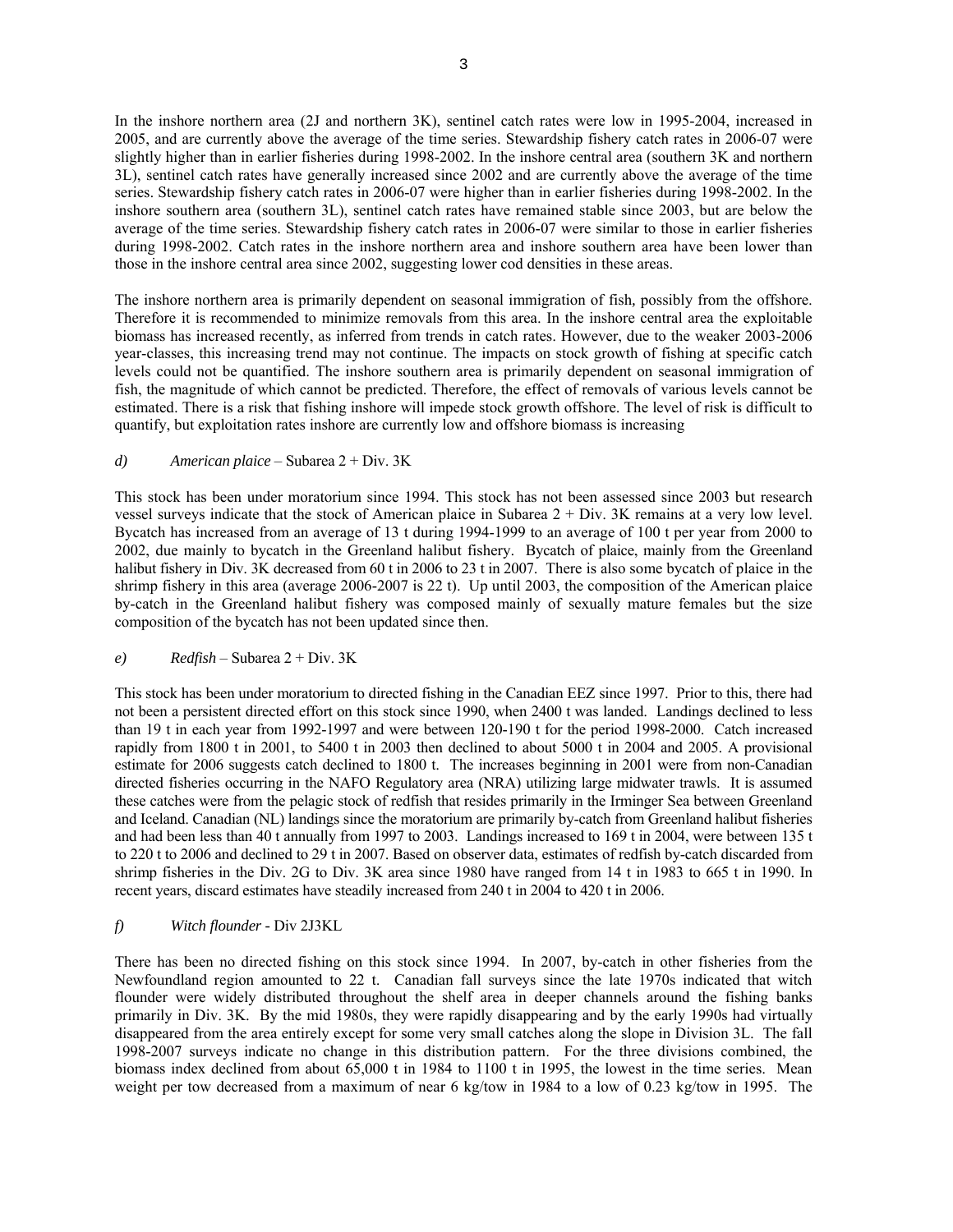small increase in biomass index and mean weight per tow observed between 1995 and 1996 was almost exclusively a result of inclusion of the deeper strata surveyed in Division 3L. The estimates have remained the same since then. The stock size remains extremely low.

# *g) Greenland halibut -* Subarea 2 + Div. 3KLMNO

The Canadian (NL) catch of Greenland halibut in 2007 in Subarea 2 and Div. 3KLMNO was approximately 5100 t, a reduction of over 1000 t from catch levels of 2005 and 2006 (6300 t and 6600 t, respectively).

TACs in 2002 and 2003 were above scientific advice and appear not to have been reached. In September 2003 at its annual meeting, the Fisheries Commission implemented a fifteen year rebuilding plan for this stock. It established TACs of 20,000, 19,000, 18,500 and 16,000 t, respectively for the years 2004 to 2007. Subsequent TACs will be decided upon depending on the response of the resource to the reduced TACs. The total agreed catches for 2004 to 2006 have exceeded the rebuilding plan TAC by 27%, 22% and 27%, respectively.

The exploitable biomass (age 5+) was reduced to low levels in 1995-97 due to very high catches and high fishing mortality. It increased during 1998-2000 due to greatly reduced catches, much lower fishing mortality and improved recruitment. However, increasingly higher catches and fishing mortality since then accompanied by poorer recruitment has caused a subsequent decline. The current estimates are amongst the lowest in the series. Recent recruitment has been below average, and fishing mortality has increased substantially in recent years.

*h) Shrimp* – Subarea 2 + Div. 3K

The shrimp fishery in Subarea 2 and the northern portion of Subarea 3 is divided into three management areas – 2G (Shrimp fishing area 4), Hopedale and Cartwright Channels (2HJ) (Shrimp fishing area 5), and Hawke Channel  $(2J) + 3K$  (Shrimp fishing area 6).

Between 1998 and 2002, annual catches of approximately 8000 t were taken in 2G from 8320 t TACs. The 2003 TAC was increased to 10,320 t and included a 1125 t allocation for northern shrimp research. In 2003, the Canadian shrimp fishing industry requested and was granted a change in season, from a calendar year (January 1 – December 31) to a fiscal year (April 1 – March 31). An additional interim quota of 2802 t was set for the January 1 – March 31, 2004 period. Thus the 2003-2004 fishing season was 15 months long and had a 13,122 t TAC. The 2003-2004 (April 1 – March 31) TAC (10,320 t) was maintained for the 2004 - 2008 seasons. Approximately 13,000 t of northern shrimp were taken during the 2003-2004 management year while approximately 10,000 t were taken in each year over the 2004 – 2007 period. Preliminary data indicate that the TAC will be achieved during the 2007-2008 season.

Historically, the fishery has been concentrated north of 60°N in an area noted for producing high catch rates of large, high-quality shrimp. During 1998, a separate quota was created for the area south of  $60^{\circ}$ N to reflect the existence of high concentrations of shrimp along the shelf slope. The new quota resulted in a southward shift in fishing effort. Since 2002, standardized catch rates have varied about the long-term average. Large vessels had model CPUE indices of 2000 kg/hr during 2006 and 2007.

Autumn 1999 was the last time that the Canadian Government conducted a bottom trawl research survey in 2G. However, during the summer of 2005, the Northern Shrimp Research Foundation and the Government of Canada (DFO) began a series of at least five (5) collaborative annual research bottom trawl surveys in 2G. These surveys make use of a research Campelen 1800 shrimp trawl with a 12.7 mm codend liner and fish at depths between 100 and 750 m. These surveys focus upon gathering data necessary for shrimp stock assessments.

The Northern Shrimp Research Foundation – DFO research survey fishable biomass index has ranged between 66,000 t and 119,000 t since 2005. Recruitment trends are unknown as the time series is only three years in length and the confidence intervals about the estimates overlap. Exploitation rates indices ranged between 8% and 15% during 2005-2007. Current status appears positive from fishery catch rate indices and survey exploitation rate indices.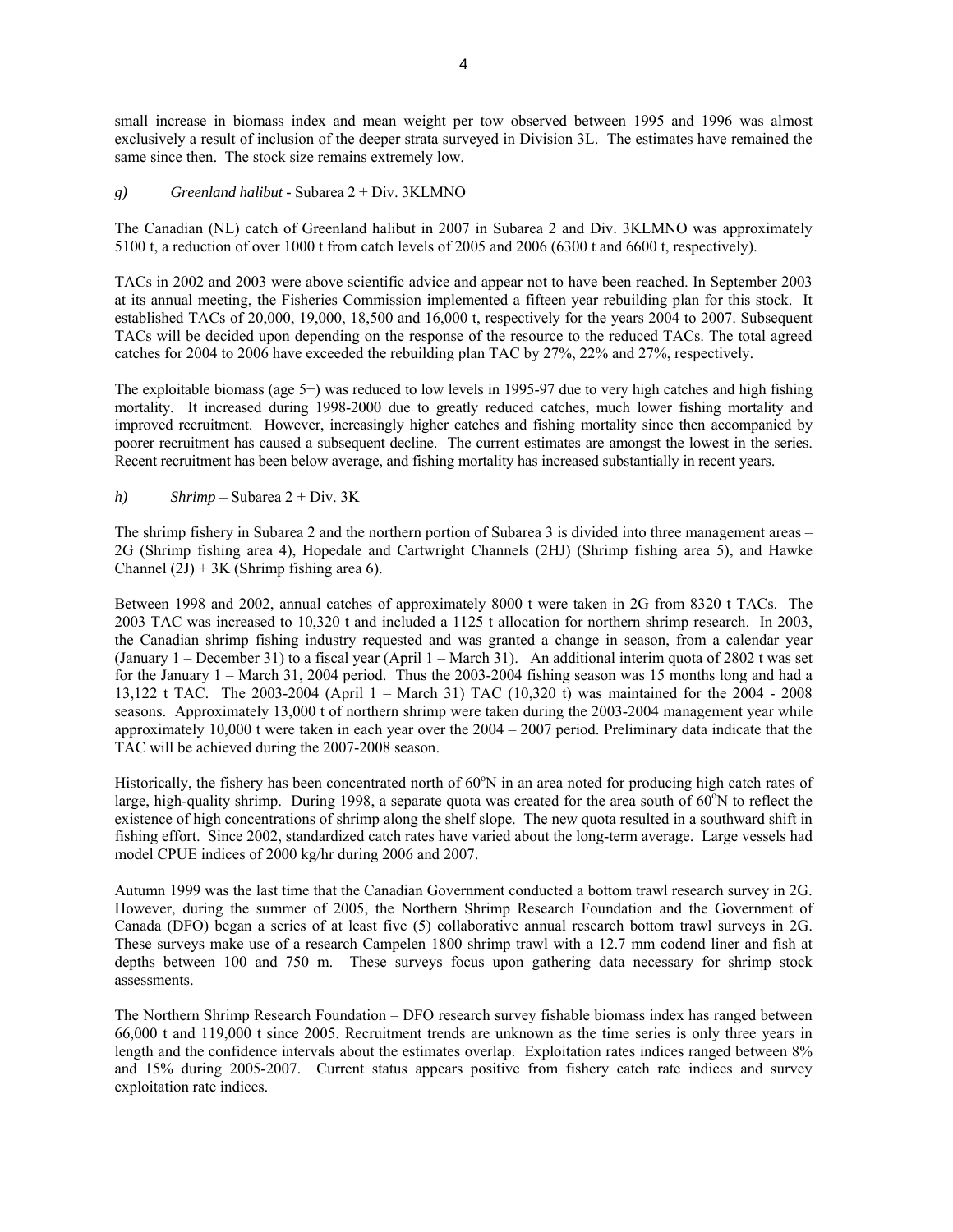TACs in Hopedale and Cartwright Channels (2HJ) doubled from 7650 t during 1994 - 1996 to 15,300 t over the 1997-2002 period. TACs have been taken in most years. In 2003, the TAC increased to 23,300 t and included a 2500 t allocation for northern shrimp science research. During that year, the fishing season changed to April 1 – March 31, and an additional interim quota of 9787 t was set for the period January 1 – March 31, 2004. Thus the 2003-2004 fishing season was 15 months long and had a 33,084 t TAC. The 2003-2004 fiscal year TAC (23,300 t) was maintained for the 2004-2008 seasons. Approximately 23,000 t of shrimp were caught annually since the 2003-2004 season. Preliminary data indicate that the TAC will be achieved during the 2007- 2008 season. Standardized catch rates within Hopedale and Cartwright Channels increased from 1992 (714kg/hr) through to 2001 (1993/hr) and have since remained high with an average catch rate of 1800 kg/hr. Most model catch rates since 1996 were statistically similar (P>0.05) to 2007 (1800 kg/hr) while indices previous to 1997 were generally lower than the 2007 index ( $P < 0.05$ ). High CPUEs are being maintained over a relatively broad area indicating that the stock is healthy.

Only the 2J portion of SFA 5 (Cartwright Channel) was surveyed over the history of the autumn multi-species surveys. Trends in indices and biological characteristics from SFA 5 and Cartwright Channel were broadly consistent. Surveys of the whole of SFA 5 were completed in only three (2001, 2004, 2006) of the last eight years. Survey biomass indices (total, fishable and female) after 2000 have been somewhat higher than before 2000. Recruitment in the short-term, while uncertain, appears average. Longer-term prospects are unknown. The resource continues to be distributed over a broad area while the 2006-2007 exploitation rate index was 15%. Recent catches have had no observable impact on the resource. Current status remains positive.

The fishery in Hawke Channel (southern Div. 2J) + 3K began in 1987 with landings of approximately 1800 t. Catches increased to more than 7800 t in 1988 and ranged between 5500 and 8000 t throughout 1989-1993. The first multi-year management plan for 1994-1996 set the annual TAC at 11,050 t for the Hawke Channel, St. Anthony Basin, east St. Anthony, Funk Island Deep and three exploratory areas on the seaward slope of the shelf. Catches increased to 11,000 t in each of these years. TACs were increased to 23,100 t in 1997 as a first step toward increasing the exploitation of an abundant resource within the 1997-1999 Management Plan. Most of the increase was reserved for development of the small vessel fleet  $(\leq 500 \text{ t}; \text{LOA}\leq 100)$ . TACs more than doubled between 1997 and 1999, increased slightly to 2002 and further increased to 77,932 t in 2003. An additional interim quota of 7653 t was set for the period January 1 – March 31, 2004 to facilitate an industry requested change in fishing season from January 1 – December 31 to April 1 – March 31. Thus the 2003-2004 fishing season was 15 months long and had an 85,585 t TAC. TACs remained at the 77,932 t level for the 2004-2008 fishing seasons. TACs have been reached in most years; however, due to market constraints, small vessels have not always taken their entire allocations. Between 72,000 t and 77,800 t were taken each fishing season between 2004-2005 and 2007-2008.

Large vessel (>500 t) CPUE remained at a high level since 1995 while the small vessel (< 500 t; LOA<100') CPUE has increased significantly since 2003. The 2007 model CPUE indices for the large and small vessel fleets were 1385 and 51 kg/ hr respectively.

Autumn research surveys have been conducted since 1995 and indices of biomass/ abundance have been increasing since 1997. The lower 95% confidence intervals for the autumn biomass indices averaged 627,200 t (about 146 billion animals) during the 2003-2007 period. The resource in this area remains healthy with high biomass/ abundance of male and female components. Since 2000, most of the biomass has been attributed to female shrimp. The female spawning stock biomass index increased from an estimated 182,000 t (22 billion animals) in 1997 to 440,800 t (59 billion) in 2007. Males within  $11.5$  mm  $-16$  mm carapace length, primarily age 2, are used as a recruitment index. Recruitment indices in 2006 and 2007 were the highest in the time series. Recruitment and female biomass are expected to support the fishery over the next four years.

The resource continues to be distributed over a broad area and, over the past two years, exploitation rate indices were about 11% of survey fishable biomass. Recent catches have had no observable impact on the resource. Current status remains positive. At the current TAC the 2008/09 exploitation rate index is expected to be 11- 15%. Any modest change in TAC is expected to have a proportional change in the exploitation rate index.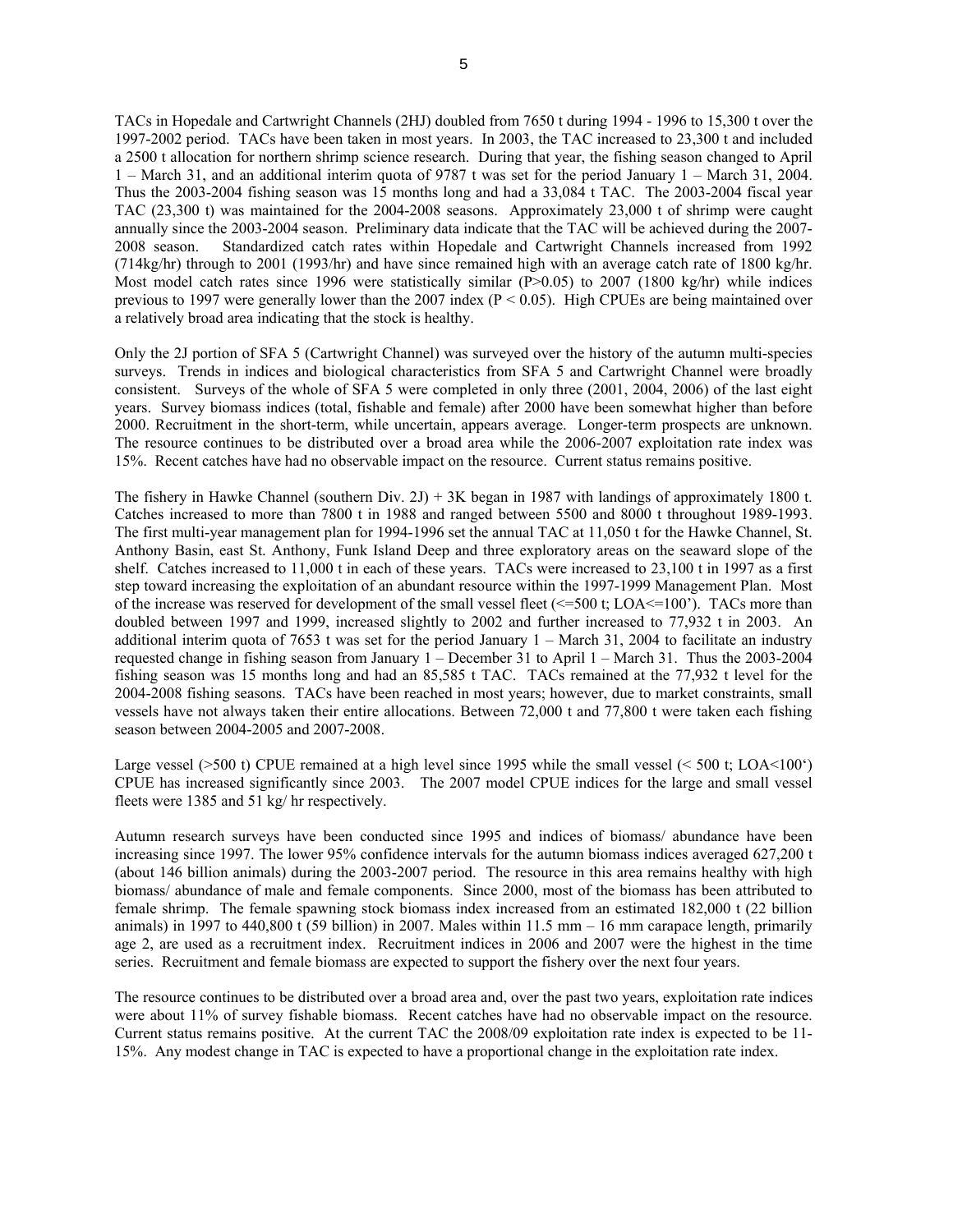The mandatory use of sorting grates, low groundfish abundance, and avoidance of problem locations have minimized by-catch. Recent studies estimated that low numbers of redfish and Greenland halibut have been caught by shrimp fishing fleets.

*i) Snow crab* – Div. 2J3KLNO

Landings increased by 5% from about 43,400 t in 2006 to 45,500 t in 2007, due primarily to an increase in Div. 3K. Fishery performance is monitored through analyses of commercial logbook data and observer program data. Div. 2J CPUE from logbook data increased from its lowest level in 2004 to about the long-term average in 2007. Both offshore and inshore Div. 3K CPUE increased sharply from 2005-2007 to approach the highest levels previously observed. CPUE increased inshore in Div. 3L from 2004-2007 to the long-term average. Offshore, CPUE has declined steadily since 2000 in Div. 3L to the lowest level since 1991, whereas it changed little during 2004-2006 in Div. 3NO before decreasing in 2007. The exploitable biomass index, which is estimated from the fall multi-species bottom trawl survey**,** declined between 1998 and 2003. This index agrees with CPUE in indicating that biomass has increased in the north (Div. 2J3K) from 2003-2007 but continued to decline in the south (Div. 3LNO). The pre-recruit index for greater than 75 mm new-shelled adolescent males also declined during 1996-2002, and remained low until it increased during 2006 and 2007. Recruitment has increased since 2004 in Div. 2J and since 2005 in Div. 3K. Recruitment remains promising for Div. 3K but is expected to decrease in the next several years in Div. 2J. Recruitment is expected to increase in offshore Div. 3L in the short term, while prospects for inshore Div. 3L and for Div. 3NO are uncertain. Long-term recruitment prospects are unknown.

# *j) Iceland scallop –* Div. 2HJ

Inshore aggregations were again fished in 2007, with nominal catches estimated at 40 t, round, down from 686 t the previous year. The fishery is prosecuted by inshore vessels, typically under 45 ft (14 m), L.O.A. Except for exploratory surveys for presence/absence, there have been no directed scientific missions into scallop aggregations along the Labrador coast.

# **B. Special Research Studies**

### **1. Biological Studies**

*a) Arctic charr* 

Samples were obtained for food and feeding analyses, while biological characteristics information was updated from commercial landings from two north Labrador stock complex areas in 2007 and represented the  $31<sup>st</sup>$ continuous year of sampling these populations. Following long term declines in mean weight of charr harvested in north Labrador, recent data show that mean weight and mean-weight-at-age has increased, or generally stabilized in recent years. Funding obtained from an International Polar Year (IPY) program on charr (*Climate variability and change effects on charr in the Arctic*) resulted in enhanced sampling in 2007. Over the next several years data obtained from this program will be used in a comparative manner with information from other regions of Canada to: investigate the response of charr to variability in thermal regimes; identify food web relationships of charr; examine contaminant levels in samples of resident freshwater and anadromous charr; assess the genetic and morphological variation among populations of Arctic charr.

# *b) Groundfish and Shellfish*

Biological and oceanographic data from fall multi-species research vessel surveys were collected from Div. 2GHJ to conduct distribution and abundance studies and detailed biological sampling.

Analysis of sexual maturity data is conducted regularly on American plaice and cod and has recently been updated for Greenland halibut.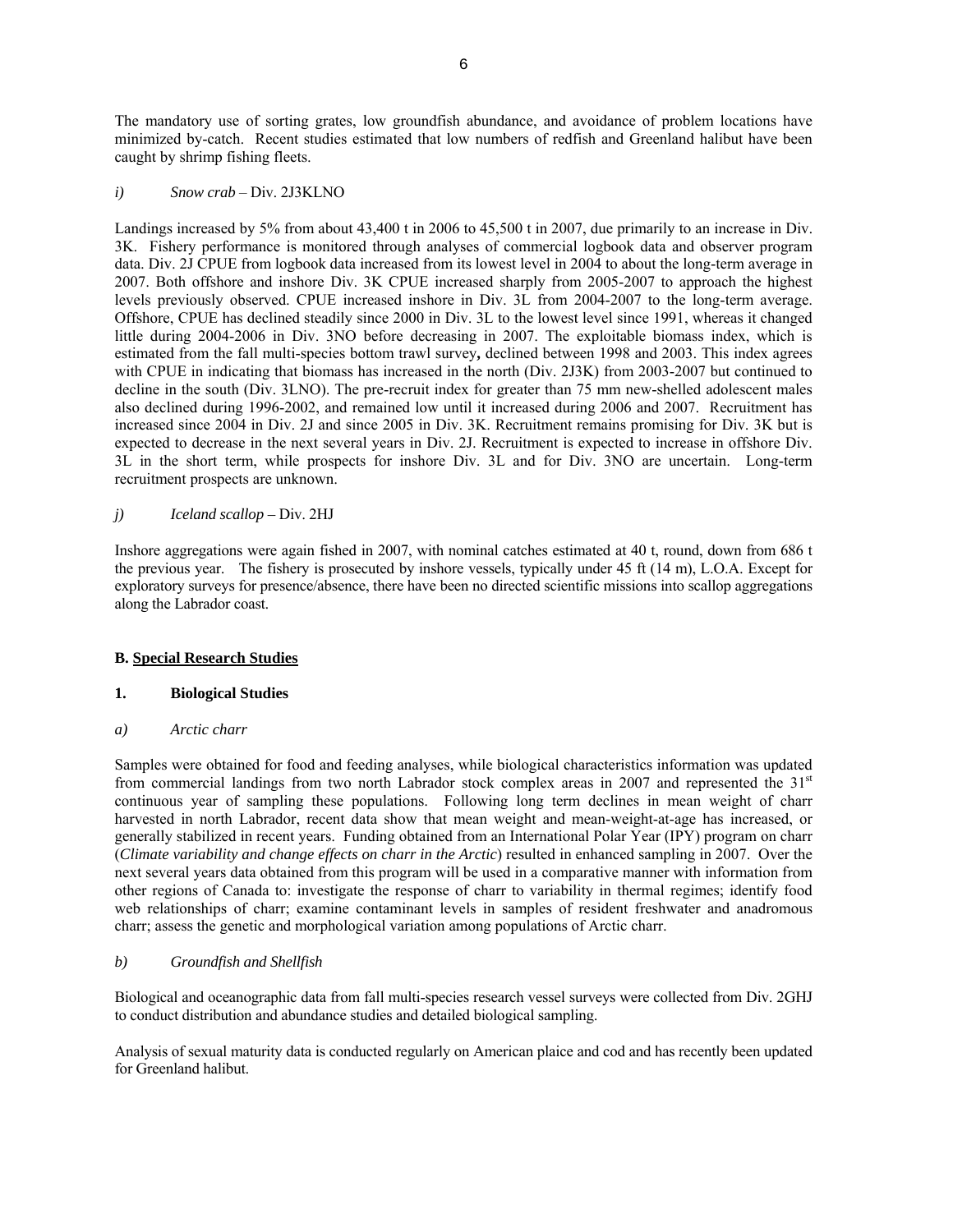#### *c) Shrimp*

In 2005, the first of a series of trawl surveys was conducted by the Northern Shrimp Research Foundation in partnership with DFO in Div. 2G. Biological and oceanographic data were collected to assess the distribution and abundance of the shrimp population in this division. By 2007, sufficient data had been collected to begin using the NSRF-DFO joint survey data in shrimp assessments. The Zonal Advisory Process (ZAP) meeting held in St. John's during March 2008 made use of this dataset.

# **SUBAREA 3**

# **A. Status of Fisheries**

Nominal landings from 1992 to 2007 for fish stocks are listed in Table 1. Additional information on the status of the fisheries is as follows:

*a) Atlantic salmon* - Subarea 3

A moratorium on the Canadian commercial fishery has been in place since 1992. The 2007 recreational harvest, including both retained and hooked-and-released, was 16,934 fish.

*b) Capelin –* Subarea 2 + Div. 3KL

Inshore capelin catches in Subarea 2 + Div. 3KL are taken during the inshore spawning migration. Catches decreased slightly from 29,800 t in 2006 to 29,360 t in 2007. Resource status has not been determined since 2000.

*c) Cod –* 3NO and 3Ps

The cod stock in Div. 3NO has been under moratorium to directed fishing since February 1994. Total catch since 1994 has increased from 170 t in 1995 to 4900 t in 2003, declining to 600 t by 2006. In 2007 about 130 t were caught by Canada (NL). Estimates of age 3 recruits indicate all recent recruitment has been weak. Low spawner biomass, low recruitment and high fishing mortality, point to poor prospects for this stock in the medium term. This stock is currently well below  $B_{lim}$ . Recovery will require a number of relatively strong yearclasses that survive to maturity, rebuilding the spawner biomass.

The cod stock in Subdiv. 3Ps was placed under moratorium in August 1993. Stock assessments estimated a growing spawner biomass and the fishery reopened in 1997 with a TAC of 10,000 t, which was increased to 20,000 t in 1998 and to 30,000 t in 1999. From 2000 onwards the TAC has covered the period 1 April to 31 March. Although the 2000/2001 TAC was reduced to 20,000 t based on stock assessment results which indicated that spawner biomass was declining, the transition in the TAC year resulted in a calendar year catch of 25,100 t in 2000. The TAC remained constant at 15,000 t for the 2001/2002 –2005/2006 fishing seasons, but was reduced to 13,000 t for the 2006/07 season. The Canada (NL) share of the TAC is 84.5%, the remainder is allocated to France (SPM). A preliminary estimate of Canada (NL) catch in 2007 is 10,600 t. The most recent assessment (October 2007) indicated considerable uncertainty in the absolute size of the stock. The outlook about the short-term productivity is not optimistic, as several relatively poor year classes enter the fishery. Concern continues regarding the low age at maturity in this stock and the high exploitation rates in a portion of the stock area (Placentia Bay).

*d) American plaice -* 3Ps

The last assessment of this stock was carried out in October 2005. This stock has been under moratorium since September 1993. From 1994 to 1998 the catch was 400 t or less. Catch since that time has increased substantially. During 2001 to 2003 the catch was greater than 1000 t in each year. Catch declined steadily since 2003. In 2007 catch by Canada NL was approximately 459 t. Catch in 2006 was 485 t by NL. Catch has been mainly as by-catch in the cod and witch flounder directed fisheries.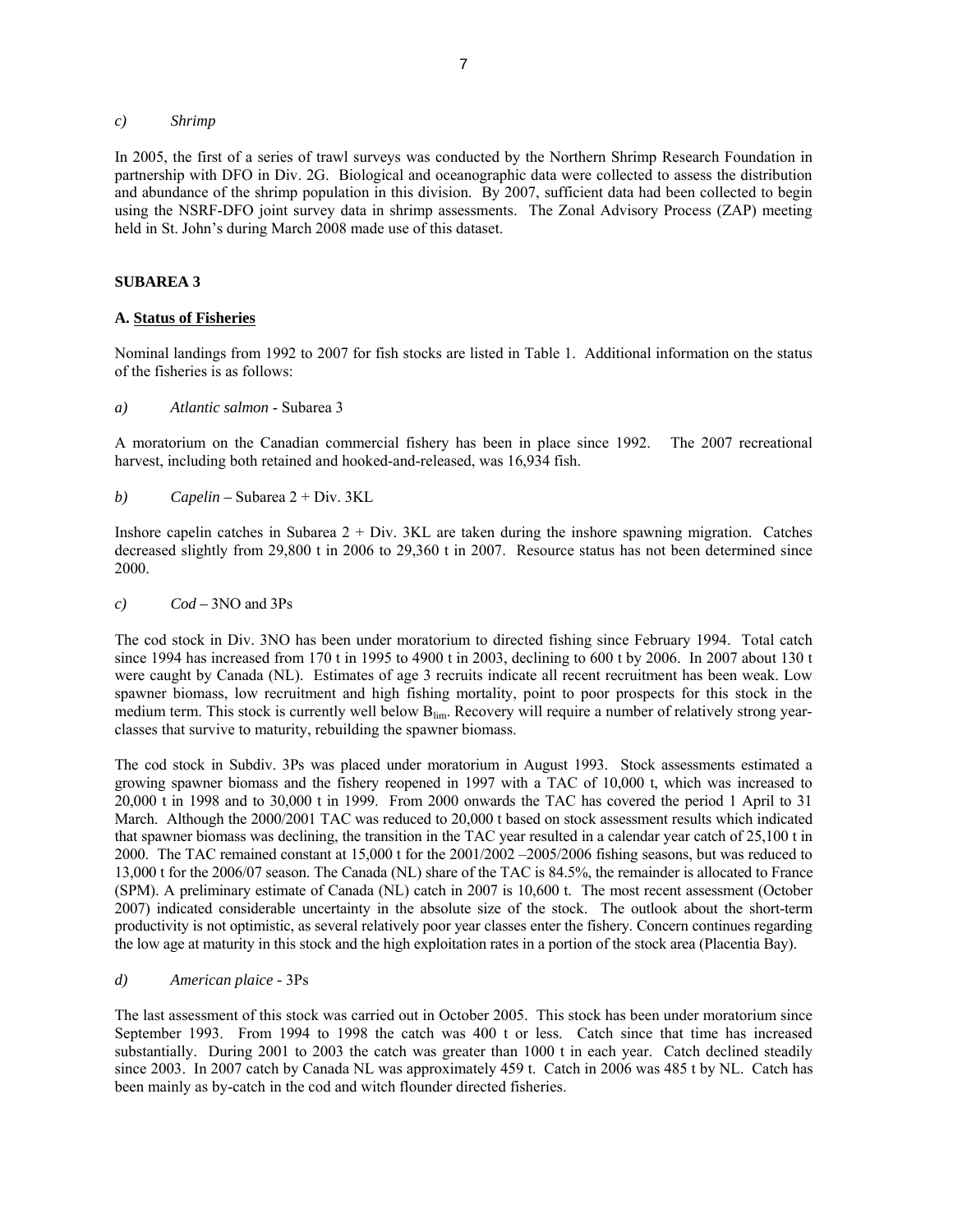8

The Canadian survey in spring 2006 was incomplete and data on abundance and biomass could not be updated. The survey in 2007 indicated a similar stock size as in 2005. There has been a slight increase since 1993 in both biomass and abundance indices, but over the last 3 surveys average biomass is only 22% and abundance 30% of the 1983-1987 averages from the survey.

# *e) Witch flounder -* 3Ps

Landings from this stock over the last 20 years have fluctuated between 300 t and 1000 t annually. In 2007 the catch from the Newfoundland region was 110 t. The main directed fishery is prosecuted by offshore otter trawlers complemented by a nearshore Danish seine fishery. However, in recent years it appears to be a mixed American plaice and witch flounder fishery by otter trawlers. Although survey stock size indices since 1983 have been highly variable, the survey biomass index during recent years suggests that the biomass is on average about 75% of the 1983-90 average when catches were around 800 t. The age and size structure observed in this stock since the early 1980s also appeared to have remained stable with little change in growth pattern. Aging has not been conducted on witch flounder in this region since the mid-1990s. Geographic distribution has not changed appreciably since 1983 except during the early to mid 1990s when fish disappeared from the 51-100 fathom depth zone, coincident with extremely cold sea bottom water temperatures. In recent years the distribution appears to be returning to a more normal pattern. No measurable change in recruitment has been observed over the past 20 years.

# *f) Yellowtail flounder* – 3LNO

Since the fishery for this stock reopened in 1998, stock size has continued to increase and the TACs recommended for 2007 and 2008 were 15,500 t in each year. Annual spring and fall multi-species bottom trawl surveys have been conducted since 1971 and 1990 respectively. Evidence from the commercial fishery and various surveys indicates that the range of this stock has increased along with stock size since the mid-1990s. Fishing mortality is estimated to be relatively low and the stock biomass relatively high. In 2006, the majority of the Canadian directed fishery for yellowtail flounder did not take place due to a dispute in the industry. Canadian catch in 2007 was 3673 t. In 2008, NAFO Scientific Council will be carrying out a full assessment of the resource.

### *g) American plaice* – 3LNO

The last full assessment for American plaice in Div. 3LNO was in 2007 and is not due to be assessed again until 2009. Bycatch in 2006 was 2800 t, which was lower than in previous years, due to the fact that the Canadian quota of yellowtail was not filled. This bycatch was mainly taken in the NAFO regulatory area (NRA). Canadian bycatch of American plaice in 2007 was 430 t, up from 92 t in 2006. Canadian RV surveys indicate either a slight increase or plateau in mean numbers per tow and mean weight per tow since the 1990s but still low compared to historic levels. The Spanish Div. 3NO survey also shows an increase in American plaice. The 2007 assessment included the Spanish Div. 3NO survey in the VPA analyses which showed that population abundance and biomass declined fairly steadily from the mid 1970's. Biomass has increased slightly in the past few years. F increased fairly steadily from 1995 to 2000 but has generally been declining since then. Since 2001 the SSB has increased slightly to 36,000 t in the current year ( $B_{lim}$  for this stock is 50,000 t). Recruitment has been steadily declining since the 1989 year-class. Based on overall indices for 2007, there is nothing to indicate a change in the status of this stock.

*h) Redfish –* Unit 2 (3Ps4Vs, 3Pn4Vn-June to December, 4Wfgi) and 3O

Redfish in the Canadian Atlantic within Div. 3P4RSTVWX were redefined into three management units in 1993. Redfish in UNIT 2 were last reviewed in November 2001 and updated in 2004.

Total Canadian catches have declined steadily from 27,000 t in 1993 to 8000 t in 2002, matching reductions in TACs. From 2002-2005 the TAC has been stable at 8000 t while catches declined from about 7500 t in 2003 to 6400 t in 2005. In 2006 the TAC was increased to 8500 t and maintained at that level in 2007. Catch remained at the 6400 t level in 2006 and declined to about 6000 t in 2007. About 1000 t of the 2007 catch was taken by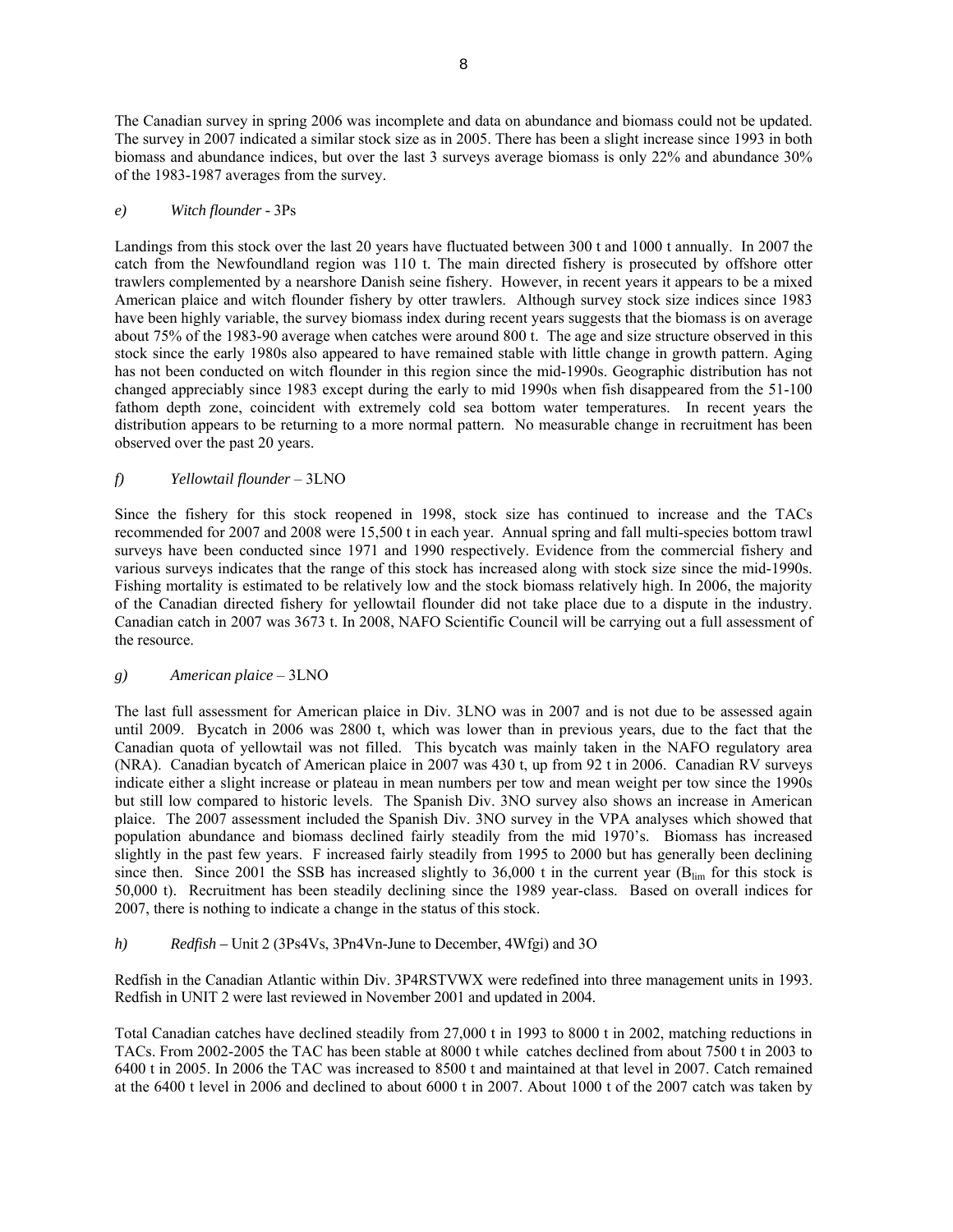Canada (NL) fisheries. The shortfall in the TAC from 2005-2007 was due to industry processing problems in Newfoundland and Labrador Current management regulations include a closure related to peak spawning in May and June, and a minimum size restriction at 22 cm.

Canada has had limited interest in a fishery in Div. 3O because of small sizes of redfish encountered in areas suitable for trawling. Canadian landings were less than 200 t annually from 1983-1991 but increased in the early 1990s. Between 1996 and 2000 Canadian catches have alternated between levels of about 8000 t and 2500 t based on market acceptability for redfish near the Canadian 22 cm size limit. From 2001-2004, the Canadian catch averaged about 3400 t, increased to 5400 t in 2005 but has declined steadily to about 1100 t in 2007. Canada (NL) has accounted for more than 95% of the catch since 2001. From 1974-2004, Div. 3O was under TAC regulation set by Canada within its jurisdiction, while catches were unrestricted in the NAFO Regulatory area of Div. 3O. In 2004, NAFO Fisheries Commission adopted TAC regulation for Div. 3O redfish at 20,000 t for 2005, 2006 and 2007. The fishery since 1998 appeared to target the relatively strong 1988 year class that has grown sufficiently to exceed the small fish protocol of 22 cm.

# *i) Witch flounder –* Div. 3NO

There has been no directed fishing on this stock since 1994. Bycatch in 2007 (NL region) was 21 t. The data for Div. 3NO combined suggest an overall declining trend in stock size with the estimates for the spring 1998 survey at the lowest level observed since the beginning of the time series. Both the spring and fall RV indices have generally increased since the mid-90s but in the past three-four years, have declined. All indices for this stock are extremely variable, possibly due to seasonal movement of witch into and out of deep water and survey timing/coverage.

### *j) White hake* – Div. 3NOPs (Div. 3NO in NRA)

The initial (2003) Fisheries Commission (FC) request for advice on white hake was specific for Div. 3N and 3O to the exclusion of NAFO Subdiv. 3Ps, formerly included in the stock management area for the Canadian assessment. In 2004, the FC subsequently requested scientific advice for the management of white hake in Div. 3NO. FC, by specifying advice for Div. 3NO implicitly set the stock management unit as 3NO. However evidence was presented in 1995 indicating that the stock encompasses 3NOPs. Since then the sock has been assessed within 3NOPs.

Prior to 1995, white hake was taken as by-catch in other demersal fisheries on the Grand Banks. Average estimated catch during 1985-1990 was approximately 5000 t. Annual catches in a new directed (Canadian) fishery on the Grand Banks, starting in 1995 and encompassing Divs. 3NO and Subdiv. 3Ps, averaged 460 t. However, in 2001 and 2002, a > 10-fold increase in the catch of white hake Div. 3NO was attributable to EU-Spain, EU–Portugal and Russia in the NAFO Regulatory Area. Given this large increase in catches in 2003, the FC of NAFO requested specific information on fishing mortality, abundance and distribution, reference points and conservation measures, size of fish and delineation of fishery areas with respect to white hake. That advice, to the extent of the available data was summarized in Kulka et al. (2004, 2005, 2006 and 2007). Following a very large 1999 year class, the stock has been declining sharply due to an increase in fishing pressure and low recruitment. The stock is currently at or near a historic low.

# *k) Thorny skate* – Div. 3LNOPs

Before the mid-1980s, non-Canadian fleets landed several thousand metric tonnes (t) of skate (mainly thorny) annually. An average of about 5000 t was discarded annually by the Canadian fleet during the 1980s and early 1990s, while only a few hundred tonnes per year were recorded in Canada's landings statistics during that period. Although often kept by non-Canadian fleets, skates were taken only as bycatch until the mid-1980s. In 1985, EU-Spain targeted skate in a non-regulated fishery in the NRA. Bycatches of thorny skate in other fisheries outside 200 miles (primarily Greenland halibut, *Reinhardtius hippoglossoides*) have also contributed significantly to skate catches. In 1993 and 1994, experimental fishing resulted in the first significant directed skate landings appearing in Canadian statistics. In 1995, Canada established a regulated skate fishery inside its 200-mile-limit with gear and by-catch policies, a licensing system, and TAC. The Canadian fishery includes otter trawl, gillnet and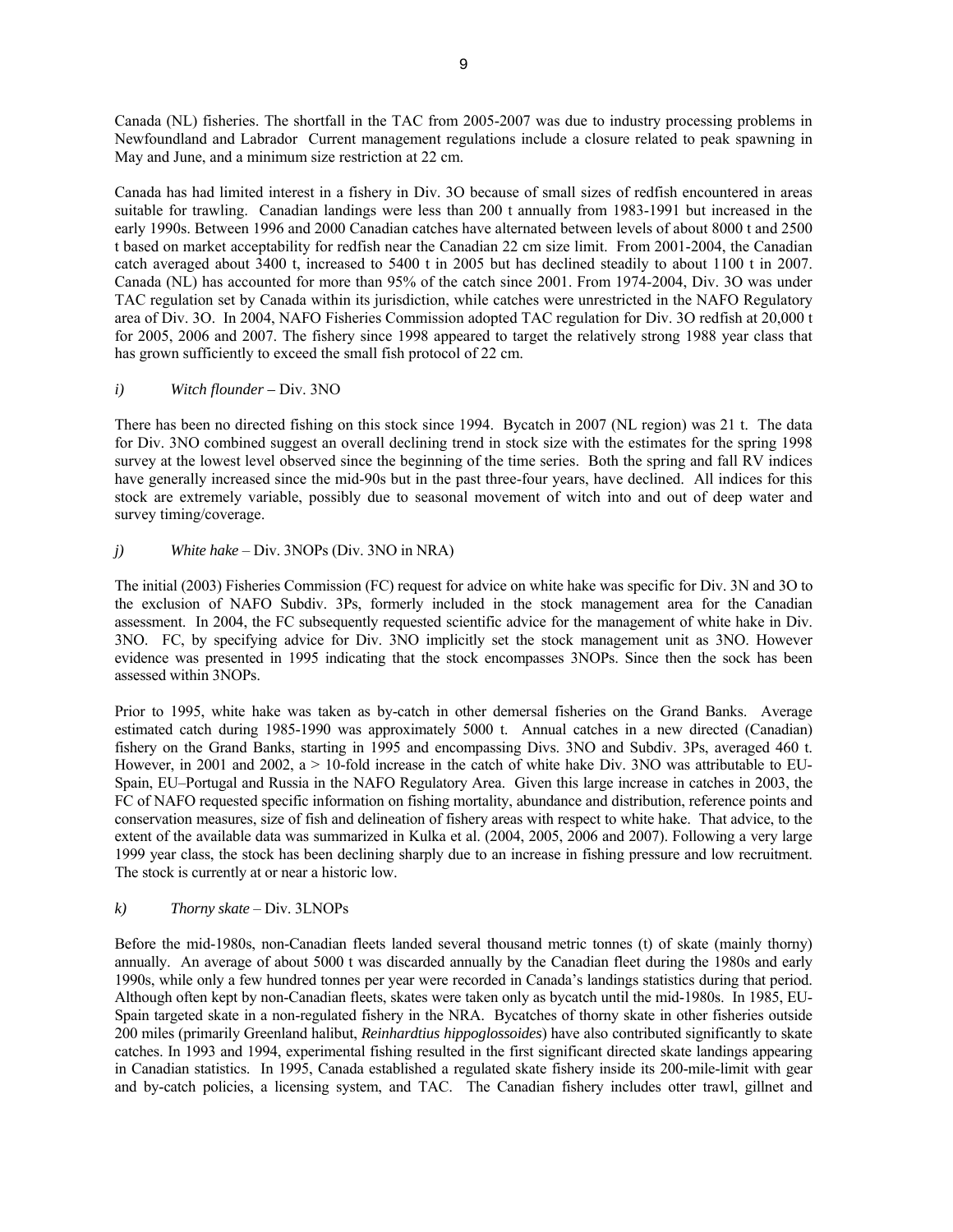longline gear while the non-Canadian catches are taken by otter trawl. In 2000, Russia commenced a directed fishery for thorny skate. Catches have averaged about 11,000 t for all countries until recently, when annual catches declined.

Thorny skate underwent a decline in the late 1980s to early 1990s followed by a slight increase in the late 1990s. Since then, abundance remained relatively constant at low levels. The current TAC for skates in 3LNOPs presently amounts to 14,550 t (13,500 t in 3LNO and 1050 t in 3Ps) which considerably exceeds the catch that would allow rebuilding of the stock. Reduced catches in recent years appear to have resulted in an increase in thorny skate biomass and abundance in the current year.

# *l) Shrimp* – Div. 3LMNO

Subarea 3 has been divided into two shrimp management areas – Div. 3LNO and 3M. The 3LNO shrimp stock is distributed along the edge of the Grand Banks mainly in Div. 3L. The fishery began in 1993 and catches were approximately 1800 t. Exploratory fishing from 1996-1999 resulted in catches ranging from 179 to 795 t. In 2000, the NAFO Fisheries Commission implemented a TAC of 6000 t, and fishing was restricted to Div. 3L, in water depths greater than 200 m. The catch in 2000 increased to 4900 t, 4300 t of which was caught by Canada. The remainder of the catch was taken by vessels from 7 other countries.

STACFIS estimated that the 2001 fishery took approximately 10,600 t, with Canada taking just over 5100 t. However, reliable catch reports were not available for all countries in 2001. Similarly, estimates of catch in 2002 were not available for all countries. However, STACFIS noted that the total catch in 2002 was likely lower than that estimated for 2001, but that there was considerable uncertainty with estimates of catch in both years. Canadian vessels caught 5400 t of shrimp in 3L during 2002.

During November 2002, Scientific Council (SC) noted that there had been a significant increase in biomass and recruitment in Div. 3LNO shrimp since 1999. Applying a 15% exploitation rate to the lower 95% confidence interval of biomass estimates, averaged over the autumn 2000-2001 and spring 2001-2002 surveys, resulted in a catch of approximately 13,000 t. Accordingly, SC recommended that the TAC for shrimp in Div. 3LNO in 2003 and 2004 should not exceed 13,000 t. Over the period 2000 – 2004, catches were 4869, 10 566, 6977, 11 947 and 12 622 t respectively.

In 2004, SC recommended a 2006 TAC of 22,000 t based upon 12% of the inverse variance weighted average fishable biomass from the most recent surveys. SC did not update this calculation, in 2005, due to the incomplete survey in autumn 2004. Catch data indicate that 14,000 t of shrimp were taken against a 13,000 t quota in 2005 while 24 000 t were taken against a 22,000 t TAC in 2006. Preliminary data indicate that 21,000 t had been taken against a 22,000 t TAC in 2007.

As per NAFO agreements, Canadian vessels took most of the catch during each year. Canadian catches increased from 4250 t in 2000 to 18,271 t in 2006. Preliminary data indicate that 18,312 t were taken by Canadian vessels in 2007. Catches by non Canadian nations increased from 619 t to 5744 t over this period. Preliminary data indicate that by October 2007, 2573 t had been taken against a non Canadian TAC of 3675 t.

Large ( $>500$  t) and small ( $\leq 500$  t; LOA $\leq 100$ ) shrimp fishing vessel catches are taken from a broad area extending from the northeastern border with 3K south east along the 200-500 m contours to the NRA border. Large and small vessel catch rates were modeled in order to describe fishing activities.

Since 2000, small ( $\leq$ =500 t) and large (>500 t) shrimp fishing vessels catches have been taken from a broad area from the northern border with 3K south east along the 200 – 500 m contours to the NRA border. The area occupied by small and large vessels has been fairly stable over much of the time series with an increase in area fished after 2005. The area accounting for 95% of the autumn survey catches also showed stability with an increase after 2003. Relative stability with an increase in the past few years is reflected in the small and large vessel CPUE time series.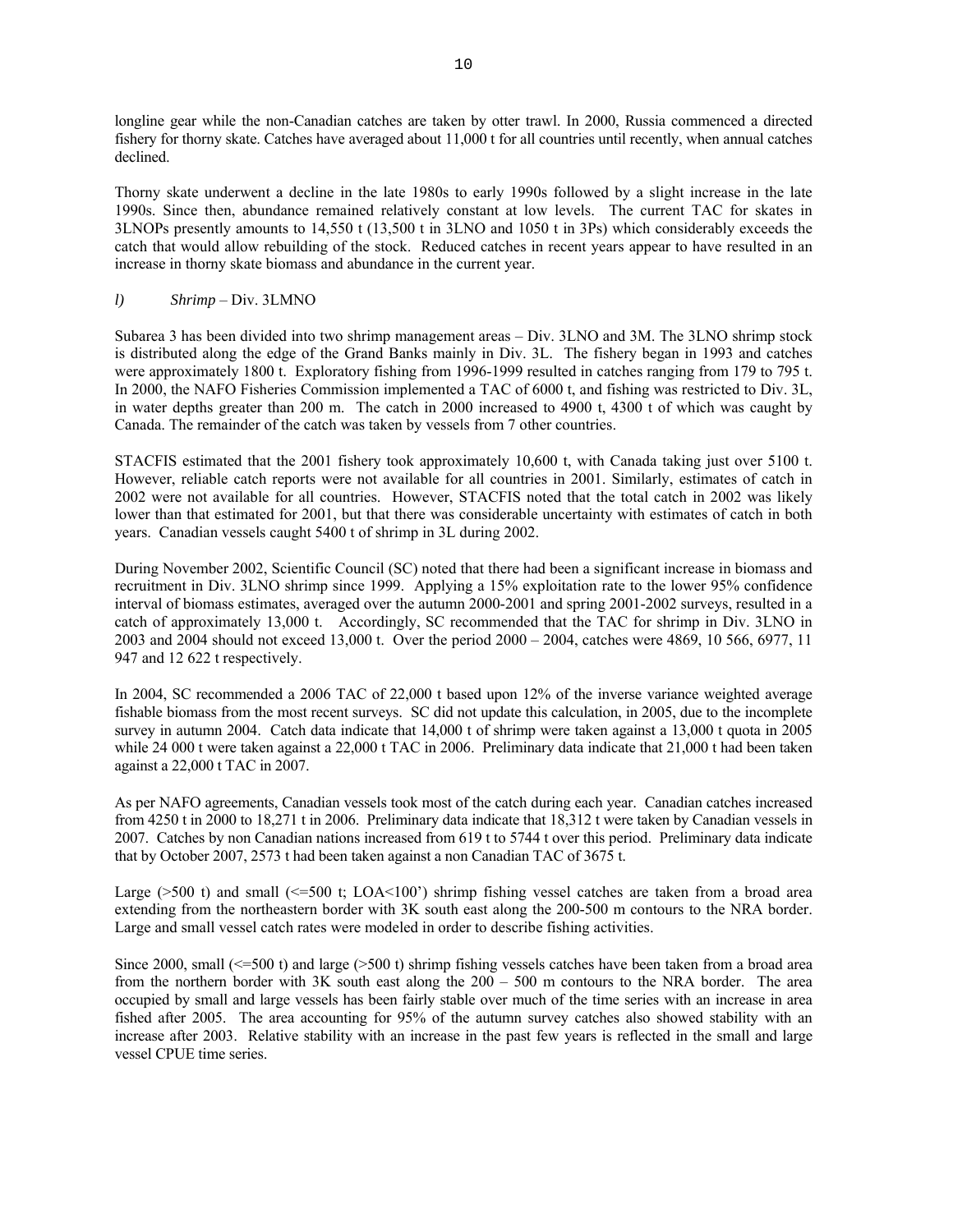Due to a lack of data it was not possible to model small vessel CPUE during 2007. Small vessel CPUE (2000 – 2006) was modeled using month, year and size class (class  $1 = 50^{\circ}$  LOA; 50' LOA  $\le$  = class  $2 \le 60^{\circ}$  LOA; class  $3 \Rightarrow 60'$  LOA) as explanatory variables. The final model explained 91% of the variance in the data and indicated that the annual, standardized catch rates have increased significantly since 2004 with all estimates being significantly lower than the 2005 and 2006 estimates (P< 0.005; 662 kg/hr during 2005 and 586 kg/hr during 2006).

Large vessel catch rates were analyzed by multiple regression, weighted by effort, for year, month, number of trawls and vessel effects. The final model explained 76% of the variance in the catch rate data. Standardized catch rates for large Canadian vessels have been fluctuating around the long term mean since 2000 with the 2007 standardized catch rate index (2304 kg/hr) above average and similar to the catch rates for 2002 – 2004 and 2006.

The fact that the area fished by large and small vessels has increased over the past few years at a time when CPUE increased implying that the resource is healthy.

A standardized catch rate model was produced using data from Estonian, Greenlandic, Icelandic, Norwegian and Russian vessels fishing shrimp in the NRA. Ship and year were significant independent variables and produced a model that explained 72% of the variance. Catch rates increased by 109% from 506 kg/hr in 2001 to 1057 kg/hr in 2004 but then decreased by 40% over the next three years resulting in a 637 kg/hr catch rate during 2007. The 2007 model catch rate was lower than the 2003 and 2004 catch rates but similar to all others.

Catch data were also available from Spain for 2005 and 2006. The raw Spanish catch rates for these two years were 640 kg/hr and 763 kg/hr respectively.

The fishery for northern shrimp at Flemish Cap began in the spring of 1993 and has since continued with annual catches (as estimated by STACFIS) fluctuating between 25,000 and 54,000 t between 1993 and 2002. The 2003 catch was 63,000 t, the highest in the series. However, due to economic constraints, catches in subsequent years have dropped considerably (46,000 t in 2004 and 32,000 t in 2005) with preliminary NAFO catch statistics indicating that 16,000 t and 14,000 t of shrimp were caught in 3M during 2006 and 2007 respectively.

The use of a sorting grid to reduce by-catches of fish is mandatory for all fleets in the 3LNO and 3M fisheries. By-catch of groundfish has been quantified, and consists primarily of redfish and Greenland halibut.

#### *m) Iceland Scallop* – Div. 3LNOPs

The 3LN Iceland scallop fishery commenced in 1992. Aggregations over the eastern Grand Bank (3L) were first commercialized. In 1994, the fishery expanded into the Lilly and Carson Canyons (LCC) and subsequently (1995) into the northeast of LCC between 45°30' N and 46°30' N. In 1996 a new aggregation was located and rapidly fished down. Nominal landings have declined throughout, partially because of effort diversion into shrimp and crab.

There was no fishery for Iceland scallop in Div. 3LNO in 2007, down from 347 t. in 2006.

The Iceland scallop fishery on 3Ps commenced in 1989. It encompasses the trans-boundary stock, along the northern edge of St. Pierre Bank, co-managed by France (70% of annual TAC) and Canada (30% of TAC), and the remainder of 3Ps remains entirely under Canadian jurisdiction.

Total removals from the Canadian zone have decreased from 5367 t, (round) in 1997 to 38 t in 2004. In 2007, 6 t of a total 3500 t TAC were removed, a decline from 2006. There has been no directed effort for Iceland scallops in the trans-boundary area since 1998; however, the resource status of this area was updated based on a joint Canada-France survey in September 2005.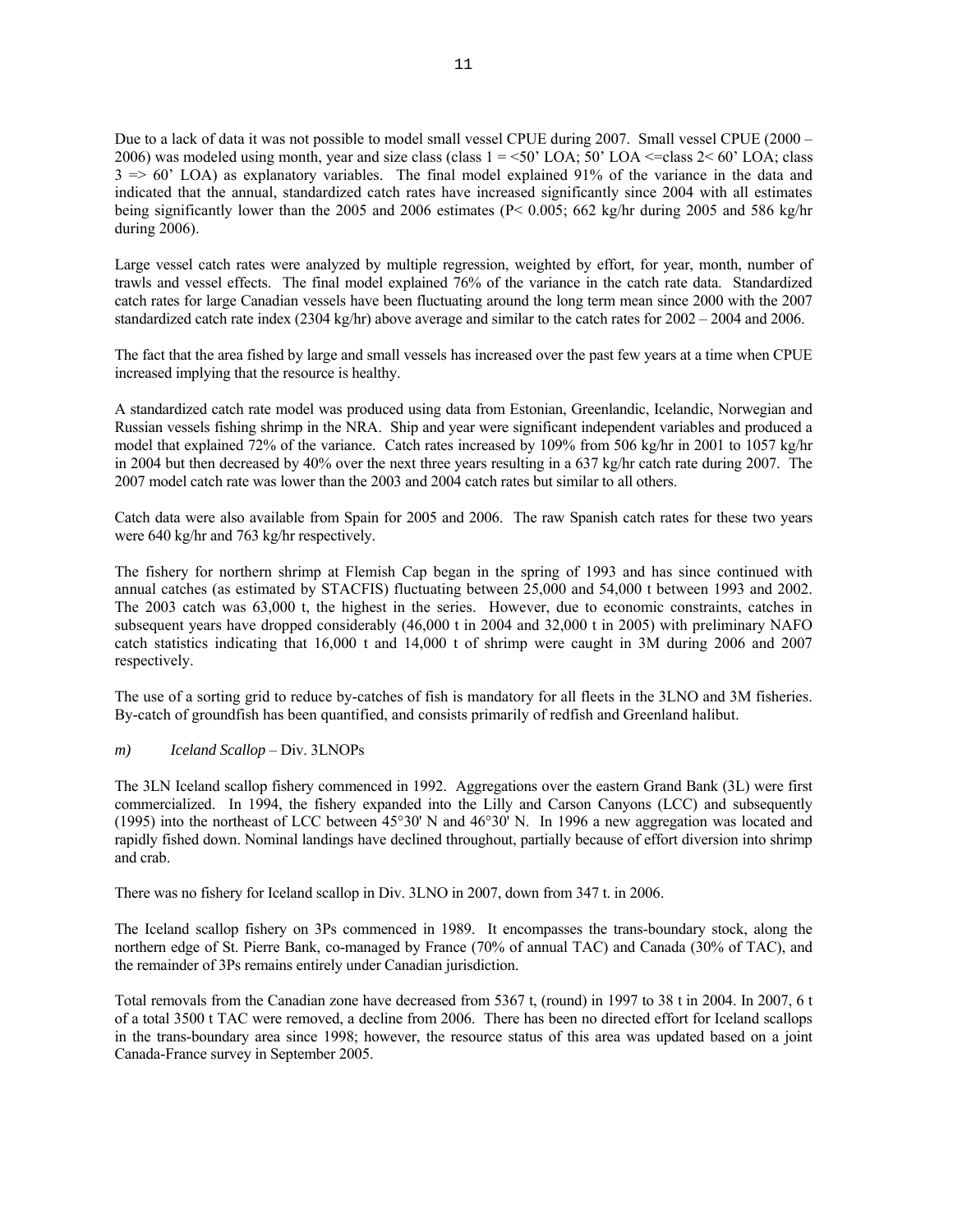*n) Sea scallop* – Subdiv. 3LPs

The sea scallop fishery on St Pierre Bank commenced soon after its discovery in 1953. The area has been fished by both Newfoundland inshore vessels and larger Maritimes (Nova Scotia) based offshore vessels. Occurring as they do towards the northern extreme of its distribution, sea scallops here have not been able to withstand continued heavy exploitation. The fishery is typically characterized by a disproportionate dependence on sporadic recruitment of a single or a few intermittent and sometimes, well-spaced year-classes. Figures shown in Table 1 represent only landings in Newfoundland ports and do not include removals from the area but landed in Nova Scotia.

There had been very little effort by offshore vessels from 1997 to 2003 with most of the landings coming from inshore beds. In 2003 there was sign of a large recruited year-class, with 647 t (round) removed. In the following two years, there was a significant increase in effort and landings by both inshore and offshore fleets. The decrease in effort and landings continued in 2007. A total of 359 t (round) was landed in Newfoundland.

A small amount, 9 t, was removed by inshore vessels in Div. 3L.

*o) Squid –* Subarea 3

Following a peak catch in 1979 of about 88,800 t, the Subarea 3 catch declined regularly to 5 t in 1983. Catches remained lower than 5000 t during the thirteen-year period 1983 to 1995. They increased since 1995 to about 12,700 t in 1997 before declining sharply to about 800 t in 1998 and about 20 t in 1999. They remained low, at about 300 t, in 2000, decreased to only about 20 t in 2001 and increased to about 2500 t in 2004. Catches decreased to about 550 t in 2005 and then increased to about 6900 t in 2006. High catches in 1996-1997 and 2006 were associated with environmental warming and increase in squid abundance at the northern extreme of their range. The catch decreased sharply to only 230 t in 2007.

*p) Snow crab –* Subdiv. 3Ps

Landings in 3Ps declined by 59% (7600 t - 3100 t) during 2002-2006 before increasing by 27% to 3950 t in 2007. Inshore CPUE declined from 2001-2005 by 70%, whereas offshore CPUE declined by 75% from 1999 to its historical low in 2005 due to an apparent reduction in the abundance of commercial-sized males. Offshore CPUE has since remained at a low level whereas inshore CPUE increased slightly in 2006 and 2007. The offshore spring multi-species bottom trawl survey exploitable biomass index declined from 1999-2001, and has since remained unchanged. The offshore spring survey pre-recruit index increased in 2007 to its highest level since 1996. Recruitment is expected to increase in the short term in inshore and offshore areas. Longer-term prospects are unknown.

### **B. Special Research Studies**

# **1. Environmental Studies**

Physical oceanographic observations are routinely collected during fish assessment and research surveys in the Newfoundland and Labrador Region. The Atlantic Zonal monitoring program (AZMP) initiated in 1998 continued during 2007 with three physical and biological oceanographic offshore surveys carried out along several cross-shelf NAFO and AZMP sections from the Southeast Grand Bank to Hamilton Bank on the southern Labrador Shelf. The first was conducted on the CCGS Teleost from April 11 to 26, the second on CCGS Templeman from August 2 to 15 and the last on CCGS Hudson from November 18 to December 8. This program was established to include biological and chemical oceanographic sampling at a fixed coastal site (Station 27) at biweekly intervals and along offshore sections at seasonal time scales. The main objectives are to establish the seasonal temporal and spatial distribution and abundance of plant pigments, nutrients, microzooplankton and mesozooplankton in relation to the physical environment. Physical, biological and chemical variables being monitored include temperature, salinity, dissolved oxygen, ocean currents as well as measures of primary and secondary production and biomass, species composition of phytoplankton and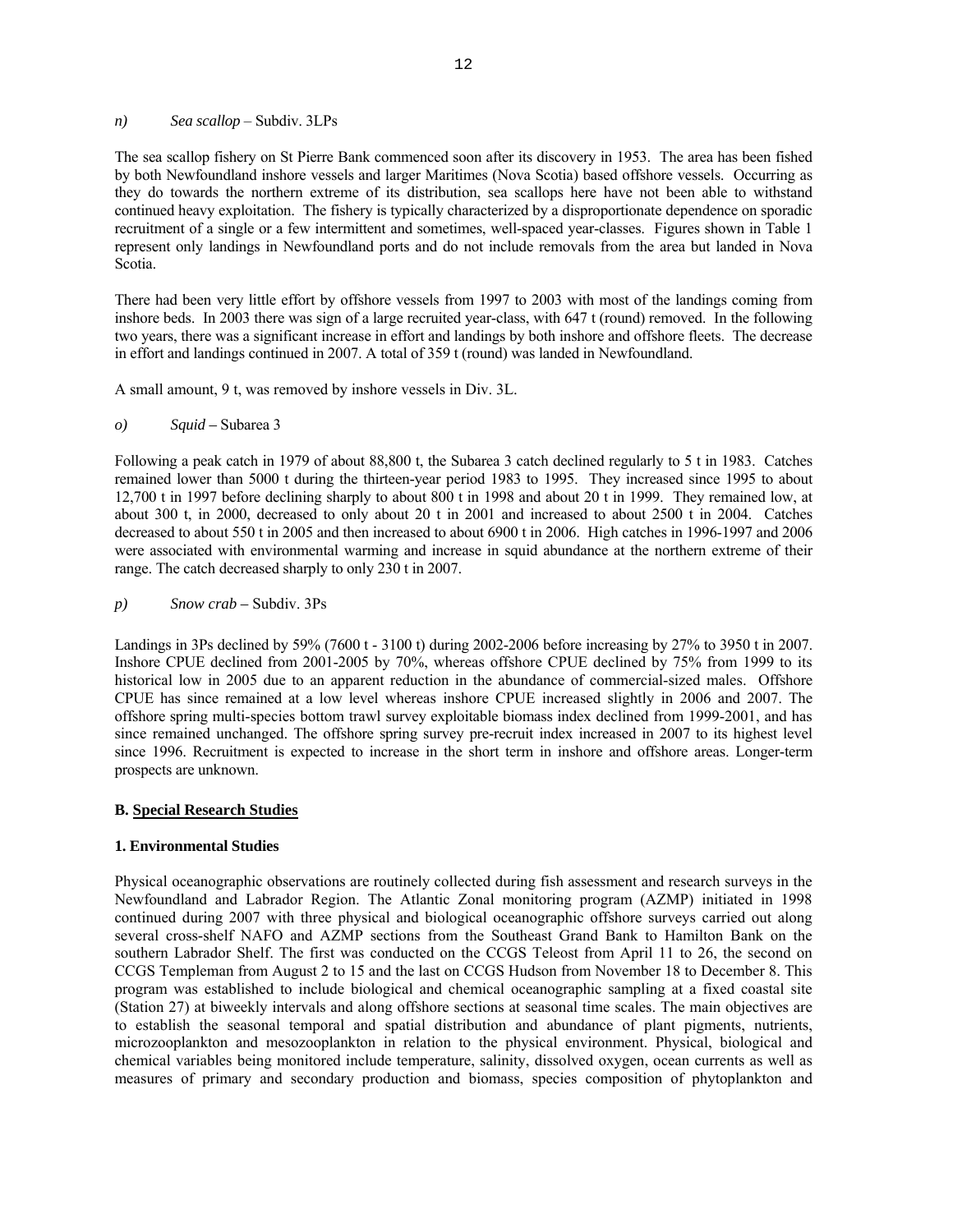zooplankton and nutrients. The oceanographic monitoring program currently conducted on the Newfoundland and Labrador Shelf should allow an understanding of changes in ecosystem productivity and changes in ecosystem structure over time. Data from this effort are used to produce annual physical, chemical and biological state of the ocean reports and in studies relating environmental conditions to marine resources.

#### *a) Plankton studies*

Overall, the seasonality of chemical and biological variables at Station 27 and along the major AZMP sections in 2007 was similar to previous years (1999-2006). The timing of events on the Newfoundland Shelf (south of Seal Island) was generally similar to conditions observed in the early part of the program although the spring phytoplankton bloom was slightly early than in 2006 and considerably longer than in recent years. Satellite information indicates the onset of the spring bloom, at least since 2002, has become gradually earlier throughout the region of the Newfoundland Shelf and Labrador Sea. However, in 2007 there appeared to be a delay in the onset of the bloom in offshore as well as in the northern portions of the region.

There were a few notable trends in the observations from Station 27 and the oceanographic transects. At Station 27, the inventories of both nitrate and silicate showed a rebound from relatively low levels but overall phytoplankton abundance was near average, with the exception of the spring bloom. The reversal of the trend in deep (50-150 m) nutrient inventories is a marked event because levels recorded in 2006 were the lowest recorded since the inception of AZMP. Nitrate continues to be the primary limiting nutrient on the Grand Banks, and the Newfoundland and Labrador Shelf. The relationship between near surface concentrations of silicate and nitrate showed large changes in the rates of utilization of these nutrients during 2007 and previous years (1999-2006). The changes in nutrient utilization between 2007 and earlier years is unknown but may be associated with differences in phytoplankton community structure, water masses and mixing. Several of the major zooplankton taxa showed a general increase over the previous year, with *C. hyperboreus*, *Metridia* spp. and euphausids being at their most abundant levels in the time series. Because these are large species, the overall estimated biomass of zooplankton at Station 27 was the second highest on record.

Because of the increasing information available from AZMP, we are now able to provide model-based (GLM) estimates of abundance for a broader range of taxa for Station 27 (16 versus 12) and oceanographic sections (27 versus 7). There were no outstanding events in 2007 relative to the remainder of the time series, other than an overall high abundance of small copepods on the Grand Banks, and a generally low abundance among meroplankton, larvaceans and ostracods. There has been a general decrease in the abundance of *C. glacialis* and *C. hyperboreus* on the Grand Banks but *Metridia* spp. is at its highest level recorded. Most carnivorous zooplankton have shown a decrease in 2007 over the previous year, which in many species this reflects a longer term pattern since 2004-2005.

The pattern of variation in abundance of taxa abundant at Station 27 appear to reflect a mixture of the patterns on the Grand Banks and the Newfoundland Shelf. For example, the trend in the abundance of *C. glacialis* at Station 27 is consistent with the patterns on the Grand Banks whereas that of *C. finmarchicus* and *C. hyperboreus* are more consistent with the trends observed on the Newfoundland Shelf. Discrepancies between the patterns of seasonally-adjusted means for oceanographic variables and major zooplankton taxa between Station 27 and the oceanographic transects is in marked contrast with the relatively large decorrelation scales found in temperature and salinity (Mathieu et al. 2003). One possible explanation is that the decorrelation scale is relatively small (10s of kms) for chemical and biological variables collected by the AZMP because local coastal processes are highly dynamic in contrast to broad oceanographic bio-physical interactions that govern the patterns of abundance further on the shelf. An analysis of the correlation between observations at Station 27 and transect stations taken during oceanographic surveys shows that the average correlation, based on the seven dominant copepod taxa, is highest for the nearshore stations along the Bonavista Bay and Flemish Cap transects, after which it drops rapidly as one moves offshore (Pepin et al. 2007). There is no correlation with conditions at the deep water offshore stations, and a nearly inverse relationship with conditions along the Seal Island transect. The high concentration of copepods in offshore waters may therefore have a strong influence on the mean abundance estimated from the GLM analysis.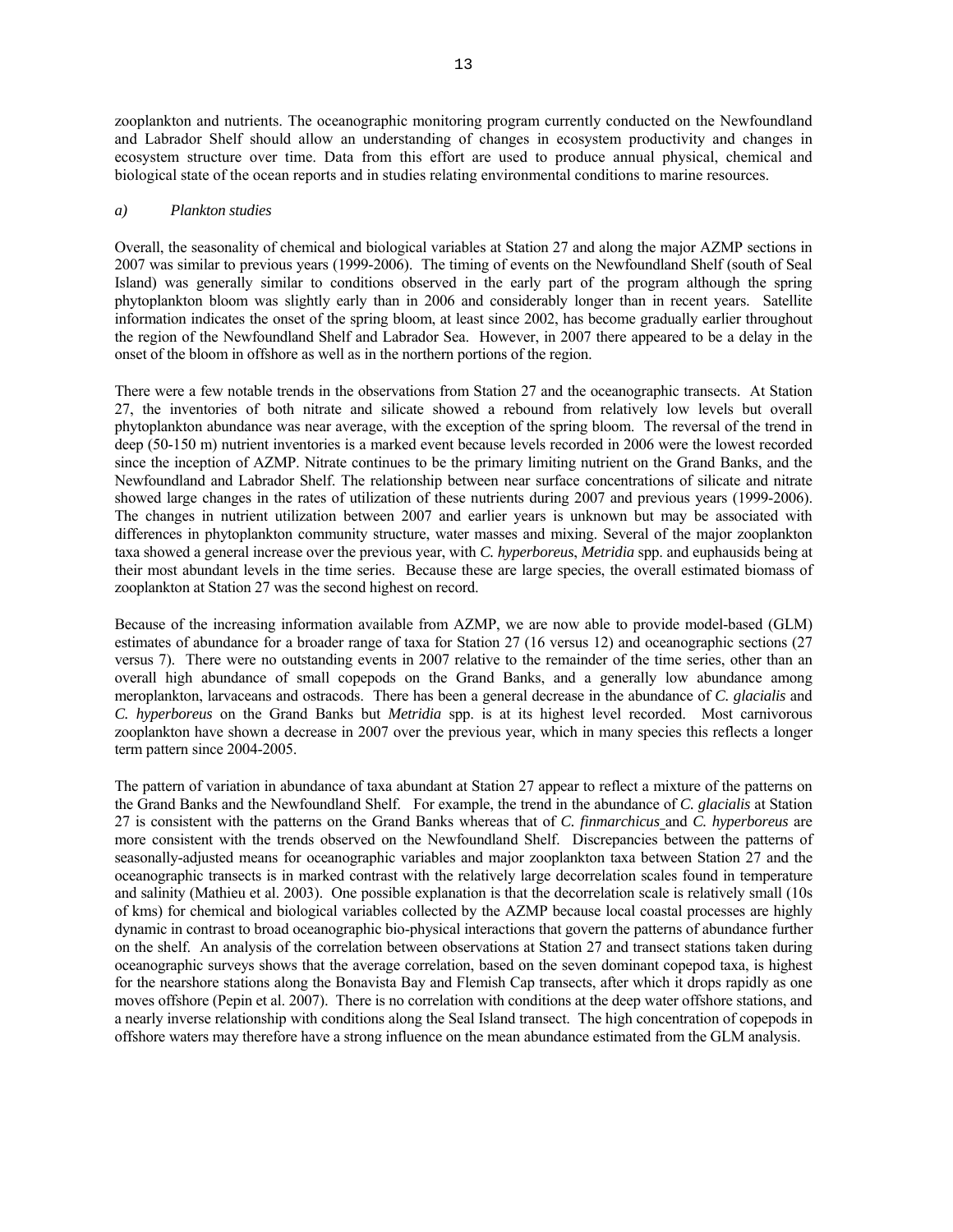Aliasing of sampling and the onset of the spring phytoplankton bloom are likely to prevent an estimation of the annual mean phytoplankton standing stock from the oceanographic surveys. Estimates of annual mean phytoplankton standing stock or surface nutrient inventories along oceanographic transects based on GLM analysis are highly influenced by the magnitude of the spring phytoplankton bloom observed during our surveys. However, attempts to derive average annual values are strongly influenced by the stage of the spring phytoplankton bloom, as determined from the relative abundance of nutrients and phytoplankton. In some years (e.g., 2003), phytoplankton standing stock was low during the spring oceanographic surveys whereas the surface nitrate inventory was high, while the opposite was true in 2000. The two-week composite estimates of surface chlorophyll do assist in the interpretation of these patterns but a more temporally-resolved estimate of the seasonal variations in surface chlorophyll throughout the entire Atlantic Zone would assist in determining the degree of interannual variation in both the magnitude and duration of the spring phytoplankton bloom. Combining the data from the oceanographic surveys, continuous sampling at fixed stations, and satellite observations could enable us to obtain a three-dimensional view of the progression of phytoplankton dynamics throughout the Zone and thus provide a more accurate estimate of changes in standing stock.

A notable advance in 2004 was in our ability to provide model-based quantitative analysis of interannual differences in the abundance of dominant zooplankton taxa at Station 27 and along the key oceanographic transects (Pepin et al. 2005). The analytical approach is somewhat simplistic and does not take into consideration of major shifts in the spatial distribution of species (this appears as part of the error). However, the approach has revealed substantial interannual variations in the abundance of zooplankton on the Shelf. The approach based on general linear models to determine the interannual variations in abundance of taxa from AZMP collections did raise some questions about the programs overall ability to accurately monitor zooplankton abundance and species composition. With the longer time series, it has now been possible to expand the number of taxa for which modelbased estimates of abundance can now be obtained. In many instances, the confidence intervals remain large, limiting our ability to evaluate the degree of change over time with any certainty. Most notable is the lack of any statistically significant interannual variations in 16 of 25 taxa collected off Labrador (Seal Island section). This could be the result of having one a single observation per year (summer) in that portion of the region, which yields wide confidence intervals in model-based estimates of abundance. On the transects sampled two to three times per year, the number of taxa showing statistically significant variations during the 9 year series ranges from 13 to 17 of 27 taxa for which model-based estimates are available. Trend analysis may be a useful tool which in the future can be used to assess changes in the pelagic ecosystem.

#### *b) Oceanographic studies* - Subareas 2 and 3

Physical oceanographic studies were conducted on the Newfoundland and Labrador Shelf during 2007 in NAFO Divs. 2J and 3KLNO. These studies were based on observations from the southern Labrador Shelf to the Southern Grand Bank on the Newfoundland Shelf. The North Atlantic Oscillation index for 2007 was slightly above normal at 0.3 SD, as a consequence, outflow of arctic air masses to the Northwest Atlantic was stronger than in 2006 resulting in a broad-scale cooling of air temperatures throughout the Northwest Atlantic from West Greenland to Baffin Island to Labrador and Newfoundland. Sea-ice extent and duration on the Newfoundland and Labrador Shelf increased slightly but remained below average for the 13<sup>th</sup> consecutive year. At Station 27 off St. John's, the depth-averaged annual water temperature decreased from the record high observed in 2006 to about normal. Annual surface temperatures at Station 27 also decreased from the 61-year record of 1.7°C above normal in 2006 to 0.2°C above normal in 2007. Bottom temperatures decreased from 0.8°C above normal in 2006 to 0.4°C above normal in 2007. Annual surface temperatures on Hamilton Bank and the Flemish Cap were 0.5°C above normal and on St. Pierre Bank they were about normal. Upper-layer salinities at Station 27 were above normal for the  $6<sup>th</sup>$ consecutive year. The area of the Cold-Intermediate-Layer (CIL) water mass on the eastern Newfoundland Shelf during 2007 was below normal for the  $13<sup>th</sup>$  consecutive year and the  $14<sup>th</sup>$  lowest since 1948. Bottom temperatures during the spring of 2007 remained above normal on the Grand Banks but were below normal on St. Pierre Bank. During the fall they were significantly above normal in NAFO Div. 2J and 3K and most of 3L, but were below normal in the shallow areas of 3NO. The area of bottom habitat on the Grand Banks covered by sub-zero water decreased from >50% during the first half of the 1990s to near 15% during 2004-06 but increased to near-normal at about 30% in 2007. In general, water temperatures on the Newfoundland and Labrador Shelf decreased from 2006 values but remained above normal in most areas. Notable exceptions were on St. Pierre Bank during spring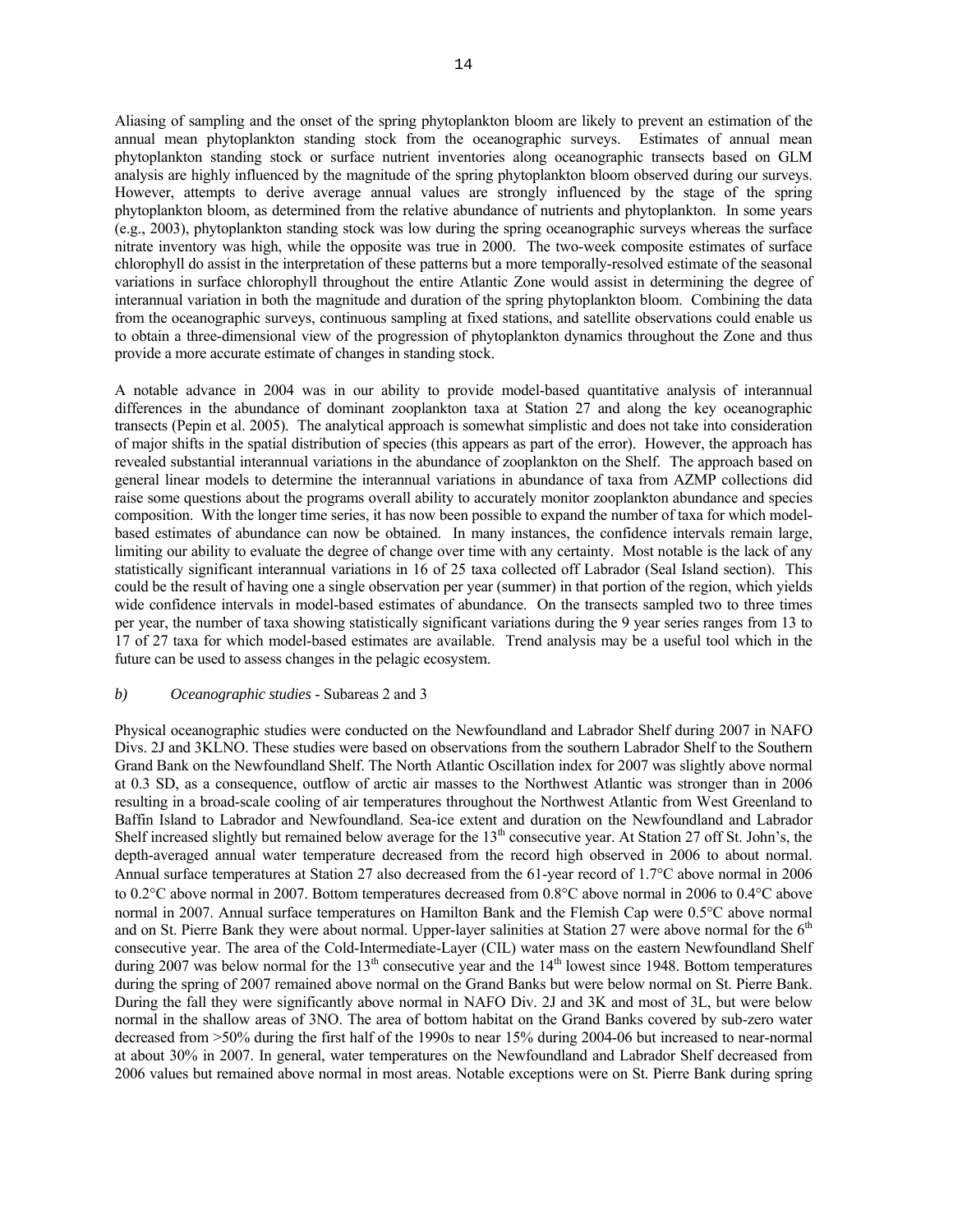15

where temperatures were below normal and in northern areas of NAFO Div. 2J and 3K where bottom temperatures were significantly above normal during the fall of 2007.

# *c) Multi-disciplinary studies* - Subareas 2 and 3

A study describing physical oceanographic conditions in NAFO Division 3P during 2007 and its potential influences on the distribution and abundance of Atlantic cod (*Gadus morhua*) was carried out. The data show anomalous cold periods in the mid-1970s and from the mid-1980s to the mid-to-late-1990s with temperatures up to <sup>1</sup>°C below average and up to <sup>2</sup>°C below the warmer values of the late 1970s and early 1980s. Temperatures in deeper water off the banks during all years show significant variations, but remained relatively warm with values in the 3<sup>o</sup>-6<sup>o</sup>C range, compared to much colder values (often <0<sup>o</sup>C) on St. Pierre Bank. Beginning around 1996 temperatures on St. Pierre Bank begin to moderate and by 2000 they reached the highest values since the late 1970s. During 2001-03 however, temperatures cooled significantly to values observed during the mid-1990s with the average temperature during the spring of 2003 the coldest in about 13 years. Temperatures during both 2004 and 2005 warmed considerably over 2003 values to 1°C above normal in some areas. On St. Pierre Bank bottom water with temperatures  $\leq 0^{\circ}$ C covered  $\leq 10\%$  of the total area during the warm years of 1999, 2000, 2004 and 2005. During the spring of 2007 however, near-bottom temperatures decreased to below normal values in many areas particularly on St. Pierre Bank, where the area of  $\leq 0\degree$ C water increased to more than 50% of the total area. The most evident trend in the numbers of cod caught per set during the multi-species surveys was the high number of zero catches in the <0°C water on St. Pierre Bank and regions to the east of the Bank, mainly from 1985 to 1998 but also from 2001 to 2003. During 1999 and 2000 larger catches became more wide spread over St. Pierre Bank as cold  $( $0^{\circ}C$ )$  water disappeared from the area. In general, cod tend to prefer the warmer ( $2^{\circ}$ - $6^{\circ}C$ ) portion of the available habitat with a slightly warmer preference based on weight than on total numbers. Finally, variations in the estimated abundance and biomass of cod from the RV surveys in strata with water depths generally <100 m are significantly correlated with bottom temperatures, indicating a potential climate effect on cod distribution in this area.

# **2. Biological Studies**

# *a) Flatfish*

Analysis of sexual maturity data is conducted regularly on American plaice, yellowtail flounder and other species. The yellowtail and American plaice analyses are presented to NAFO during the biannual assessment of Div. 3LNO American plaice and yellowtail flounder. Research on yellowtail and Greenland halibut age and growth is ongoing, using a variety of methods. The most recent analysis of age validation studies was presented to NAFO SC in June 2001. Updates on the ageing problems have been presented to NAFO SC in June 2005 and 2006.

A study is ongoing into reproduction in Greenland halibut. The study will use histology and quantification of vitellogenin to verify the maturity status of large female Greenland halibut that are classed as juveniles by macroscopic examination of the gonad.

*b) Seals*

Multi-disciplinary studies on harp, hooded, and grey seal population dynamics and seal-fish interactions continued in 2007. The Atlantic Seal Research Program (ASRP), initiated in 2003, ended in March 2006 but a number of the projects continued into 2007 to ensure completion of analyses. In addition, research is continuing on other aspects of seal biology and ecology (e.g. interannual changes in growth and reproductive status) in order to determine their role in the ecosystem of the Northwest Atlantic.

Consumption of prey by seals in NAFO Divisions 2J3KL is estimated by integrating information on individual energy requirements, population size, distribution, and diet composition. New information on the diet of harp and hooded seals in nearshore and offshore areas of NAFO Divisions 2J3KL was collected during 2007. The current status of data on the potential impact of seals on fish stocks, primarily Atlantic cod, was reviewed at an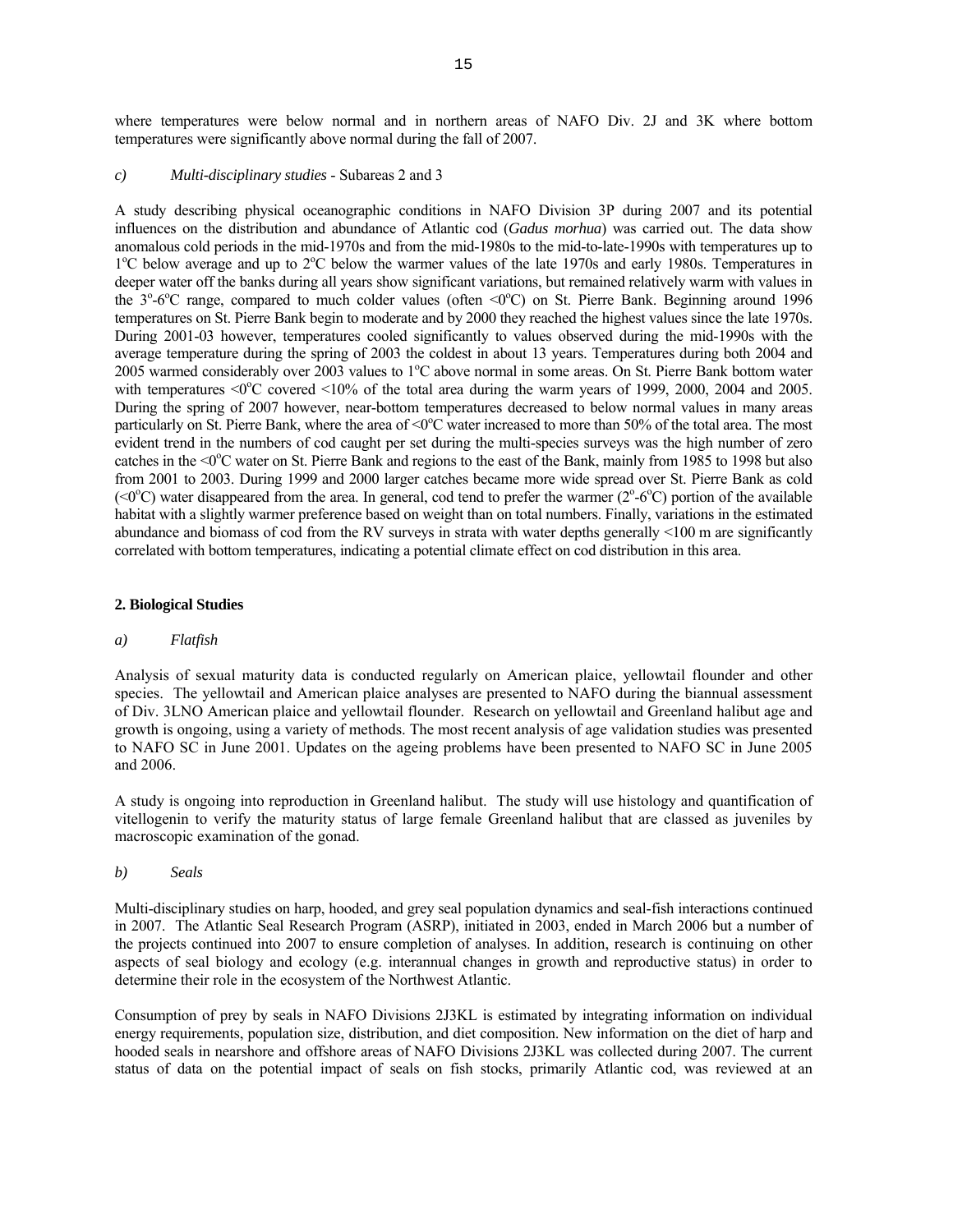international workshop held in November 2007. A second workshop will be held in fall 2008 to review modelling exercises designed to improve our understanding of seal-fisheries interactions.

Two putative populations of hooded seals occur in the North Atlantic. The Greenland Sea population pup and breed on pack ice near Jan Mayen while the Northwest Atlantic population is thought to pup in the Davis Strait and off southern Labrador. A study of the stock structure of hooded seals was carried out using micro-satellite profiling and mitochondrial DNA sequencing. The study found no significant genetic differences between breeding areas, nor evidence for cryptic nor higher level genetic structure in this species. The Greenland Sea breeding herd was genetically most distant from the Northwest Atlantic breeding areas; however, the differences were statistically non-significant. The data therefore suggest that the world's hooded seals comprise a single panmictic genetic population.

Current methods of diet analysis in marine mammals, particularly hard part analysis (HPA), have biases that will affect the accuracy of species and frequency of prey in estimated diet. Using polymerase chain reaction (PCR) amplification of specific prey DNA, we developed a method that will compliment HPA and improve the detectability of prey. Species-specific PCR primers for Atlantic cod, Arctic cod (*Boreogadus saida*) and capelin (*Mallotus villosus*) were designed and used with DNA extracted from the stomach contents of 31 harp seals (*Pagophilus groenlandicus*) to amplify specific prey DNA. Amplification results were then compared to hard part analysis (HPA) that is assumed to represent the most recent meal. For Atlantic cod, there were stomachs (n=11) where hard parts were found, but DNA was not amplified, suggesting that cod may be over represented in the diet proportions. While PCR amplification occurred in 17 stomachs, including all stomachs with Arctic cod hard parts (n=12), hard parts were missing from several stomachs which amplified DNA (n=5). Capelin DNA was also amplified in all stomachs with hard parts, but was amplified in a number of stomachs  $(n=9)$ without hard parts, illustrating the difficulty in finding small otoliths in HPA.

The importance of some areas of the Grand Banks and the south coast of Newfoundland for the aggregation of marine mammals is a long-recognized phenomenon. The quality of areas of marine mammal concentration and associated functions are assessed against criteria developed to identify Ecologically and Biologically Significant Areas (EBSAs). Based on this criteria 11 areas were identified: 1) Newfoundland southwest coast, 2) Southeast Shoals, 3) Tip of the Buren Peninsula, 4) Cape St. Mary's, 5) Merasheen Islands, 6) Woody Island and area, 7) Placentia Sound, 8) Eastern Avalon Coast, 9) Southern Whale Bank, 10) Carson Canyon, and 11) Sackville Spur (east and west).

### *International Governance Program*

In order to determine movements and habitat use by northwest Atlantic hooded seals, a cooperative project between DFO and the Greenland Institute of Natural Resources was initiated in 2004. The primary objective of this project was to deploy satellite-linked time depth recorders on both young and adult hooded seals to monitor annual movements and diving behaviour. The data obtained will be used to identify critical habitat for hooded seals and insight into the role this species plays in the northwest Atlantic ecosystem, provide data critical to understanding the role seal consumption is having on the population dynamics of commercial fish species, and improve the management of Greenland and Canadian hunts through a better understanding of the movements of hooded seals. In addition, these transmitters also provide oceanographic data (temperature and salinity profiles) that is being used to develop and/or improve oceanographic models for the north Atlantic. Four young hooded seals (bluebacks) were tagged on the whelping grounds off the coast of Newfoundland in March 2006. Adults were live captured on the Denmark Straits moulting grounds during July 2007 (n=7). These data will supplement data collected during earlier deployments off Greenland and at the whelping grounds.

As part of the International Governance Program, Canada participated in an international survey to estimate abundance of cetaceans across the North Atlantic during summer 2007. A total of 107,000 km of surveys, covering an area of 5 million km<sup>2</sup>, from the eastern Barents Sea to the east coast of Canada, was covered by 7 vessels and 5 aircrafts. Another 9800 km of line were covered by observers on 3 fishery surveys in adjacent waters. Over 4000 cetacean sightings from 22 species were recorded. Fin whales, minke whales, humpback whales, white-beaked dolphins, and belugas were the 5 species providing the higher numbers of sightings. The survey was also coordinated with similar surveys in the European Atlantic and the northeastern USA to provide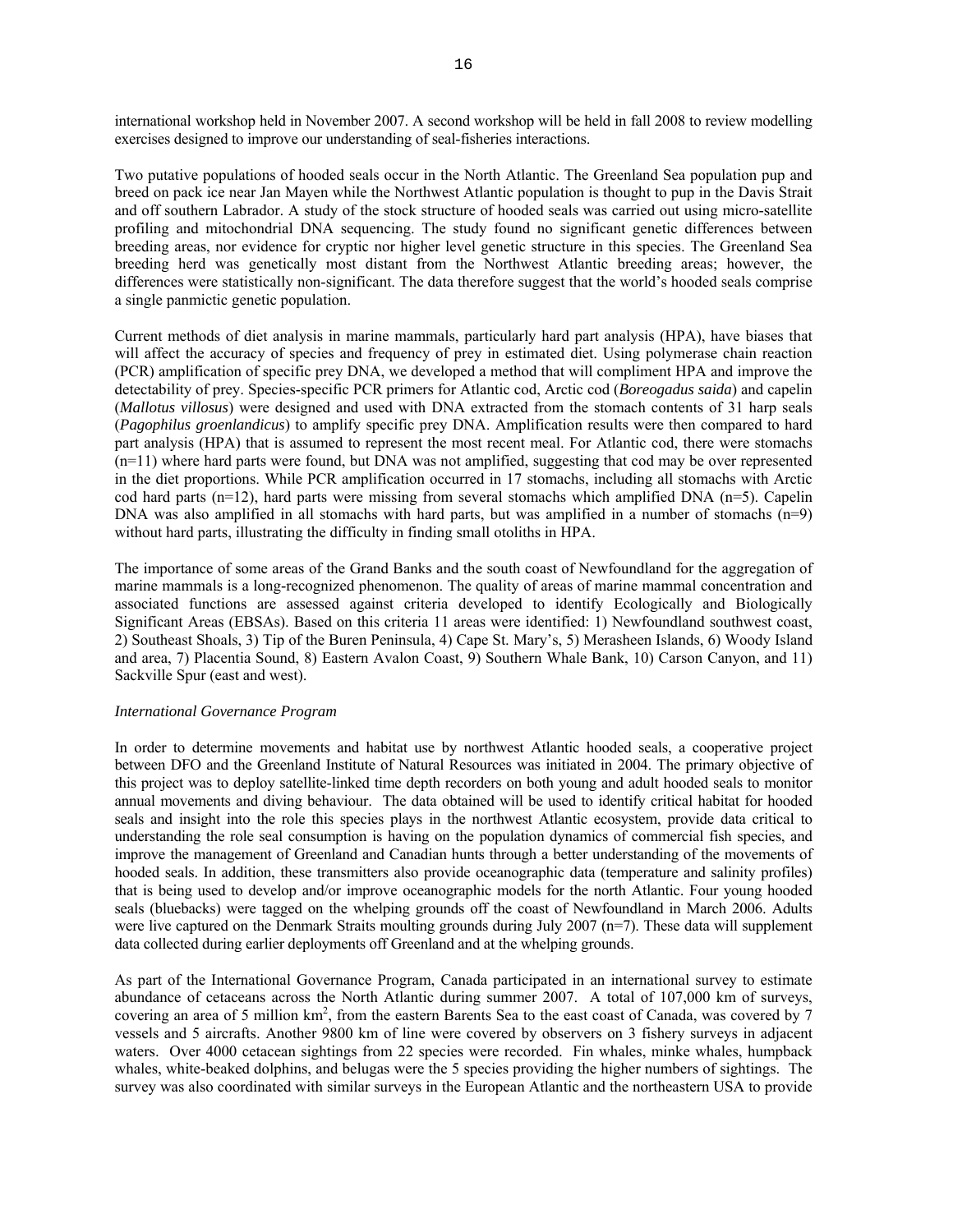the most complete synoptic survey of the north Atlantic to date. Abundance estimates will be derived using standard line transect methods, double platform analysis and spatial modeling, depending on data availability. The final goal is to provide combined estimates for several species for the entire north Atlantic.

### *c) Capelin*

A comparative study to determine factors governing capelin survival during egg development and larval emergence from beach sediments and from bottom spawning sites in Trinity Bay continued in 2007. Samples of adult capelin were collected in 2007 at spawning sites in Labrador, Div. 2J; the east coast of Newfoundland, Div. 3KL; the Southeast Shoal, Div. 3NO; the Gulf of St. Lawrence, Div. 4S; and the Scotian Shelf, Div. 4W as part of a genetic study on capelin biodiversity. An ongoing offshore acoustic survey initiated in the spring of 1999 to examine capelin distribution, behaviour, and feeding habits in Div. 3KL resumed in 2007 after missing 2006. However, due to the exceptionally heavy ice conditions in spring 2007 survey area coverage was incomplete. Fall and winter inshore surveys were conducted in 2007 to map the abundance and dispersal of larval capelin and to track seasonal distributions of capelin, cod, and marine mammals in Trinity Bay, Div. 3L. Two surveys in the final year of a two-year study of bottom spawning habitat and distribution of mature capelin and sand lance on the Southeast Shoal, Div. 3NO, were conducted in June and in July, 2007.

### *d) Salmon*

A study, funded under the International Governance on High Seas program, was initiated to examine long term variability in the trophic ecology of Atlantic salmon. Analyses of stable isotope signatures of carbon and nitrogen ( $\delta^{13}$ C and  $\delta^{15}$ N) were carried out using scale samples of one-sea-winter (1SW) salmon from 9 Canadian and 1 north European river (Tana). Differences were found in  $\delta^{13}$ C and  $\delta^{15}$ N signatures among rivers, as well as among years within rivers. Significant trends over time, however, were evident in only a few situations. In addition, isotopic signatures were largely invariant in relation to variations in abundance or to various environmental measures characterizing ocean climate conditions in the north Atlantic.

During the spring of 2007, Atlantic salmon smolts ( $N = 62$ ) and kelts ( $N = 30$ ) were tagged with acoustic transmitters and released from Conne River, Newfoundland, during April and May to determine movements and migration patterns throughout the Bay d'Espoir fiord, and obtain insight into the initial survival and residency time of both life history stages. This work built on tracking carried out in 2006. A total of 34 Vemco VR2 receivers were positioned at various locations throughout Bay d'Espoir while manual tracking was also carried out in areas proximate to where fish were initially released. Of the 30 kelt that were tagged and released all were subsequently accounted for. Five (5) kelt returned to the general area of the mouth of Conne River after an absence of  $60 - 84$  days. The remaining kelt spent an average of 10.6 days (range  $= 2$  to 2 days) in Bay d'Espoir before exiting the fiord. With respect to smolts, 53 of 62 (85%) provided tracking information. Smolts were found to use several routes to exit the fiord with an average residency time of 17 days, slightly longer than in 2006. Results from both years suggests that many smolts are successfully able to migrate to the outer margins of the Bay d'Espoir fiord.

### *e) Shrimp*

A baseline of pathology is being constructed from past research survey datasets. This study has just begun and is a joint project between Environmental Sciences and Science within NL Region

#### **SUBAREA 4**

#### **A. Status of Fisheries**

Nominal landings from 1992 to 2007 for fish stocks are listed in Table 1. Additional information on the status of the fisheries is as follows: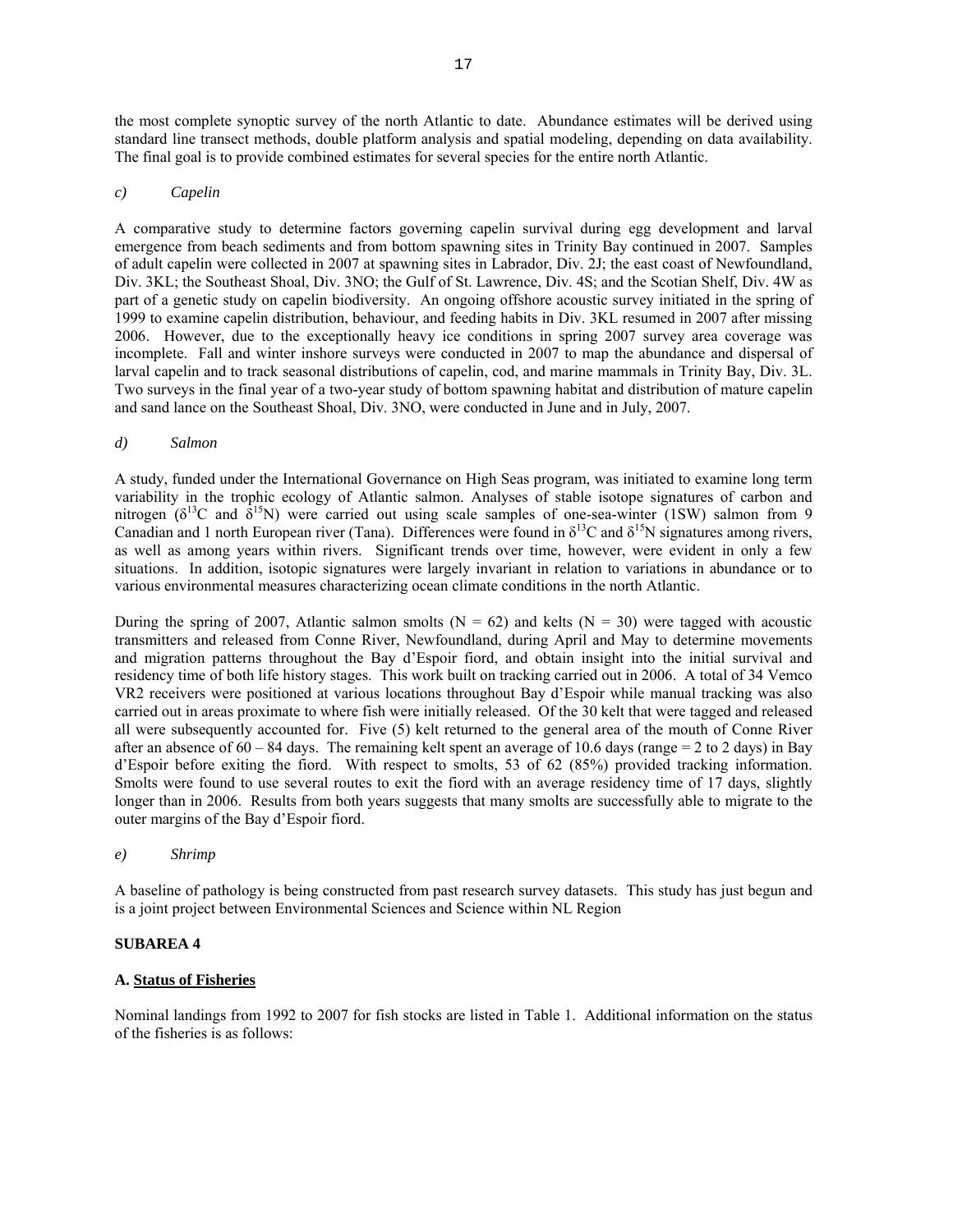### *a) Atlantic salmon* – Subarea 4

A moratorium on the Canadian commercial fishery has been in place since 1992. The 2007 recreational harvest, including both retained and hooked-and-released, was 15,313 fish.

#### *b) Snow Crab* – Div. 4R

Landings in 4R declined by 71% during 2002-2006 (1850 t - 540 t) and changed little, at 550 t, in 2007. The commercial catch rate has remained at a lower level than in other divisions. Fishery independent data are insufficient to assess offshore resource status. It is not possible to infer trends in the offshore exploitable biomass from commercial CPUE data because of recent changes in the spatial distribution of fishing effort. The inshore biomass has recently declined. Both CPUE and post-season trap survey catch rates have declined sharply since 2005. Recruitment prospects are unknown.

#### *c) Iceland* s*callops –* Div. 4R

The nominal catch from the Strait of Belle Isle (4R) in 2007 is estimated at 284 t (round) against a TAC of 1000 t. The fishery here continues to be driven by the exploitation of an accumulated biomass consisting largely of cohorts of old, possibly well separated year classes with little potential for further growth. No significant larval settlement or recruitment has been detected in recent years. Fishing activity in high density scallop aggregations causes high collateral mortality to scallop spat and appears to have had a significant effect on recruitment dynamics in the area.

#### **SUBAREA 2 + 3 + 4**

#### **A. Status of Fisheries**

Nominal landings from 1992 to 2007 for fish stocks are listed in Table 1. Additional information on the status of the fisheries is as follows:

#### *a) Lobster*

Landings declined through the 1990s to 1800 t in 2000, from a long-term high of 3200 t in 1992. Preliminary figures indicate increases in recent years, to 2100 t in 2002 and 2300 t in 2003, followed by a decrease in 2004, to 1900 t. Landings then increased to about 2600 t in 2005 and remained the same for 2006. A preliminary value for 2007 landings is 2500 t. Landings continue to increase in LFA 11 in Subdivision 3Ps, and in LFAs 13A, 13B and 14A in Division 4R, but have declined precipitously in LFA 10 in Subdivision 3Ps, as well as LFA 4 in Division 3K. The lobster fishery is monitored at several localized sites through at-sea sampling programs and co-operative arrangements with harvesters who complete voluntary logbooks on commercial catch and effort. Data suggest that the fishery is characterized by high exploitation rates and a small size limit relative to growth rates and size at maturity. Sufficient data is not available to assess the overall status of the resource at this time.

#### **B. Special Research Studies**

#### **1. Miscellaneous Studies**

### *a) Sentinel studies*

The Sentinel Surveys, initiated in October 1994, were continued in 2007. Data collected were tabled at regional stock assessments in the autumn of 2007 for 3Ps and the spring of 2008 for 2J3KL cod. Sites in 2J3KL, 3Ps and 3Pn4Rs were sampled by inshore fish harvesters using traditional fishing gears based on historic fishing patterns. The objectives of the program are: to develop a reliable inshore catch rate, length frequencies, sex, maturity, and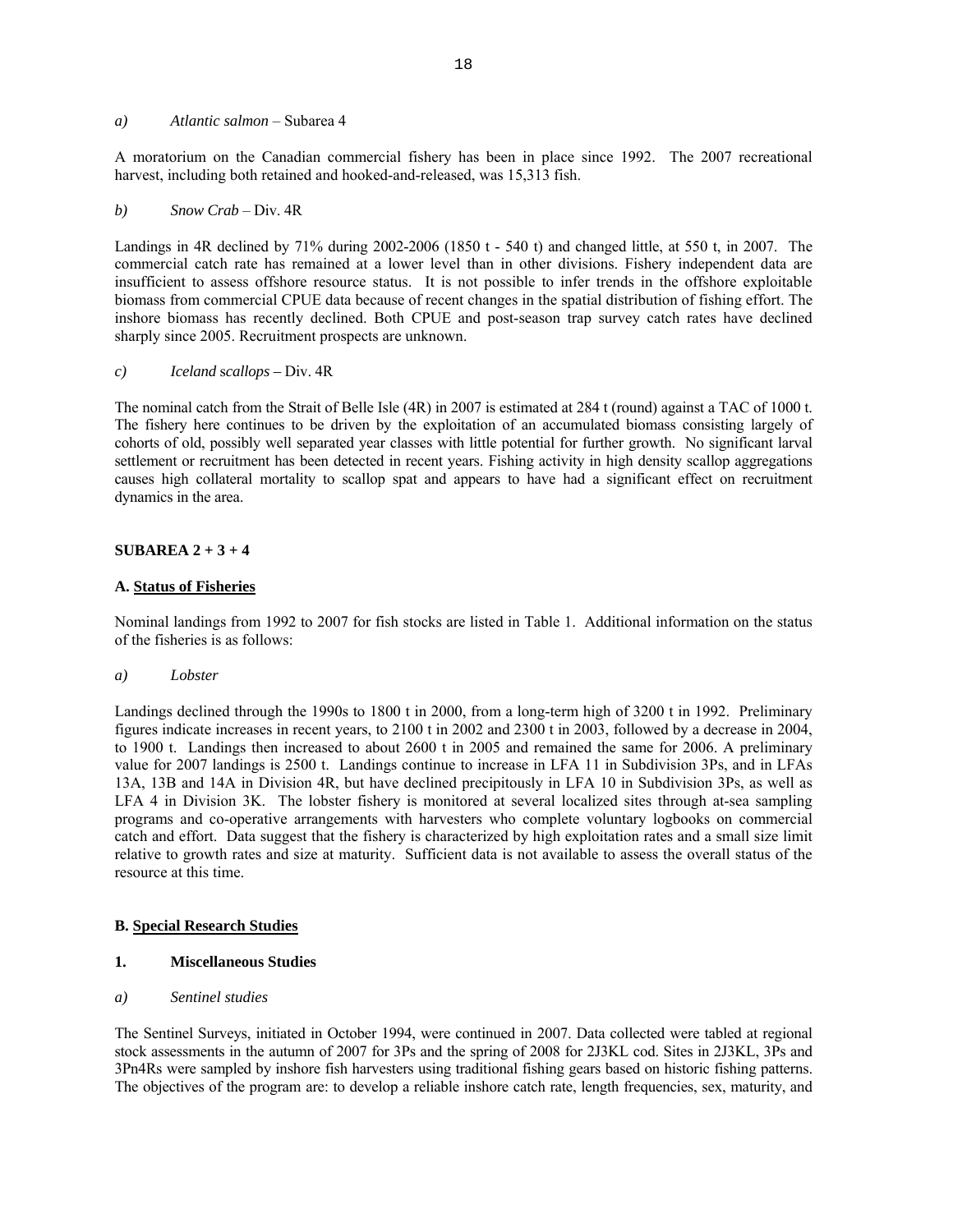age series for use in resource assessment; to incorporate the knowledge of inshore fish harvesters in the process of resource assessment; to describe temporal and spatial inshore distributions; to establish a long-term physical oceanographic and environmental monitoring program of the inshore area; and to provide a source of biological material for other researchers for genetic, physiological, food and feeding, and toxicological analyses.

### *b) Cod tagging and telemetry*

A tagging program was restarted and telemetry studies were initiated in inshore cod in 2J3KL in 2006. Approximately 6200 cod were tagged and released with Floy tags along with an additional 150 cod implanted with ultrasonic transmitters. A series of arrays of receivers were deployed along a 350 km area of the inshore to monitor cod movement patterns and survival over the next two years. The objectives are to obtain estimates of exploitation and population size to improve the assessment of this stock; and to study migration patterns and survival rates. In addition, 164 cod with surgically implanted transmitters and 1100 cod with Floy tags were released in the offshore of 3K during March 2006; the objective is to determine if the remnant offshore stock is continuing to migrate to the inshore during summer. Tagging and telemetry were continued in 2007 with release of a further 3800 tagged cod. In addition, 2200 cod with Floy tags and 150 with surgically implanted ultrasonic transmitters were released in the offshore of 3K during March 2008.

# *c) Stock Definition of Redfish in Units 1 and 2 – Subareas 3 and 4*

The issues of redfish population structure, more specifically the interaction between management Unit 1 and Unit 2, were presented during workshops held at the Maurice Lamontagne Institute in February, 2006 and September, 2007. A science advisory report representing the advice and conclusions from the 2007 workshop will be available on the CSAS website (*http://www.dfo-mpo.gc.ca/CSAS*/) in late June 2008.

# *d) Hydrographic Surveys*

The Canadian Hydrographic Service (CHS) priorities for Subareas 2, 3 and 4 for 2007-2008 were several sites throughout Newfoundland and Labrador.

### **CCGS Matthew**

As in previous years, the Canadian Coast Guard Hydrographic survey vessel CCGS Matthew conducted hydrographic surveys at various locations throughout Newfoundland and Labrador. During the 2007 survey season surveys were completed at Grey River, Seal Cove Hermitage Island Cape Freels, Fogo Island, Cartwright, Labrador, Makkovik Bank, Labrador and Northern Labrador.

### Connaigre Bay

A multibeam acoustic survey was completed at Grey River on the south coast of Newfoundland to verify charted depths. This unplanned survey was in response to the grounding of the cruise ship Polar Star in the entrance to Grey River.

# Seal Cove and Hermitage Island

This survey was a multibeam acoustic survey of uncharted areas in the vicinity of the Hermitage Island. Uncharted areas in the approaches Seal Cove and a survey of an uncharted wharf at the same location was also completed.

Cape Freels

A joint CHS and DFO Newfoundland Science Branch survey to conduct a multibeam survey off the coastal areas of Cape Freels, Newfoundland. Information from this survey will be used to study demersal capelin spawning grounds. This survey was a continuation of surveys started in 2006 and significantly expanded the area of coverage.

Fogo Island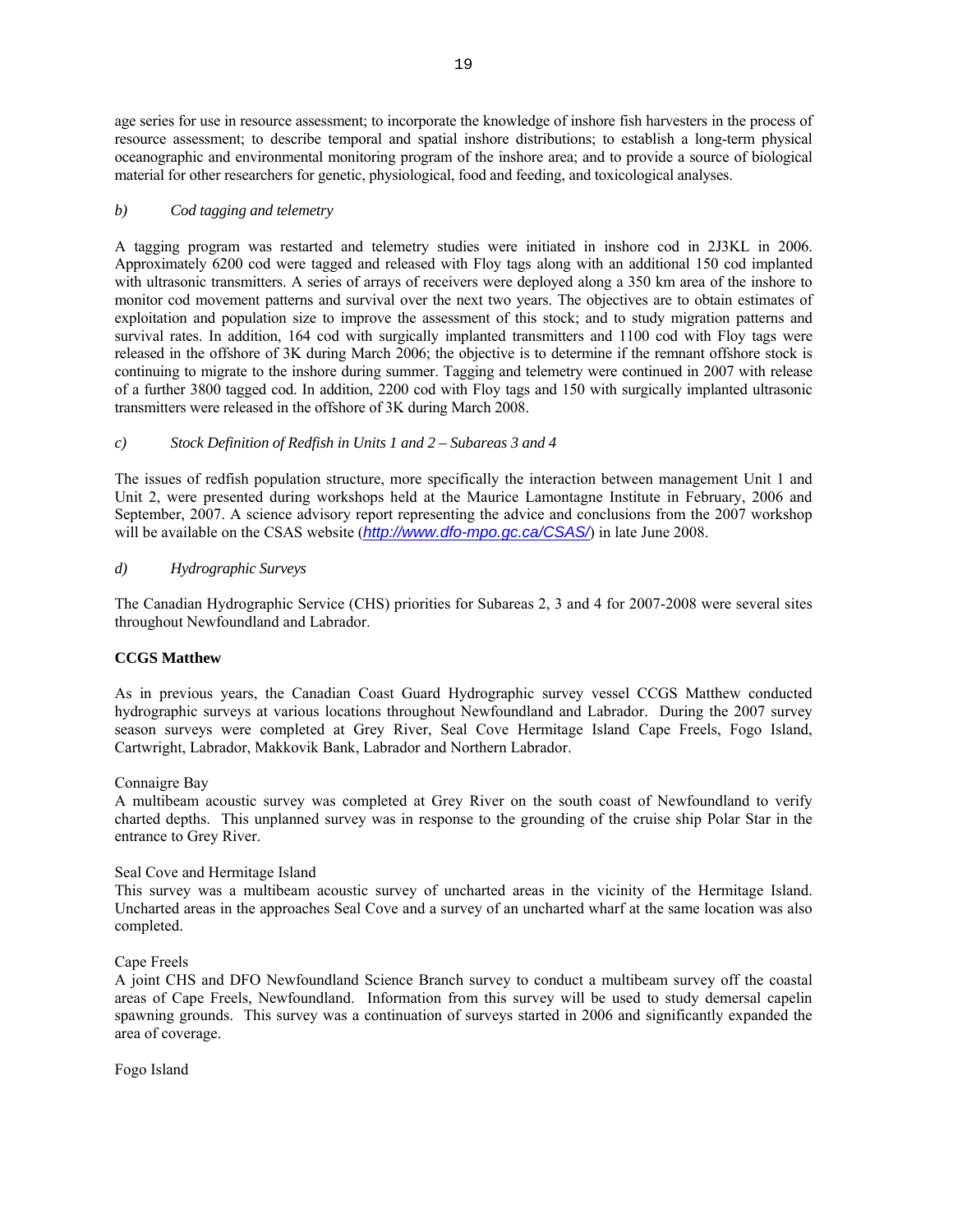The existing chart for the north side of Fogo Island, Notre Dame Bay, contained several areas delineated as uncharted or not charted to modern survey standards. A number of request were made from clients to provide modern charting for these areas. The survey of Fogo Island provided state of the art hydrographic information required to update the charts north of Fogo Island.

### Cartwright Labrador

This survey was a continuation of a survey commenced in 2006 to investigate a number of client reported uncharted features such as shoals, rocks, reefs and poorly charted islands in the vicinity of Cartwright, Labrador. Information from this survey will be used to update the charts in the area.

# Makkovik Bank

A joint Canadian Hydrographic Service (CHS), National Research Council of Canada (NRCAN) survey to conduct a multibeam acoustic survey of Makkovik Bank, Labrador. The survey returns will be used to update nautical charts and to investigate geo-hazards required for planning gas pipeline routes across Makkovik Bank.

# Northern Labrador

During 2007, a multiyear multibeam acoustic survey to establish new shipping routes along the Labrador coast from Nain to Cape Chidley was completed. Routes were also established into ports and fjords as required to link near shore coastal routes with deeper offshore water. A series of new charts are now in production for use by mariners required to navigate this area. Prior to this project northern Labrador was uncharted or charted to reconnaissance standards only.

# **Canadian Survey Launch William R. Curran**

The annual W. R. Curran Revisory Survey, funded from the High Risk Charting Project, operated at several sites throughout Newfoundland and Labrador during the 2007 survey season.

These surveys were necessary for the updating of new and revised nautical charts and Sailing Directions publications and in response to ISO Quality Management System Client Feedback Reports. The following survey projects were undertaken during the 2007 survey season.

| Chart<br>No.           | <b>Risk</b><br><b>Class</b> | Location                                          | <b>Type Survey</b>                                                              | Proposed<br>Product                                                    |
|------------------------|-----------------------------|---------------------------------------------------|---------------------------------------------------------------------------------|------------------------------------------------------------------------|
| 4851                   | Class B                     | Trinity Bay Southern<br>Portion                   | Single beam acoustic and side<br>scan survey of Bull Arm.                       | New edition of<br>chart.                                               |
| 4852                   | Class B                     | Smith and Random<br>Sounds                        | Investigation of uncharted<br>rock Hickman's Harbour                            | Notices to<br>Mariners<br>Action                                       |
| 4591                   | Class C                     | Halls Bay and Sunday<br>Cove                      | Shoal investigation, South<br>Brook.                                            | Notices to<br>Mariners<br>Action                                       |
| 4863<br>ATL 101        | Class B                     | Bacalhao Island to Black<br>Tickle                | Single beam acoustic and side<br>scan survey of Black Island<br>Tickle.         | Sailing<br>Directions<br>Diagram or<br>Chart inset                     |
| 4652<br><b>ATL 109</b> | Class A                     | Humber Arm, Meadows<br>Point to Humber River      | Single beam acoustic and side<br>scan survey, Public Wharf<br>Corner Brook.     | Sailing<br><b>Directions</b><br>Diagram and<br>New Edition<br>of Chart |
| 4862                   | Class B                     | Carmanville and Bacalhao<br>Island to Fogo Island | Investigation of uncharted<br>rocks and shoals at Cobbs's<br>Arm Notre Dame Bay | Notices to<br>Mariners<br>Action                                       |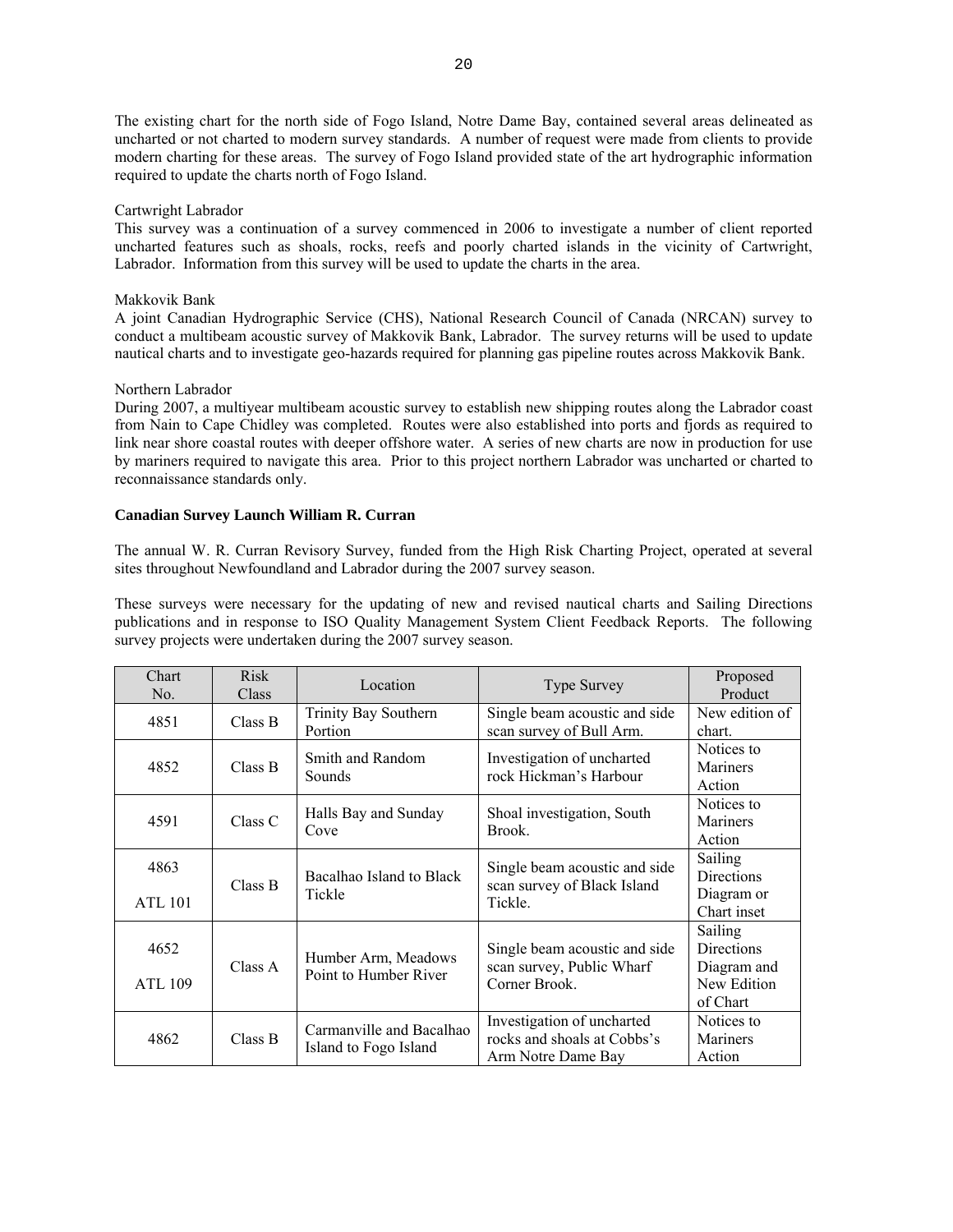### **Annual Sailing Directions Revisory Survey**

The annual Sailing Direction Revisory survey gathered hydrographic data from many sites throughout Newfoundland and Labrador. This data is used in revising and updating the Sailing Directions publications ATL 101, 102, 103, 109 and 120 for Newfoundland and Labrador.

An integral part of the Sailing Directions Revisory Survey is chart dealership inspections. These inspections assured that CHS chart dealers are selling the most recent edition of charts to clients, an important marine safety consideration.

Seven (7) chart dealership inspections were conducted at various locations throughout the Island portion of Newfoundland and Labrador. A new chart dealership was also established at St. Anthony Labrador.

During 2007 a new edition of the Sailing Directions Publication ATL 102, Cape Bonavista to Ferryland Head was started. This new edition was 95% completed and will be published in 2008.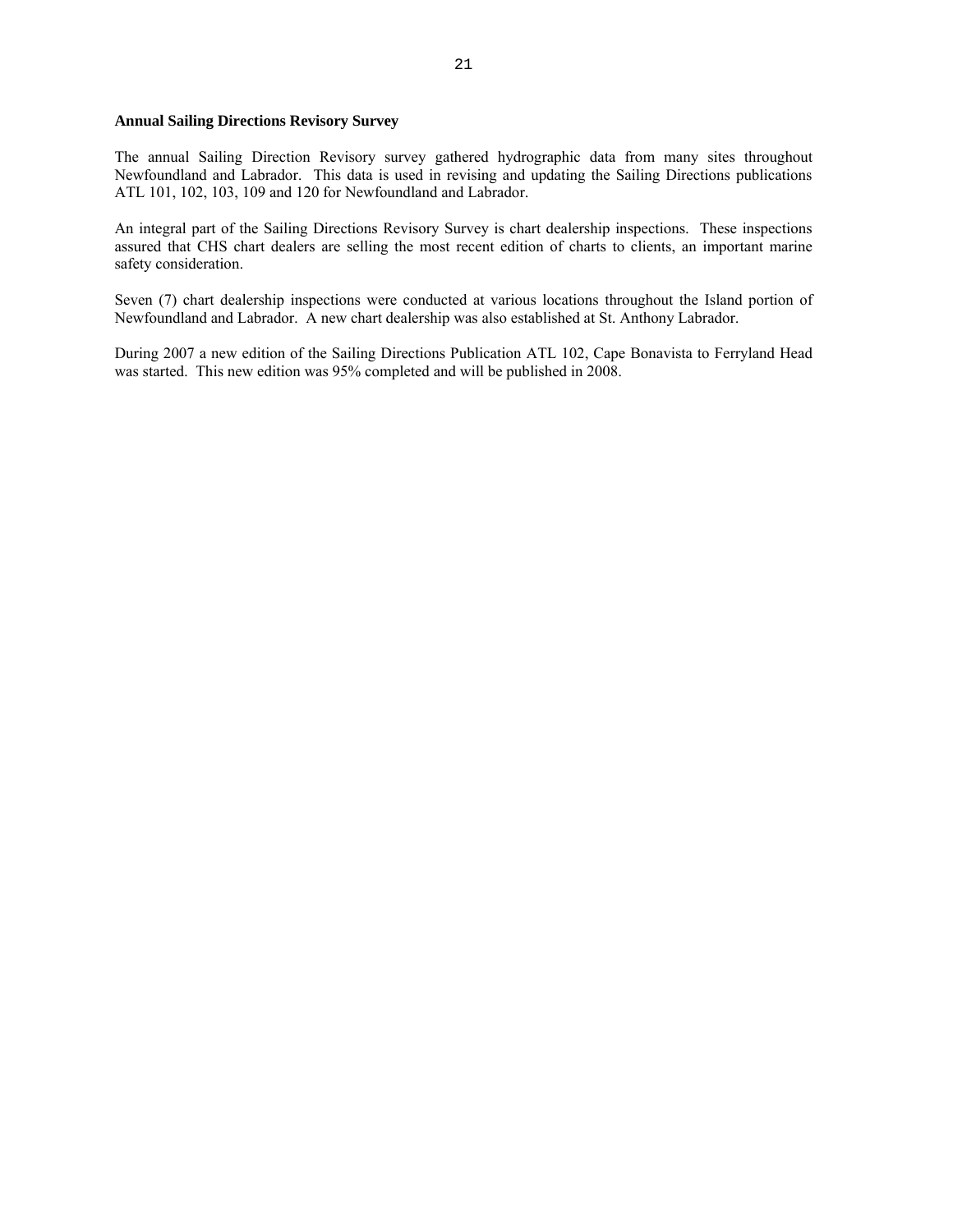Table 1: Summary of preliminary catches for stocks within the DFO, Newfoundland and Labrador Region, 1992-2007. (Note that unless otherwise specified, this table presents Newfoundland and Labrador landings only.)

|                |                                                                |                                                  |                                   |                                           |                                         |                                   |                                   |                                    |                                          |                                          | Catch<br>(t)                     |                                          |                                          |                                         |                                  |                                         |                                     |                                      |
|----------------|----------------------------------------------------------------|--------------------------------------------------|-----------------------------------|-------------------------------------------|-----------------------------------------|-----------------------------------|-----------------------------------|------------------------------------|------------------------------------------|------------------------------------------|----------------------------------|------------------------------------------|------------------------------------------|-----------------------------------------|----------------------------------|-----------------------------------------|-------------------------------------|--------------------------------------|
| <b>Subarea</b> | <b>Species</b>                                                 | <b>Division</b>                                  | 2007                              | 2006                                      | 2005                                    | 2004                              | 2003                              | 2002                               | 2001                                     | 2000                                     | 1999                             | 1998                                     | 1997                                     | 1996                                    | 1995                             | 1994                                    | 1993                                | 1992                                 |
| $0+1$          | Greenland<br>halibut<br>Shrimp'                                | $SAO +$<br>1A(offshore)+<br>1B-F<br>0A<br>0B     | 3,742                             | 4,045                                     | 4,005<br>7,508<br>6,333                 | 4,993<br>6,236<br>4,488           | 4,017<br>6,654<br>4,584           | 2,560<br>6,247<br>5,597            | 3,184<br>3,625<br>5,829                  | 2,614<br>1,588<br>4,805                  | 3,876<br>2,046<br>5,132          | 3,300<br>933<br>5,204                    | 1,700<br>517<br>5,670                    | 1,453<br>2,623<br>3,220                 | 5,852<br>2,361<br>3,564          | 3,723<br>4,727<br>476                   | 2,561<br>5,501<br>106               | 8,200<br>7,493<br>1,291              |
| $\overline{2}$ | Cod<br>Shrimp'                                                 | 2GH<br>2G (SFA 4)<br>2HJ (SFA 5)<br>2J3K (SFA 6) | 0<br>9,839<br>22,772<br>72,196    | $\mathbf 0$<br>10,084<br>22,612<br>75,673 | $\pmb{0}$<br>10,247<br>22,898<br>75,129 | 0<br>9,644<br>22,690<br>77,776    | 0<br>13,020<br>30,437<br>71,227   | 0<br>8,393<br>15,332<br>59,912     | $\mathbf 0$<br>8,116<br>15,036<br>52,554 | $\mathbf 0$<br>7,529<br>14,645<br>63,175 | 0<br>7,884<br>15,109<br>51,202   | $\mathbf 0$<br>8,051<br>15,170<br>46,337 | $\mathbf 0$<br>5,217<br>15,103<br>21,246 | $\mathbf 0$<br>5,160<br>7,383<br>10,923 | 0<br>5,104<br>7,616<br>10,914    | $\mathbf 0$<br>3,982<br>7,499<br>10,978 | 3<br>2,723<br>5,719<br>8,035        | 0<br>2,706<br>6,315<br>6,609         |
|                | Snow<br>Crab<br>Iceland                                        | 2J                                               | 2,330                             | 1987                                      | 1517                                    | 1,915                             | 2511                              | 3,521                              | 3,738                                    | 3,685                                    | 5,416                            | 4,098                                    | 3,183                                    | 3,102                                   | 3,189                            | 2,978                                   | 2,275                               | 1,529                                |
|                | scallop<br>Arctic                                              | 2HJ                                              | 40                                | 686                                       | 672                                     | 495                               | 528                               | 272                                | 218                                      | 230                                      | 685                              | 1,295                                    | 1,027                                    | 360                                     | 167                              | 340                                     | 401                                 | 103                                  |
|                | Charr<br>Atlantic                                              | 2J3KLPs+4R                                       | 28                                | 40                                        | 22                                      | 19                                | 19                                | 21                                 | 33                                       | 47                                       | 41                               | 38                                       | 38                                       | 16                                      | 30                               | 31                                      | 38                                  | 74                                   |
|                | salmon****                                                     |                                                  | 27                                | 32                                        | 31.9                                    | 32                                | 22.1                              | 17.6                               | 16.3                                     | 15.6                                     |                                  |                                          |                                          |                                         |                                  |                                         |                                     |                                      |
| $2 + 3$        | Redfish<br>Greenland<br>halibut                                | $2+3K$<br>2+3KLMNO                               | 29<br>5,073                       | 221<br>6,307                              | 135<br>6,644                            | 167<br>4,877                      | 22<br>6,620                       | 34<br>6,291                        | 40<br>8,238                              | 30<br>10,637                             | 3<br>4,124                       | 3<br>4,081                               | $\overline{4}$<br>5,877                  | $\overline{2}$<br>5,891                 | $\mathbf{1}$<br>3,229            | 2,928                                   | $\overline{2}$<br>4,899             | 9<br>6,933                           |
|                | American<br>plaice                                             | $2+3K$                                           | 23                                | 60                                        | 29                                      | 16                                | 33                                | 100                                | 133                                      | 67                                       | 6                                | 6                                        | $\overline{2}$                           | 16                                      | 28                               | 16                                      | 77                                  | 103                                  |
|                | Witch<br>$\text{Cod}^{\star\star\star\star\star}$<br>Grenadier | 2J+3KL<br>2J3KL<br>$2 + 3$<br>2J3KL              | 22<br>2,546<br>38                 | 53<br>2,679<br>99                         | 40<br>1,330<br>151                      | 26<br>643<br>135                  | 110<br>971<br>183                 | 167<br>4,196<br>274                | 148<br>6,887<br>212                      | 90<br>5,376<br>234                       | $\overline{2}$<br>8,525<br>145   | 1<br>4,501<br>209                        | 6<br>877<br>98                           | $\overline{4}$<br>1,874<br>225          | 10<br>413<br>125                 | 11<br>1,313<br>130                      | 343<br>8,967<br>614                 | 1,632<br>26,073<br>992               |
|                | Capelin                                                        | (offshore)                                       | 0                                 | $\mathbf 0$                               | 0                                       | $\mathbf 0$                       | $\mathsf 0$                       | 0                                  | $\mathbf 0$                              | 0                                        | 0                                | $\mathbf 0$                              | $\mathbf 0$                              | $\mathbf 0$                             | $\mathbf 0$                      | $\mathbf 0$                             | $\mathbf 0$                         | $\mathbf 0$                          |
|                | Squid                                                          | $2 + 3$                                          | 228                               | 6,879                                     | 548                                     | 2,525                             | 1089                              | 229                                | 23                                       | 328                                      | 19                               | 815                                      | 12,748                                   | 8,285                                   | 48                               | 1,954                                   | 276                                 | 924                                  |
| 3              | Redfish                                                        | 3LN<br>3M<br>30                                  | 3<br>$\pmb{0}$<br>1.054           | $\overline{1}$<br>$\mathbf 0$<br>3,580    | $\overline{2}$<br>$\mathbf 0$<br>5,364  | 0<br>$\mathbf 0$<br>2,340         | 9<br>$\Omega$<br>3,093            | 47<br>$\mathbf 0$<br>2.988         | 40<br>$\mathbf 0$<br>4,557               | 33<br>$\Omega$<br>880                    | 5<br>$\pmb{0}$<br>2.027          | $\overline{7}$<br>$\mathbf 0$<br>6,121   | 19<br>$\Omega$<br>1,895                  | 0<br>$\mathbf 0$<br>128                 | $\mathbf 0$<br>$\mathbf 0$<br>24 | $\mathbf 0$<br>$\mathbf 0$<br>1,192     | 46<br>$\mathbf 0$<br>677            | 657<br>$\Omega$<br>845               |
|                | Yellowtail<br>American                                         | 3LNO                                             | 3,674                             | 177                                       | 13,268                                  | 12,577                            | 12,705                            | 9,959                              | 12,238                                   | 9,422                                    | 5,540                            | 3,536                                    | $\mathbf{1}$                             |                                         |                                  |                                         | 6,265                               | 6,369                                |
|                | plaice<br>Witch                                                | 3LNO<br>3Ps                                      | 434<br>460                        | 93<br>485                                 | 1,466<br>745                            | 1,290<br>731                      | 1,607<br>883                      | 1,374<br>1,014                     | 1592<br>877                              | 623<br>609                               | 269<br>542                       | 204<br>405                               | 71<br>213                                | 47<br>112                               | 65<br>80                         | 59<br>112                               | 7,454<br>723                        | 9,663<br>2,380                       |
|                | flounder<br>Atlantic                                           | 3NO<br>3Ps                                       | 21<br>110                         | 94<br>182                                 | 49<br>483                               | 49<br>540                         | 62<br>529                         | 27<br>517                          | 13<br>450                                | 12<br>332                                | 3<br>507                         | 3<br>452                                 | 18<br>259                                | 26<br>250                               | $\mathbf 0$<br>273               | $\mathbf 0$<br>429                      | 3,971<br>956                        | 4,093<br>1,012                       |
|                | halibut<br>Cod<br>Haddock                                      | 3<br>3NO<br>3Ps<br>3LNO<br>3Ps                   | 170<br>123<br>10.599<br>30<br>302 | 251<br>73<br>10.506<br>23<br>128          | 255<br>459<br>11,400<br>44<br>219       | 303<br>441<br>11.046<br>18<br>123 | 399<br>714<br>12,469<br>67<br>137 | 369<br>422<br>12,618<br>183<br>111 | 315<br>487<br>13,339<br>86<br>102        | 182<br>171<br>19,683<br>69<br>162        | 124<br>485<br>24,328<br>50<br>98 | 165<br>306<br>15,690<br>14<br>191        | 152<br>289<br>7,327<br>190<br>69         | 101<br>54<br>767<br>28<br>118           | 107<br>31<br>581<br>9<br>48      | 36<br>3<br>575<br>0<br>20               | 138<br>3,719<br>13.865<br>675<br>86 | 114<br>5,232<br>23,493<br>598<br>251 |
|                | Pollock                                                        | 3Ps                                              | 1,042                             | 733                                       | 500                                     | 296                               | 333                               | 492                                | 815                                      | 709                                      | 729                              | 428                                      | 592                                      | 435                                     | 248                              | 59                                      | 113                                 | 437                                  |
|                | White<br>hake***                                               | 3NOPs                                            | 1,675                             | 2,320                                     | 2,325                                   | 1,724                             | 1,541                             | 1,931                              | 1,462                                    | 1,535                                    | 933                              | 695                                      | 804                                      | 852                                     | 636                              | 2,375                                   | 1,795                               | 2,902                                |
|                | Thorny<br>skate**                                              | 3LNOPs                                           | 92                                | 1,158                                     | 1,652                                   | 1,542                             | 2,374                             | 2,304                              | 2,125                                    | 1,432                                    | 2,168                            | 2,250                                    | 4,982                                    | 3,123                                   | 4,536                            | 2,540                                   | 62                                  | 63                                   |
|                | Capelin                                                        | 3L<br>3K                                         | 16,321<br>13,036                  | 15,431<br>14,368                          | 15,534<br>12,194                        | 15,706<br>11,138                  | 13,270<br>4,067                   | 8,639<br>1,553                     | 13,898<br>5,022                          | 12,041<br>4,066                          | 11,403<br>7,254                  | 19,809<br>10,225                         | 3,560<br>9,230                           | 16,840<br>8,920                         | 100<br>30                        | 890<br>70                               | 23,480<br>13,525                    | 3,160<br>19,350                      |
|                | Shrimp <sup>*</sup>                                            | 3M<br>3L                                         | $\Omega$<br>18,312                | $\Omega$<br>18,147                        | $\Omega$<br>11,184                      | $\Omega$<br>10,613                | $\Omega$<br>10,008                | 8<br>5,417                         | 293<br>4,986                             | 618<br>4,111                             | 490                              | 469                                      | 785                                      | 906                                     | 970                              | 1,041                                   | 3,724                               |                                      |
|                | Sea<br>scallop                                                 | 3KLNO<br>3Ps                                     | $\mathsf g$<br>359                | 10<br>518                                 | 35<br>2,132                             | $\mathbf 0$<br>3,473              | $\mathbf 0$<br>647                | $\mathbf 0$<br>51                  | $\mathbf 0$<br>338                       | $\mathbf 0$<br>85                        | $\mathbf 0$<br>70                | 6<br>266                                 | 20<br>9                                  | 27<br>8                                 | 9<br>418                         | 10<br>534                               | 9<br>483                            | 6<br>$\mathbf 0$                     |
|                | Iceland<br>scallop                                             | 3LNO<br>3Ps                                      | $\pmb{0}$<br>6                    | 347<br>132                                | 128<br>1,748                            | $\mathbf 0$<br>40                 | $\mathbf 0$<br>87                 | $\mathbf 0$<br>478                 | 39<br>498                                | 336<br>1,148                             | 141<br>1,197                     | 1,300<br>2,792                           | 3,986<br>5,367                           | 9,454<br>608                            | 6,501<br>1,061                   | 3,941<br>440                            | 817<br>667                          | 22<br>5,967                          |
|                | Snow<br>Crab                                                   | 3K<br>3LNO<br>3Ps                                | 12,270<br>30,895<br>3,947         | 10.717<br>30,717<br>3,099                 | 8.685<br>29,649<br>3,169                | 16.460<br>30,717<br>4,720         | 16,502<br>31,638<br>6,113         | 16.352<br>30,032<br>7,637          | 15.288<br>28,172<br>7,843                | 15,390<br>26,773<br>7,917                | 21.470<br>32,725<br>7,909        | 16.788<br>23,533<br>6,615                | 14.830<br>22,185<br>4,753                | 14.190<br>16,656<br>3,047               | 12.245<br>13,790<br>1,853        | 11.039<br>12,237<br>1,590               | 9.760<br>8,979<br>704               | 7.295<br>6,652<br>121                |
|                | Lobster                                                        | 3K<br>3L                                         | 118<br>82                         | 156<br>111                                | 209<br>112                              | 157<br>73                         | 207<br>116                        | 206<br>128                         | 275<br>124                               | 231<br>126                               | 251<br>158                       | 295<br>146                               |                                          |                                         |                                  |                                         |                                     |                                      |

Note: Table indicates Newfoundland and Labrador landings only unless otherwise specified.

\*Shrimp catches are for Eastern Canada (i.e. taken by vessels from Newfoundland and Labrador, Quebec, and Nova Scotia). Please note that during 2003 industry requested and was granted a season change from a calendar year (Jan. 1 - Dec. 31) to Apr. 1 - Mar. 31.

Therefore all years subsequent to 2002 are Apr. 1 - Mar 31 for shrimp fishing areas 4, 5 and 6 only.

Please note that the values shown for 2003 - present will not agree with past values shown because in the past values were converted to calendar year catches.

Since 2007, all values will be according to the Apr. 1 - Mar. 31 management year for Shrimp fishing areas 4-6.

The 3L shrimp catches are taken according to a Calendar year (Jan. 1 - Dec. 31) and are recorded accordingly.

\*\*\*\* Subsistence Fisheries \*\*\*\*\* Excludes recreational catch \*\*\*\* Subsistence Fisheries \*\*\*\*\* Excludes recereational catch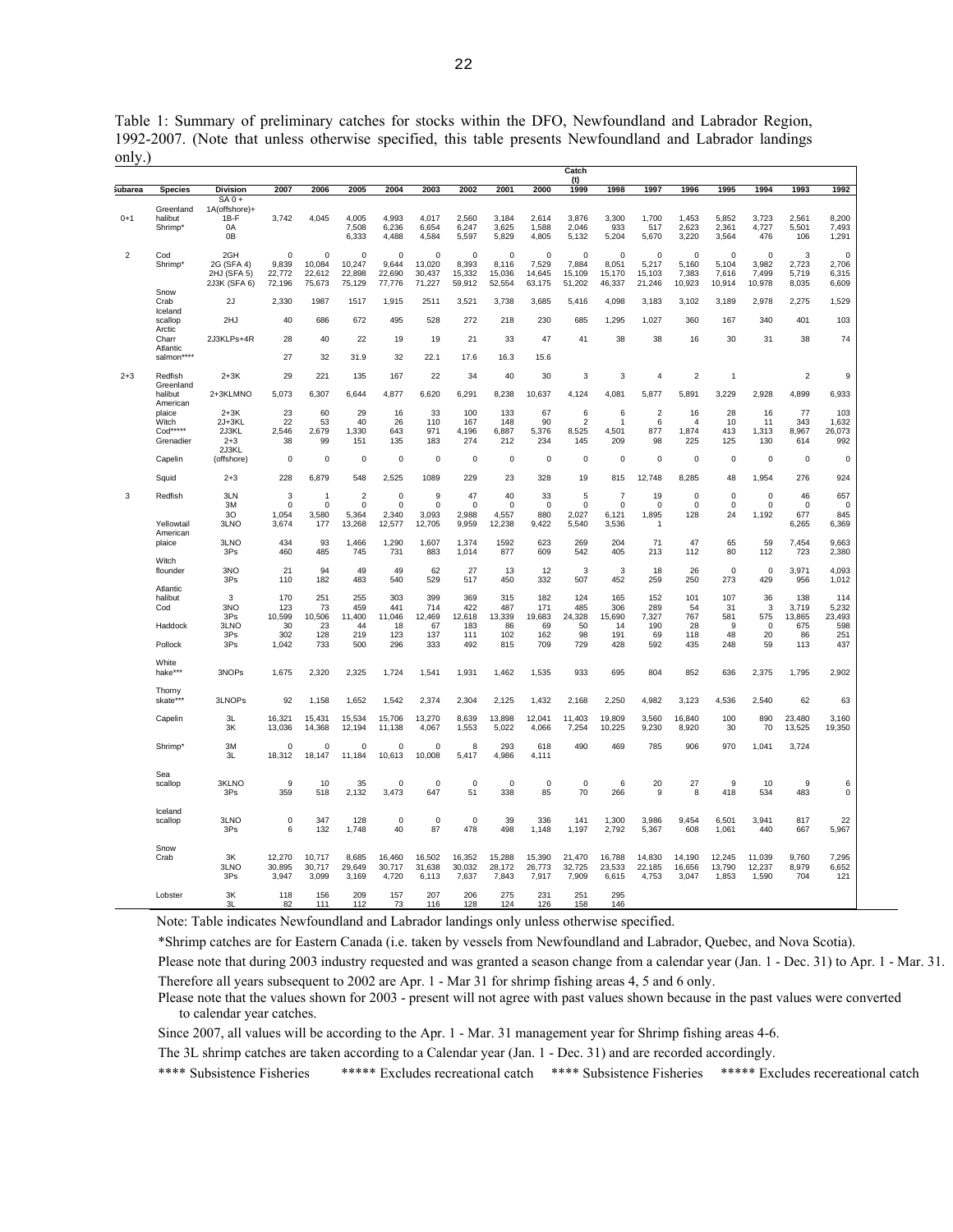### **Acknowledgements**

The following staff of Fisheries and Oceans Canada (Newfoundland and Labrador Region) have contributed to the completion of this report: J. Brattey, F. Cahill, N. Cochrane, E. Colbourne, R. Collins, E. Dawe, B. Dempson, K. Dwyer, B. Healey, M. Koen-Alonso, J. Morgan, B. Nakashima, D. Orr, D. Maddock Parsons, P. Pepin, D. Power, M. Simpson, G. Stenson, C. Stirling, and J. Tillman.

# **PART B**

### **SUBAREA 0**

- A. Status of the Fisheries
- 1. Shrimp
- *a) Division 0A*

The shrimp fishery in 0A is based on *Pandalus borealis* fished east of 60°30'W which corresponds to the Canadian Shrimp Fishing Area (SFA) 1. The quota in 0A rose from 8,500t in the early 1990s to 18,417t in 2004 and remained at this level through 2007. Reported catches rose from a low of 517t in 1997 to 7,508t in 2005 (Table1). 2006 saw a significant decrease (45%) in reported catch of 4,127t. In 2007 there was an additional decrease by 53% to 1,945t. This decline in catch probably has more to do the increased operating costs than stock status; however, there have been reports from fishermen of reduced CPUE in the area. .

*b) Division 0B* 

The 0B shrimp fishery is a mix of *Pandalus borealis* and *Pandalus montagui*. SFAs with corresponding quotas for each species are used to manage the shrimp fishing within 0B. Catches are reported by SFA. Since the SFAs do no correspond exactly to NAFO boundaries the catches are estimated from a combination of SFAs. For this report shrimp reported in SFA2 and 3 are reported as 0B catch in this report. This is appropriate when the distribution of the fishing effort is considered. The exception would be the portion of NAFO 2G from 60°30'N-61°N and 63°W-64°30'W which is also reported as SFA2 catch. Therefore the accuracy of the level as it relates to the NAFO Division can be questionable.

The quota for the area rose from 3,500t in 1996 to 9,150t in 2006 for *Pandalus borealis* and 1,200t in 1996 to 4,300t in 2002 for *Pandalus montagui* where it has remained since that time. Catches of *Pandalus borealis* in 0B have fluctuated between 3,220t to 6,333t from 1996 to 2005. The 2007 catch was 5717t. (Table 1). 89% of all *P. borealis* was caught in 2007 came from west of 63°W. 1,144t of *P. montagui* were caught in 2007, continuing the decline in catch from 2005 (2,600t). Catch rates in 0B remain at a high level.

- 2. Greenland Halibut
- a) *Division 0B*

Inshore: The Cumberland Sound fishery began in 1987 and is the only inshore fishery that has operated on an annual basis in Subarea 0. From 1994 to 2005, the total allowable catch (TAC) for inshore fisheries in Subarea 0 was set at 1000 t with half of this (500 t) allocated to Cumberland Sound (Div. 0B). However, catches have not reached this level since the early 1990s. The fishery is exclusively a winter fishery (January to May) and the fishermen use long-lines set through holes cut in the land-fast sea ice. Sea-ice conditions can affect the success of the winter fishery by restricting access to deeper more productive areas and thereby curtailing effort. Catches were lowest in the late 1990s at less than 100 t with a slight increase in 2002 and 2003. However, the sea ice has been unstable again since 2004 and in 2007 the ice conditions were so poor that the fishery lasted less than two 2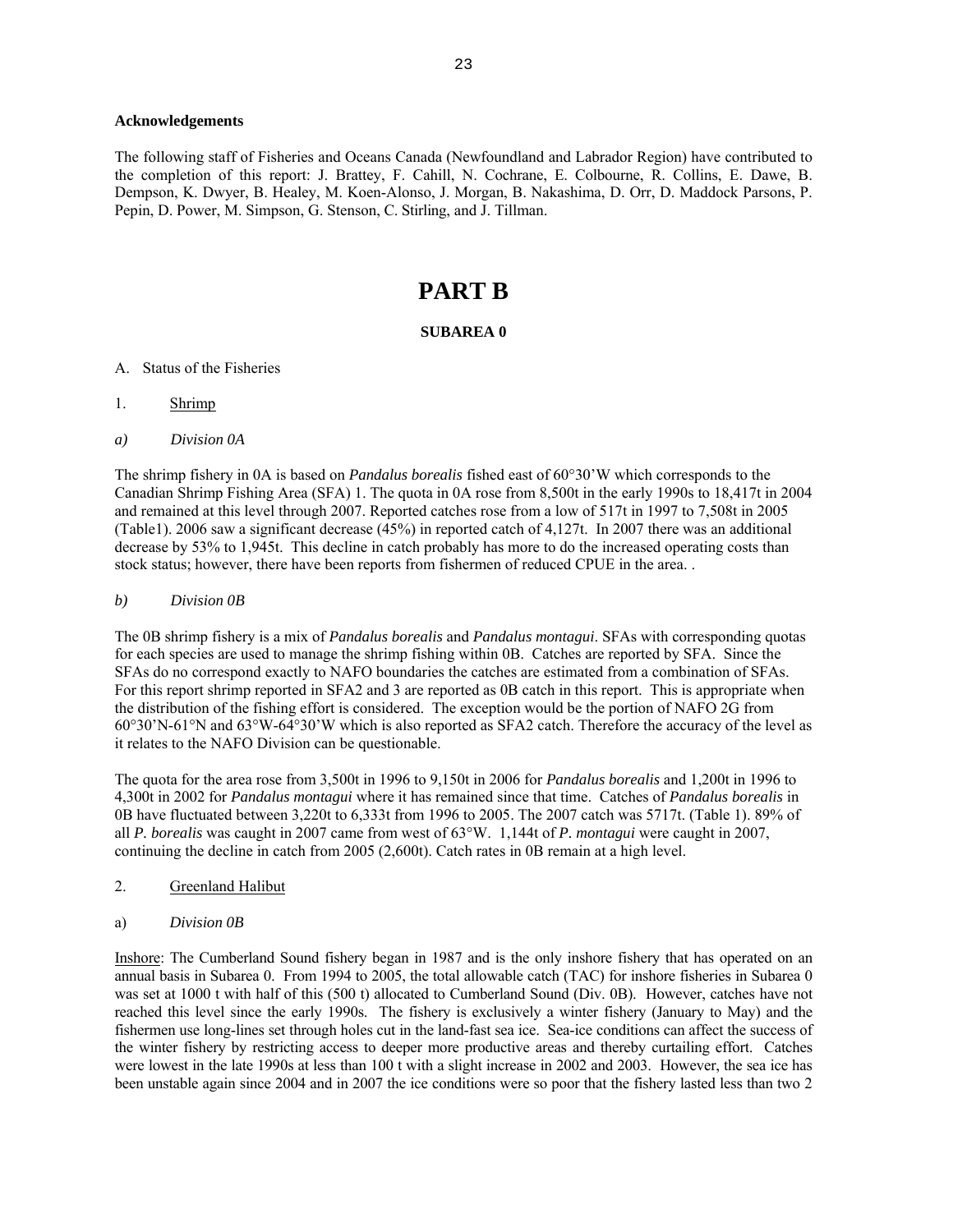weeks with a catch of only 3 t. Exploratory fishing was conducted in Cumberland Sound in the summer openwater season in 1995 and 2002 but they were not successful in locating exploitable aggregations of Greenland halibut. Beginning in 2005, the Cumberland Sound inshore fishing grounds have been managed separately from the offshore with a TAC set at 500 t.

Offshore: Prior to 2005, Nunavut companies had a 500 t quota in the Division 0B offshore commercial fishery with the option to transfer surplus inshore quota to the offshore fishery. Catches in 0B have varied between 20 t and 1720 t from 1992-2006 (Table 2). In 2007, the TAC for Nunavut was 1500 t with 1227 t caught using otter trawl (single and twin trawls) and gillnet (Table 3).

A CPUE index for the offshore trawl fleet was updated in 2007. There have been frequent vessel changes in this fishery over the years and the catch from single and double trawl gear was often aggregated as "otter trawl" catch when this gear was first introduced to the fishery in the early 2000s. Very few of the vessels operating in the fishery in 2007 have been in the fishery for more than 3 years. A standardized catch rate is produced using a General Linear Model. The model was updated in 2007; two vessel/gear classes were removed due to fewer than 5 occurrences in the database while one vessel/gear class was added due to the introduction of two Class 5 vessels to the fishery in 2006. Also, catches (t) and hours fished with values less than 10 were removed. The overall CPUE index declined slightly in 2007 (Fig. 1) despite an observed increase in the un-standardized double trawl rate (Fig. 2) for catches taken in Jan and late fall (Table 3). The catch rates for vessels fishing both trawl gear during May-September (Table 3) declined from 2006 to 2007 and this decline influenced the overall estimate for 2007. The un-standardized catch rate index shows similar rates for single and double trawl catches in 2000 and 2002, this would not be expected and is likely due to the combining of catches from these two gear types in reported landings. Catch rates for the past 3 years are higher than those seen in the early 2000s and have returned to levels observed in the early-mid 1990s (Fig. 1).

A length frequency distribution for the Div. 0B catch (Can-CA and Can-NF) was prepared using observer data from the 2007 gillnet fleet (16% observer coverage) and trawl fleets (92% observer coverage) (Fig. 6). There was no observer coverage of the CAN-NF Div. 0B long-line fleet in 2007.

### b) *Division 0A*

Since 1996, Nunavut companies have had exclusive access to an exploratory fishery license to harvest Greenland halibut in NAFO Division 0A and there is 100% observer coverage for this fishery on all gear types. Between 1996 and 2000, catches were less than 330 t. In 2001 the TAC was set at 3500 t, in 2003 it increased to 4400 t and for 2006 and 2007 it has been set at 6500 t. Catches were 2625 t in 2001 and increased to 6635 t in 2006 (Table 1). The total catch for 2007 was 6150 t (Table 2). Prior to 2006 a majority of the catch was caught using bottom otter trawl (both single and twin trawl gears have been used). Long-line gear was used in this fishery in 2002 and 2003. Approximately 50% of the 2006 and 2007 catch was caught using Gillnets which were first introduced into the fishery in 2004.

As in Div. 0B very few of the vessels operating in the fishery in 2007 have been in the fishery for more than 3 years. The General Linear Model used to standardize trawl catch rates for Div. 0B was applied to data from Div. 0A in 2008. Vessel/gear classes with fewer than 5 occurrences in the database were removed as were records where catches (t) and hours fished were less than 10. The overall CPUE index declined slightly in 2007 (Fig. 3). This decline could also be seen in the un-standardized catch rates for both single and twin trawl gears (Fig. 4). Trawl gear catch rates have been relatively stable over the past 7 years (Fig. 3).

The un-standardized CPUE for the 0A gillnet fleet has remained relatively un-changed over the last 3 years (Fig. 5).

Length frequency distributions for the Div. 0A catch was prepared using Newfoundland region observer data for the gillnet fleet (100% observer coverage) (Fig. 6). The trawl fleet length frequency samples were not available prior to the June SC meeting and will be included in the 2009 assessment.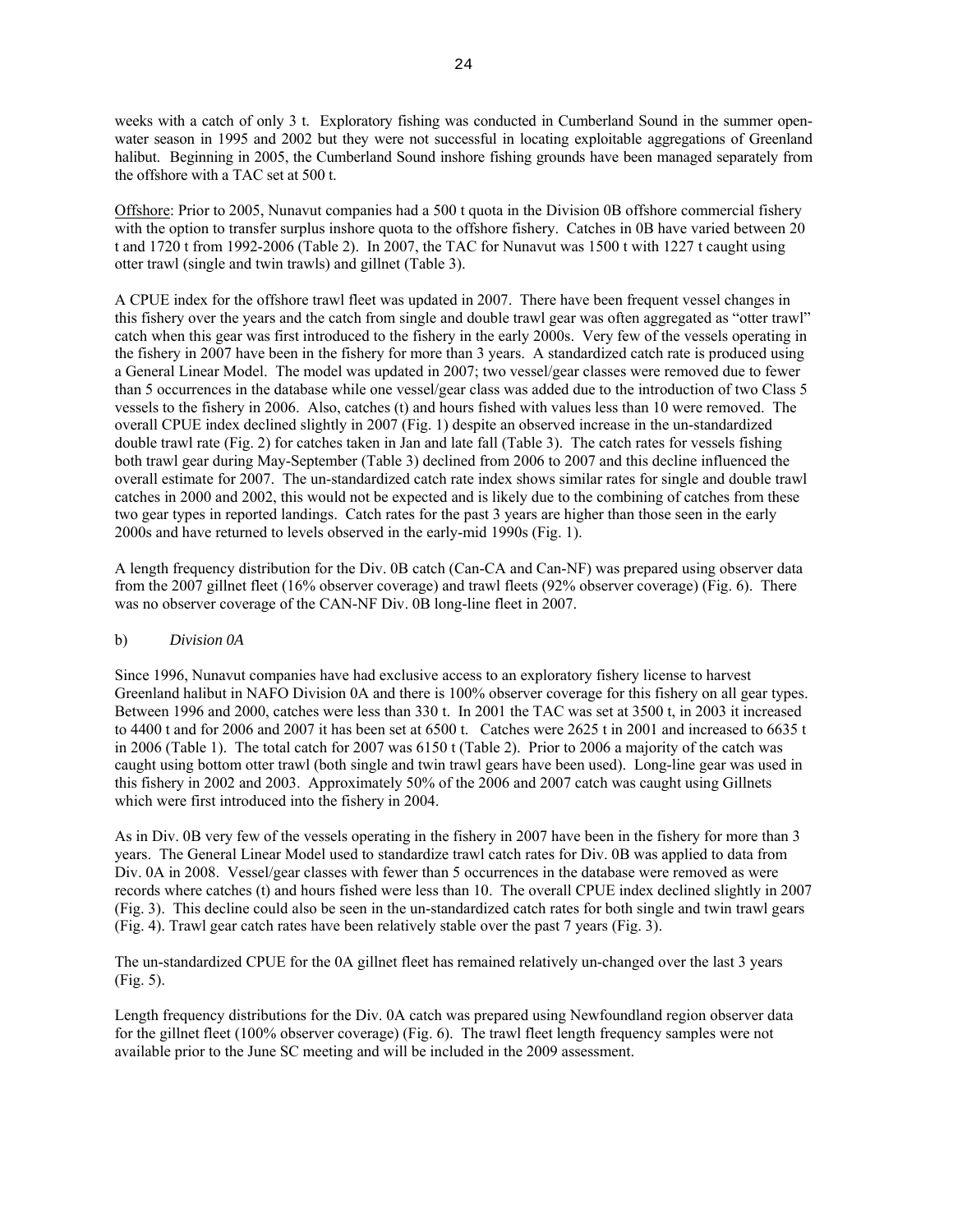# c) *Subarea 0*

A summary of trawl codend and body mesh sizes are provided in Table 4 and gillnet mesh size and corresponding depths are given in Table 5. Details on the main by-catch species in the Greenland halibut fisheries for all of Subarea 0, not just C&A, are summarized in Tables 6 and 7 and include catch data on wolfish species that have been listed under the Canadian Species at Risk Act. The Greenland halibut catch recorded by observers for the 0A gillnet fishery (100% observed) differs from the landed catch estimates (Table 3) due to discarding (approx. 32 t) and differences in product weight to round weight conversion factors.

# B. Special Research Studies

# 1. Environmental Studies

There was no oceanographic sampling within NAFO SA0 in 2007.

# 2. Biological Studies

# a) Greenland halibut

There were no research surveys in SA0 in 2007. Greenland halibut were tagged in offshore areas of Div. 0A over a 3 day period in Oct. 2007 conducted in collaboration with the Greenland Institute of Natural Resources tagging project (see SCR 08/17, Fig. 12).

# b) Shrimp

2007 was year 3 of the survey conducted by the Northern Shrimp Research Foundation in partnership with DFO. The standard trawl survey will produce abundance and biomass indices of shrimp in this division. Oceanographic parameters were recorded on each set taken during the survey.

A DFO multi-species research survey was conducted in SFA3 west of 66°W. While not strictly in NAFO 0B the survey supports the assessment of the fishing conducted in the division. The standard trawl survey produced abundance and biomass estimates for *Pandalus borealis* and *P. montagui*. Fecundity, length-weight and feeding habits of the shrimp were examined. Oceanographic parameters were recorded on each set taken during the survey.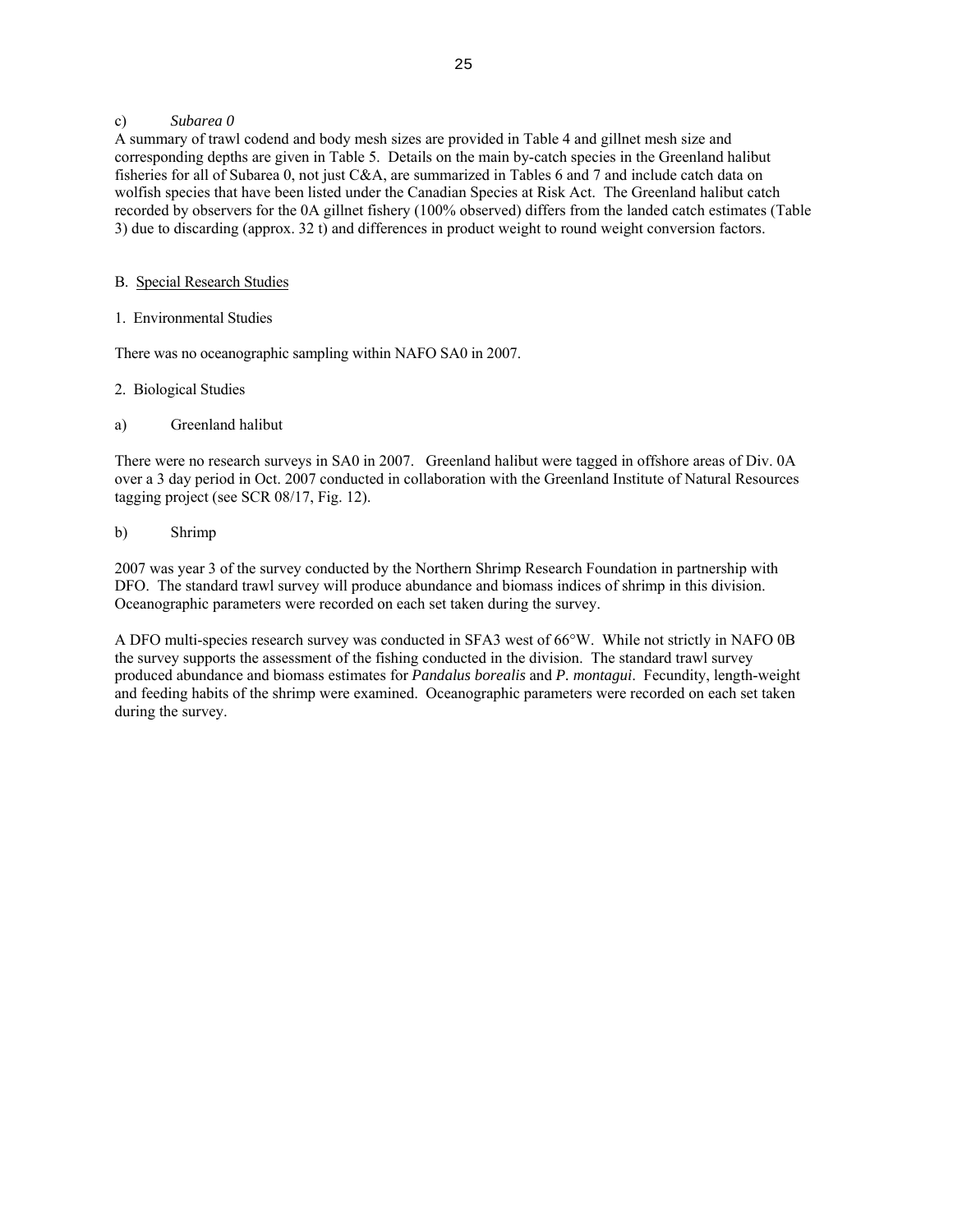Table 1. *Pandalus borealis* catch (t) reported by all Canadian vessels fishing from 1990-2007

| <b>Division</b> | 2007 | 2006        | 2005           | 2004 | 2003 | 2002          | 2001 | 2000 | 1999                | 1998 | 1997     | 1996 | 1995 | 1994               | 1993 | 1992       | 1991 | 1990          |
|-----------------|------|-------------|----------------|------|------|---------------|------|------|---------------------|------|----------|------|------|--------------------|------|------------|------|---------------|
| 0A              | 1945 | 127<br>$-1$ | 7508           | 6236 | 6654 | $624^{\circ}$ | 3625 | 1588 | 2046                | 933  | $-1$ $-$ | 2623 | 236  | $1 - \sim$<br>4/2. | 550  | 7493       | 6788 | (1.77)<br>01/ |
| 0 <sub>B</sub>  |      | 6143        | $\sim$<br>6333 | 4488 | 4584 | 5597          | 5829 | 4805 | $-122$<br>سد ل لم ب | 5204 | 5670     | 3220 | 3564 | 476                | 106  | 120<br>1/2 | 1107 | 1609          |

Table 2. Greenland halibut catch (t) in SA0 by Central and Arctic licensed vessels, 1992-2006.

| Div.            | 2006                               | 2005 | 2004            | 2003 | 2002 | 2001 | 2000 | 1999 | 1998             | 1997 | 1996 | 1995 | 1994 | 1993 | 1992 |
|-----------------|------------------------------------|------|-----------------|------|------|------|------|------|------------------|------|------|------|------|------|------|
| 0A              | 6635                               | 1268 | 3753<br>່ ! ປຸປ | 4142 | 3800 | 2625 | 320  |      | $\sim$<br>$\sim$ | 203  | 329  |      |      |      |      |
| 0B <sup>1</sup> | 210<br>$\sim$ $\sim$ $\sim$ $\sim$ | 240  | 208             | 800  | 918  | 1017 | 1043 | 568  | 720              | 446  | 1417 | 407  |      | 20   | 1020 |

<sup>1</sup>Does not include catches from the inshore Cumberland Sound long-line fishery which has been managed separately from Div. 0B offshore since 2005.

Table 3. Summary of 2007 catch (t) for Greenland halibut by Central and Arctic licensed vessels

| <b>Division</b> | <b>Gear type</b> | Jan | Feb | March | April | May | June | July | Aug | <b>Sept</b> | Oct  | <b>Nov</b> | <b>Dec</b> | <b>Total</b> |
|-----------------|------------------|-----|-----|-------|-------|-----|------|------|-----|-------------|------|------------|------------|--------------|
| 0A              | Gillnet          |     |     |       |       |     |      |      | 613 | 1048        | 979  | 131        |            | 2771         |
| 0A              | Single Trawl     |     |     |       |       |     |      | 69   | 72  | 72          | 231  | 237        |            | 681          |
| 0A              | Double Trawl     |     |     |       |       |     |      | 98   | 521 | 835         | 1025 | 219        |            | 2698         |
| Totals          |                  |     |     |       |       |     |      |      |     |             |      |            |            | 6150         |
|                 |                  |     |     |       |       |     |      |      |     |             |      |            |            |              |
| 0B              | Gillnet          |     |     |       |       | 11  | 30   | 56   |     | 72          | 19   | 43         | 19         | 250          |
| 0B              | Single Trawl     | 41  | 157 | 43    |       |     |      |      |     |             |      | 13         | 229        | 483          |
| 0B              | Double Trawl     | 246 | 188 |       |       |     |      |      |     |             |      | 8          | 52         | 494          |
| <b>Totals</b>   |                  |     |     |       |       |     |      |      |     |             |      |            |            | 1227         |

Table 4. Summary of trawl mesh size used in the 2007 Div. 0A and 0B fisheries (Data for Div. 0A not available).

| Division | Codend Mesh (mm)                   | Body Mesh (mm)                            |
|----------|------------------------------------|-------------------------------------------|
| 0A       |                                    |                                           |
| 0B       | 147<br>152<br>148.<br>146.<br>145. | 120.<br>130<br>90.<br>96.<br>100.<br>-91. |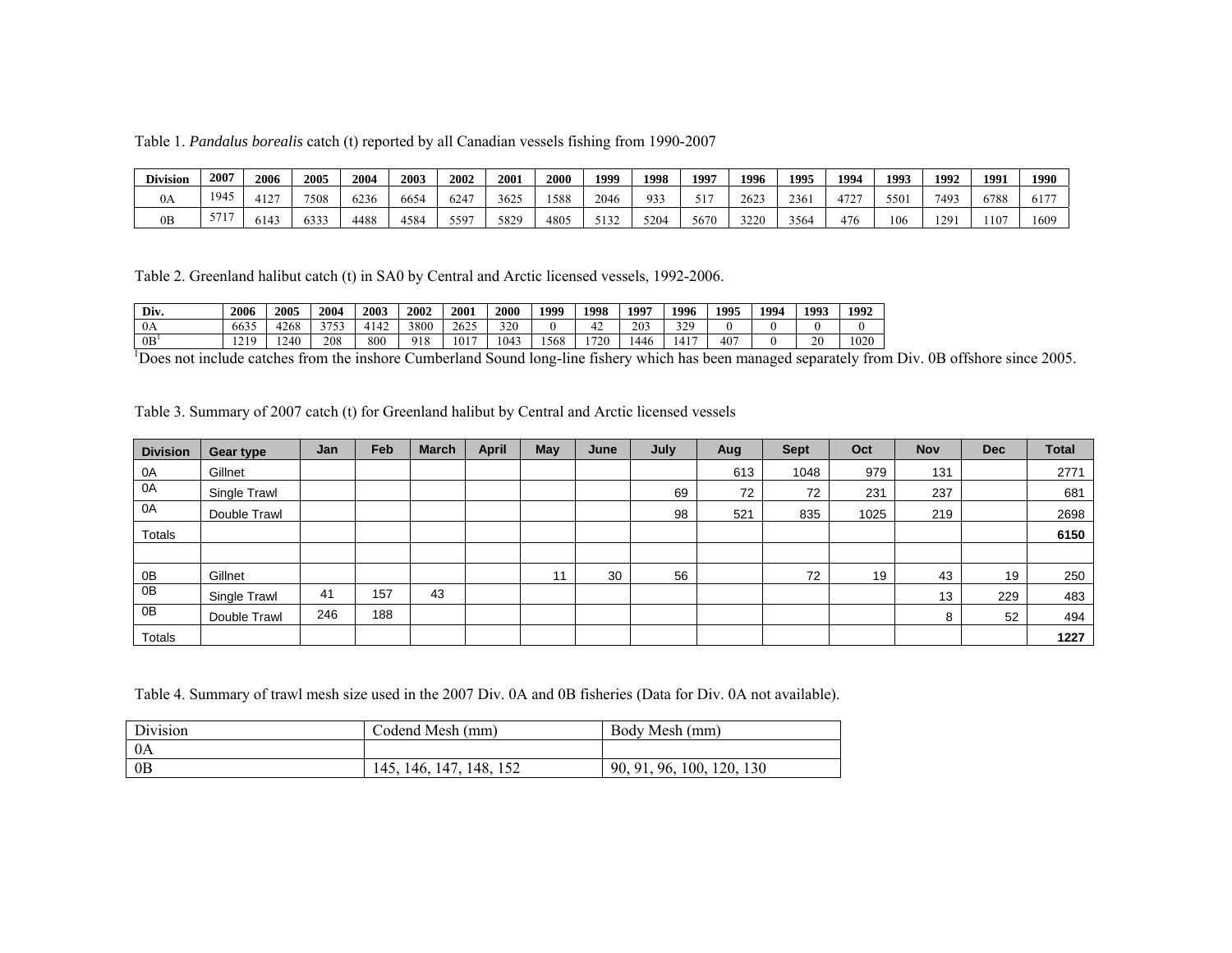|             | Mesh (mm) | Mesh (inches)     | Depth Fished (m) |
|-------------|-----------|-------------------|------------------|
| Division 0A | 203       | $\mathbf{Q}$      | 371-1335         |
|             | 205       | $Q$ <sup>22</sup> | 988-1258         |
|             |           |                   |                  |
| Division 0B | 203       | $\mathbf{Q}$      | 912-1242         |

Table 5. Summary of gillnet mesh sized used in the 2007 Div. 0A and 0B fisheries with corresponding depth fished.

Table 6. Catch and bycatch in the 2007 Division 0A Greenland halibut fishery, all regions not just C&A. Data are from observers with 100% coverage on all fleets. However, the trawl fleet samples were not available for this meeting.

| <b>Species</b>                         | Trawl<br>Catch<br>(t) | Gillnet<br>(Catch | Total<br>Catch<br>(t) | % of Total<br>Observed<br>Catch |
|----------------------------------------|-----------------------|-------------------|-----------------------|---------------------------------|
| Greenland halibut (R. hippoglossoides) |                       | 2995              | 2995                  | 98                              |
| Greenland shark (S. microcephalus)     |                       |                   |                       | $<$ 1                           |
| Arctic skate (A. hyperborea)           |                       | 28                | 28                    | $<$ 1                           |
| Skate sp. (Raja sp.)                   |                       | 17                | 17                    | $<$ 1                           |
| Roughhead grenadier (M berglax)        |                       | 22                | 22                    | $<$ 1                           |
| Spiny crab (N. grimaldii)              |                       | 11                | 11                    | $<$ 1                           |
|                                        |                       |                   |                       |                                 |
| Northern wolffish (A. denticulatus)    |                       | 0.198             | 0.198                 |                                 |
| Striped wolffish (A. lupus)            |                       | 0.015             | 0.015                 |                                 |

Table 7. Catch and bycatch in the 2007 Division 0B Greenland halibut fishery, all regions not just C&A. Data are from observers with 16% coverage on the gillnet fleet and 92% coverage on the trawl fleet.

| <b>Species</b>                         | Trawl<br>Catch<br>(t | Gillnet<br>(Catch | Total<br>Catch<br>(t) | % of Total<br>Observed<br>Catch |
|----------------------------------------|----------------------|-------------------|-----------------------|---------------------------------|
| Greenland halibut (R. hippoglossoides) | 3234                 | 289               | 3523                  | 94                              |
| Greenland shark (S. microcephalus)     | 75                   | 1                 | 76                    | 2                               |
| Roughhead grenadier (M. berglax)       | 9                    | 12                | 21                    | $<$ 1                           |
| Redfish (Sebastes, Sp.)                | 11                   | 0                 | 11                    | $<$ 1                           |
| Spiny crab (N. grimaldii)              |                      | 11                | 12                    | $<$ 1                           |
|                                        |                      |                   |                       |                                 |
| Northern wolffish (A. denticulatus)    | 7.481                | 0.084             | 7.565                 |                                 |
| Striped wolffish (A. lupus)            | 1.587                | 0.000             | 1.587                 |                                 |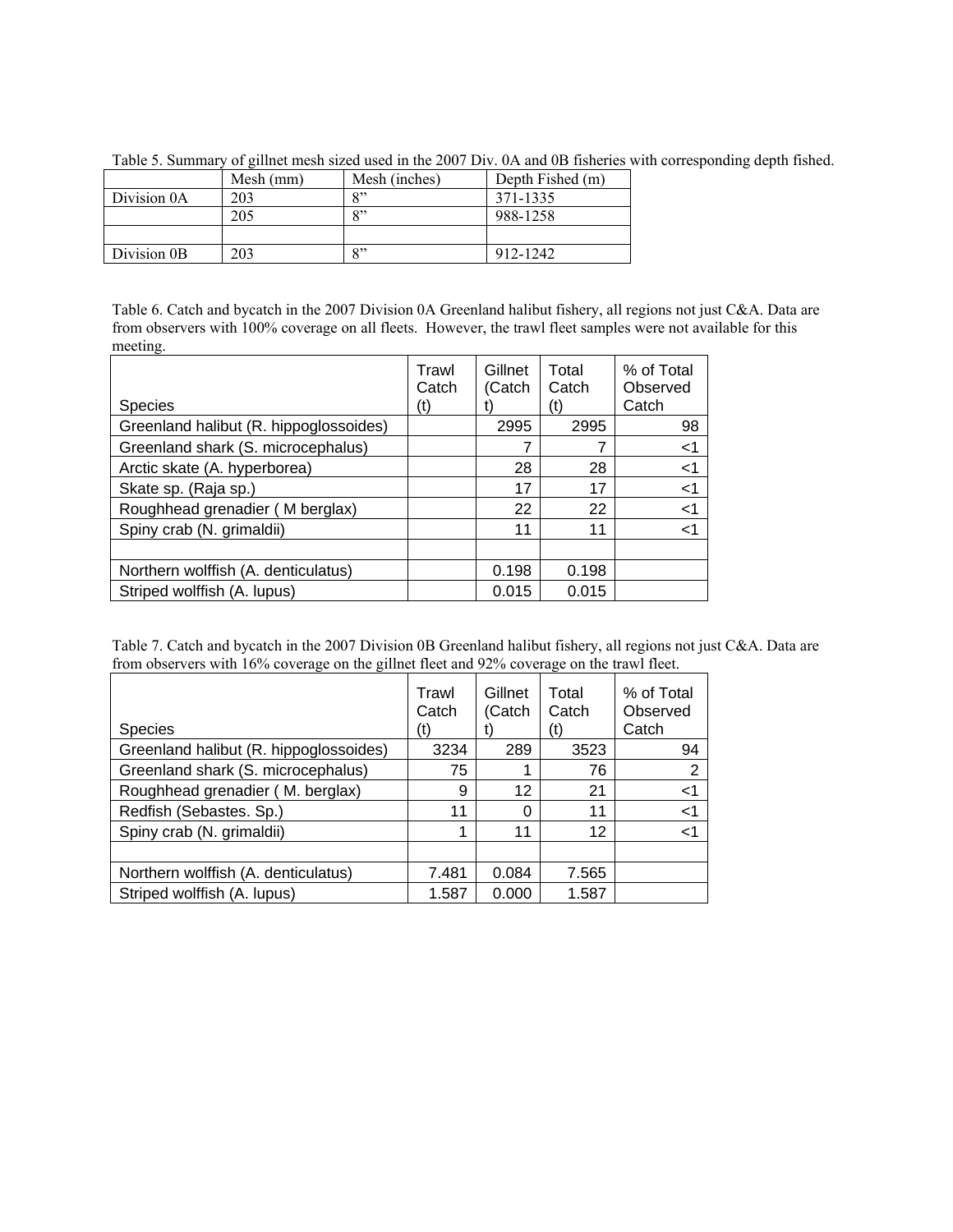

Figure 1. Standardized CPUE series for trawlers operating in Div. 0B (+/- S.E).



Figure 2. Div. 0B trawl fleets, un-standardized CPUE series.



Figure 3. Standardized CPUE series for trawlers operating in Div. 0A (+/- S.E).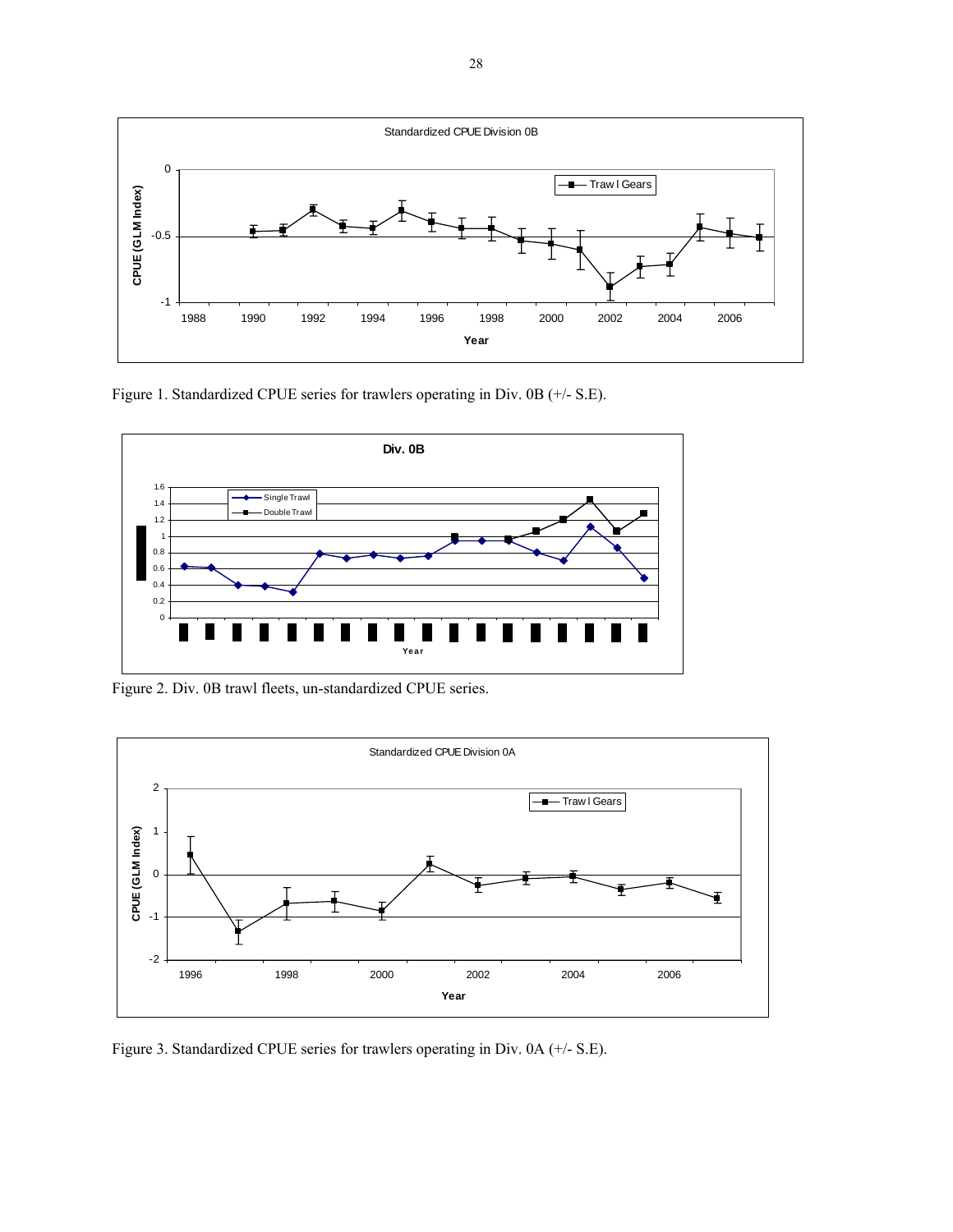





Figure 5. Division 0A gillnet fleet, un-standardized CPUE series.



Fig.6a. Length distribution from the gill net fishery in Div 0A in 2007 in per mill ., 2 cm groups. Samples from the trawl fishery in Div. 0A were not available for this meeting but will be presented along with 2008 data at the next NAFO SC meeting.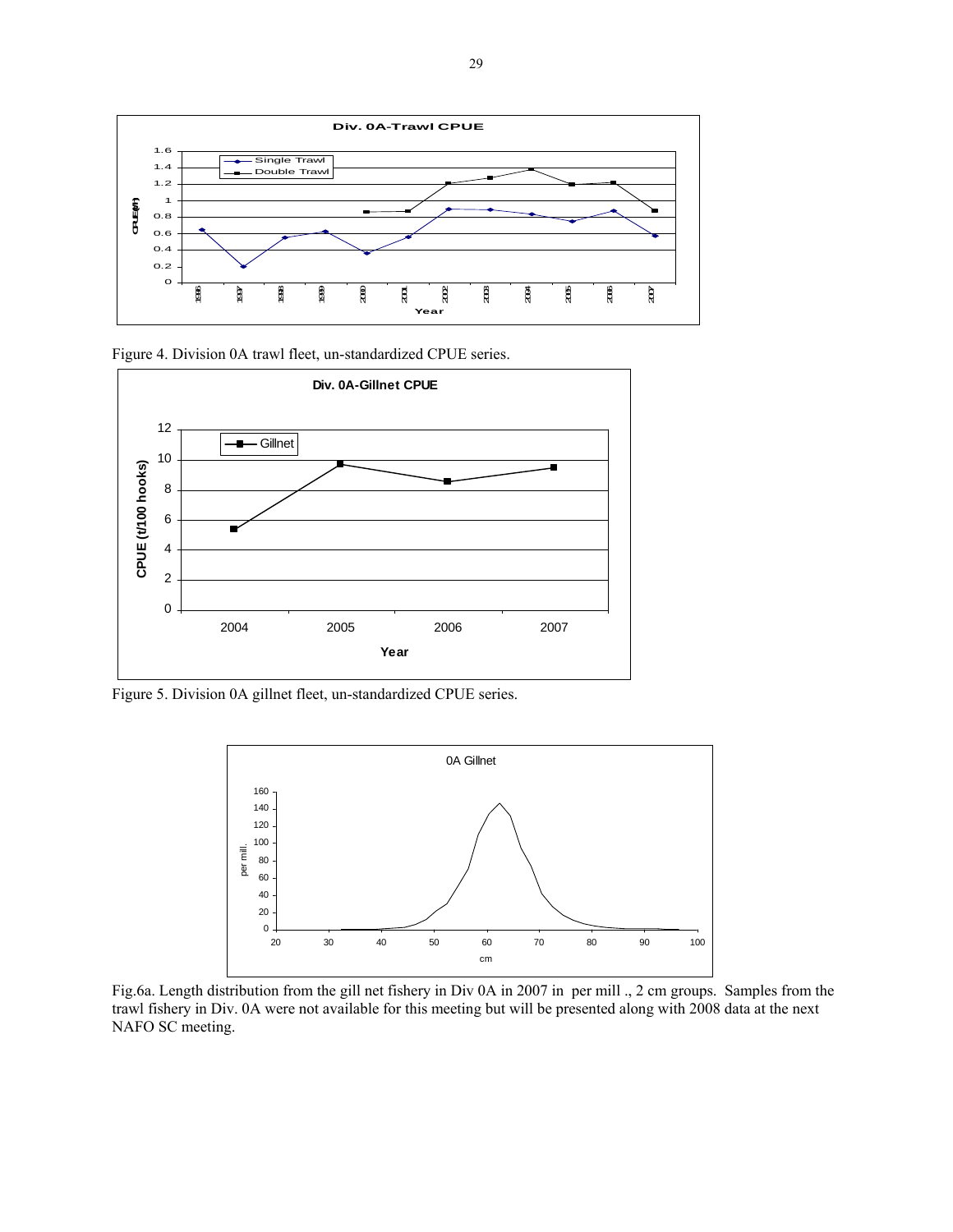

Fig.6b. Length distribution by gear from the fishery in Div 0B 2007 in per mill ., 2 cm groups.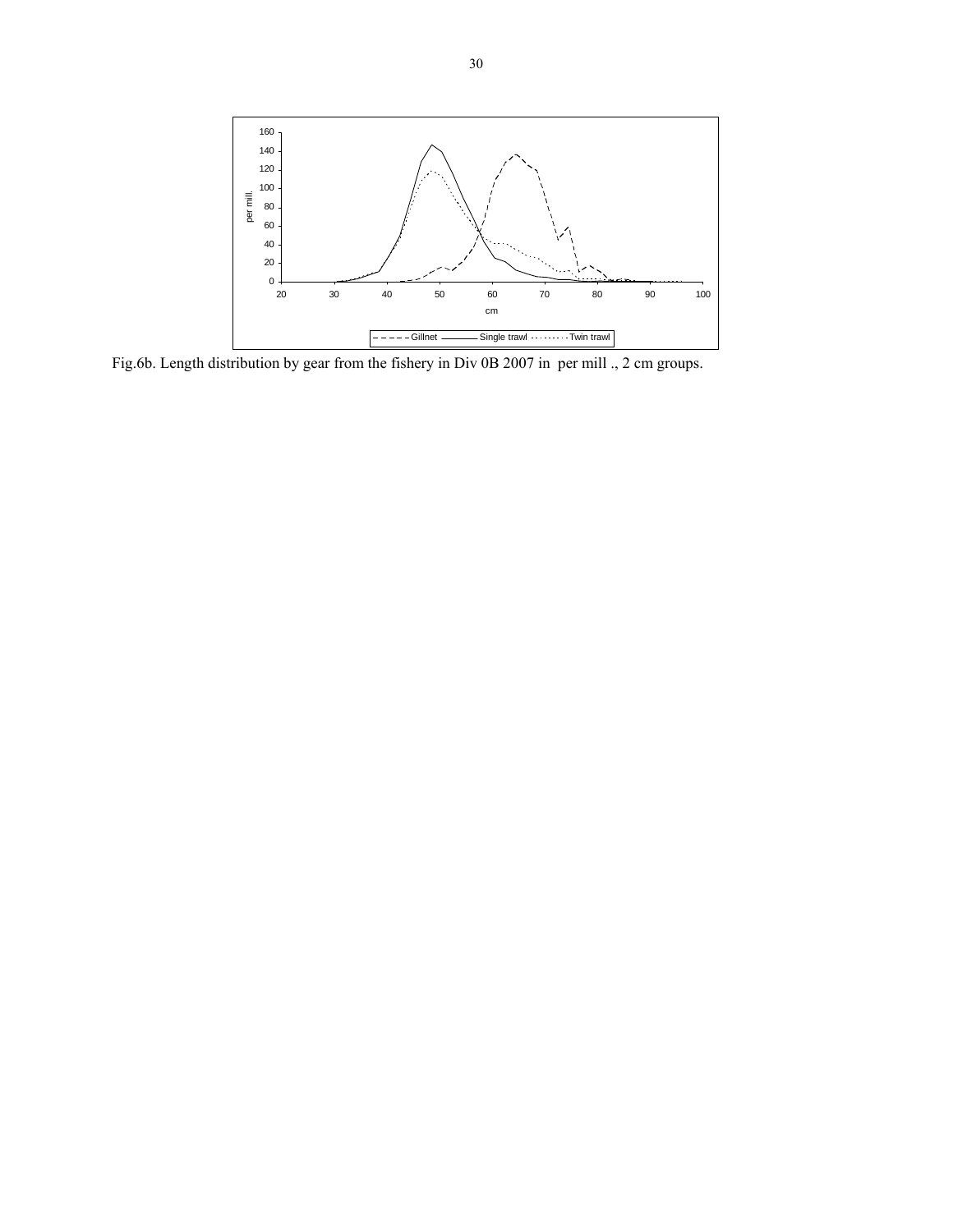# **Appendix I: Research Projects for the International Governance on the High Seas Program (2006-2008); DFO Newfoundland and Labrador Region**

On April 29<sup>th</sup>, 2005, the Minister announced that the government will invest an additional \$20 million over three years on initiatives to combat over-fishing and strengthen international fisheries governance on the Grand Banks.

Part of this initiative will focus on scientific research to increase knowledge of marine ecosystems, sensitive marine areas and species, and straddling and highly migratory fish stocks.

For the Newfoundland and Labrador Region, approximately \$7.2M over 3 years, has been notionally allocated towards the new program which is primarily focused on 2 areas:

1. Sustainable Fisheries Technologies and Practices

Focus will be research on fishing technologies and practices to better understand their effects on the environment. Areas of interest could include gear selectivity, reducing environmental impacts of fish harvesting and ecosystem impacts.

2. Research on Sensitive Areas and Species

This component will aim at developing a better understanding of the ecosystems of the Labrador Sea, continental shelf and slope areas of the Region. Priority will be given to understanding the physical and biological components of this ecosystem. This may include projects examining the inter-relationships between the various commercial and non-commercial species, research on straddling resources (e.g. species that inhabit areas where the continental shelf extends outside Canada's EEZ) and highly migratory species, species interactions, studies on distribution and migration, development of conservation guidelines (e.g. PA) or identification of sensitive areas and species, e.g. corals.

The three year research projects for the International Governance on the High Seas Program concluded in March 2008. A summary workshop is being planned for the fall of 2008 and planning is currently underway for a similar program starting in 2008.